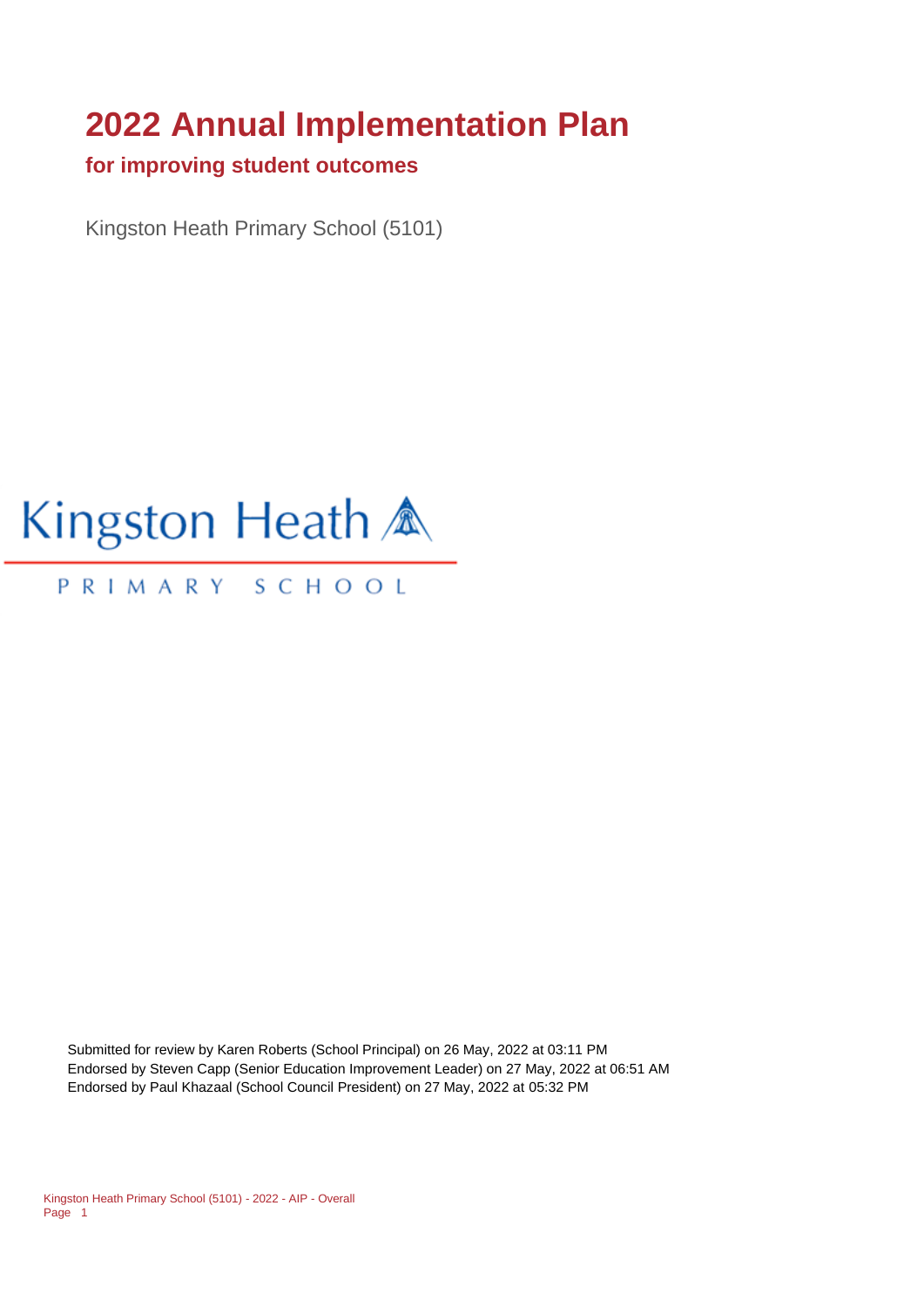## **Self-evaluation Summary - 2022**

|                                           | <b>FISO 2.0 Dimensions</b>                                                                                                                                                                                                       | <b>Self-evaluation Level</b> |
|-------------------------------------------|----------------------------------------------------------------------------------------------------------------------------------------------------------------------------------------------------------------------------------|------------------------------|
| <b>Teaching</b><br>and<br><b>Learning</b> | Documented teaching and learning program based on the Victorian<br>Curriculum and senior secondary pathways, incorporating extra-<br>curricula programs                                                                          |                              |
|                                           | Use of common and subject-specific high impact teaching and<br>learning strategies as part of a shared and responsive teaching and<br>learning model implemented through positive and supportive student-<br>staff relationships | Evolving                     |

| <b>Assessment</b> | Systematic use of assessment strategies and measurement practices<br>to obtain and provide feedback on student learning growth, attainment<br>and wellbeing capabilities | Evolving |
|-------------------|--------------------------------------------------------------------------------------------------------------------------------------------------------------------------|----------|
|                   | Systematic use of data and evidence to drive the prioritisation,<br>development, and implementation of actions in schools and<br>classrooms.                             |          |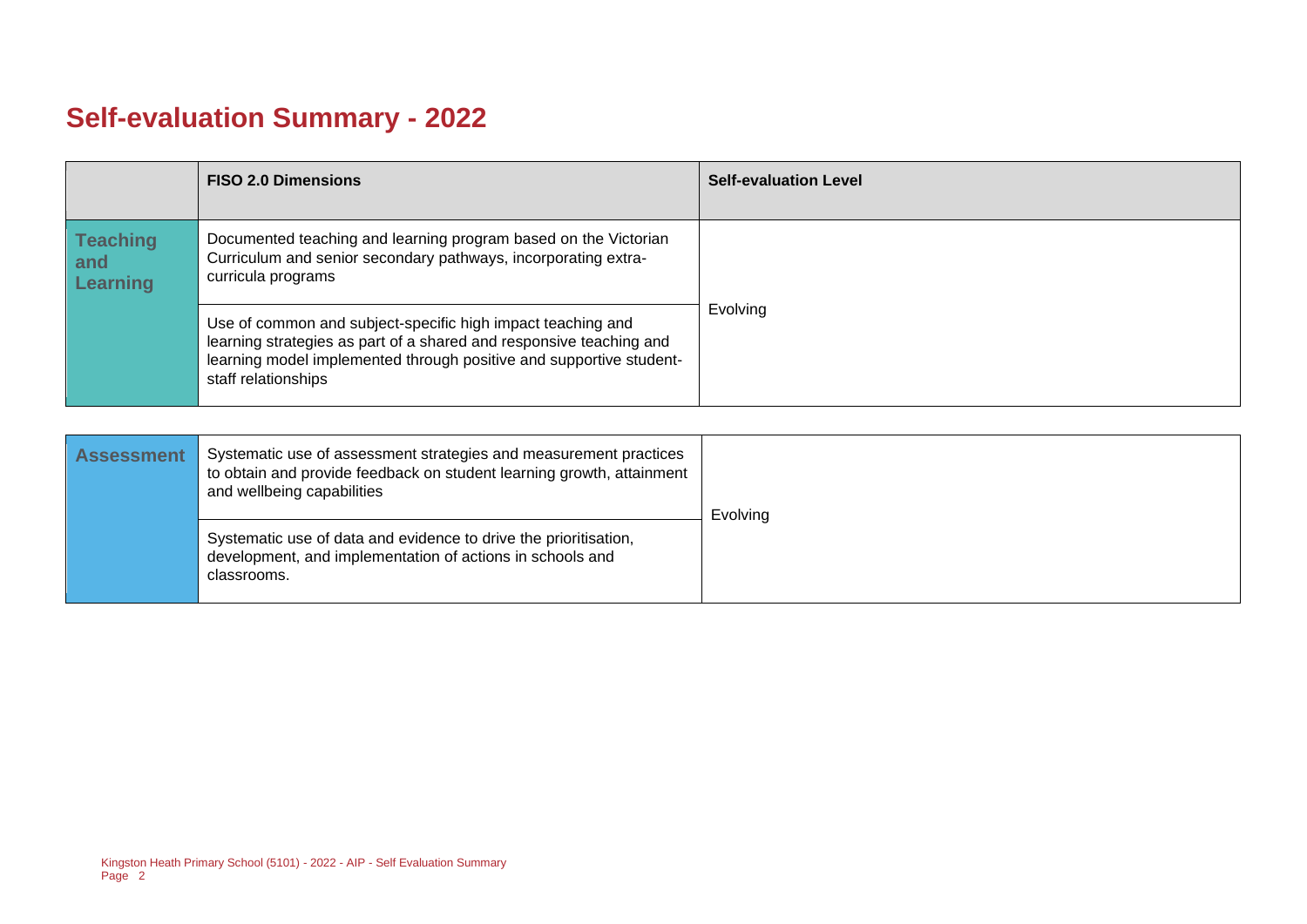| Leadership | The strategic direction and deployment of resources to create and<br>reflect shared goals and values; high expectations; and a positive,<br>safe and orderly learning environment | Evolving |
|------------|-----------------------------------------------------------------------------------------------------------------------------------------------------------------------------------|----------|
|            | Shared development of a culture of respect and collaboration with<br>positive and supportive relationships between students and staff at the<br>core                              |          |

| <b>Engagement</b> | Activation of student voice and agency, including in leadership and<br>learning, to strengthen students' participation and engagement in<br>school                                    | Evolving |
|-------------------|---------------------------------------------------------------------------------------------------------------------------------------------------------------------------------------|----------|
|                   | Strong relationships and active partnerships between schools and<br>families/carers, communities, and organisations to strengthen<br>students' participation and engagement in school |          |

| <b>Support</b> | Responsive, tiered and contextualised approaches and strong<br>relationships to support student learning, wellbeing and inclusion                                         |          |
|----------------|---------------------------------------------------------------------------------------------------------------------------------------------------------------------------|----------|
|                | Effective use of resources and active partnerships with families/carers,<br>specialist providers and community organisations to provide<br>responsive support to students | Evolving |

| Enter your reflective comments | Next StepsTeaching and Learning<br>- Collaborative PDPs, Shared with staff, Opportunity to share goals/display. Whole staff check in to share learning. Could<br>link to staff inquiry cycle around maths.<br>- Shadowing, peer observation, learning walks, Jim Knights<br>- Action research PLC inquiry cyles<br>- Continue to identify and embed/trial contempory maths practises. Embed Cooperative Learning to address all HITS.<br>- Student learning goals are identified in Numeracy and Literacy |
|--------------------------------|-----------------------------------------------------------------------------------------------------------------------------------------------------------------------------------------------------------------------------------------------------------------------------------------------------------------------------------------------------------------------------------------------------------------------------------------------------------------------------------------------------------|
|                                |                                                                                                                                                                                                                                                                                                                                                                                                                                                                                                           |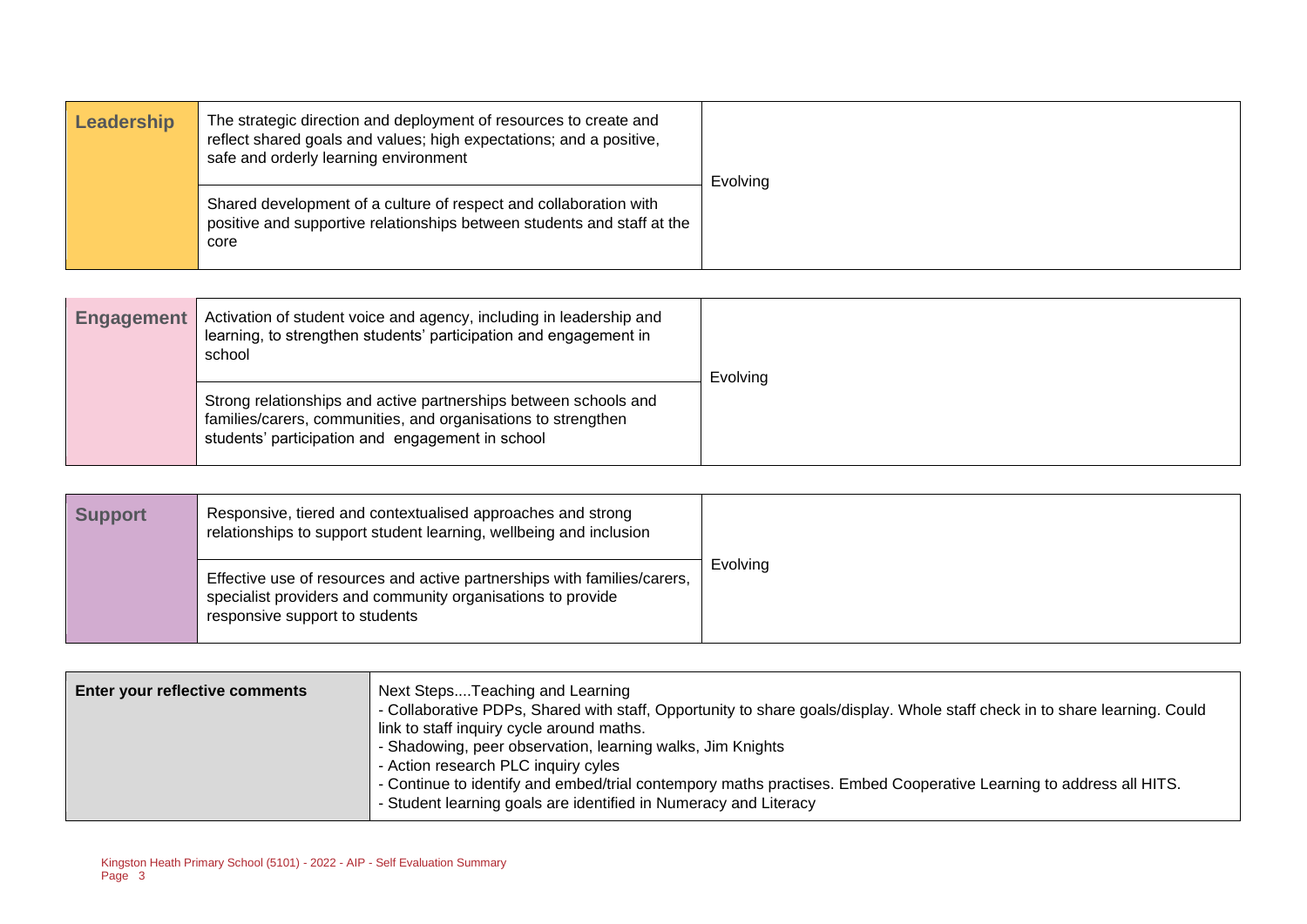|                                | - Time for PLCs to meet + protocols for data analysis.<br>- Learning walks/peer observation. Continue with IML<br>- Regular feedback to students on learning goals<br>- Team meeting time and protocols. Continue are assessment on data literacy<br>- Focus on Cooperative Learning (HITS) (Kagan)<br>Embed whole school practice of:<br>- co-constructing student learning goals.<br>- sharing data with students.<br>- co-designing lessons with students.<br>Next stepsAssessment<br>- use the data to inform practice<br>- co constructed data walls<br>Next stepsLeadership<br>- AIP check in with staff<br>- Roles and Responsibilities documented. Staff opinion survey analysed and shared.<br>- PYP coordinator work with PLCs + teachers, leaders in classrooms.<br>- Leadership in classrooms. Learning walks and talks.<br>- Successive leadership opportunities. Middle level leader opportunities. Induction process.<br>Next steps Engagement<br>- increase student voice and agency<br>- revise student leadership - roles and responsibilties<br>- Vision and Values need to be established for KHPS with student and community input.<br>- Reinstate community support for student learning within the classrooms. Parent surveys.<br>Next stepsSupport and Resources |
|--------------------------------|------------------------------------------------------------------------------------------------------------------------------------------------------------------------------------------------------------------------------------------------------------------------------------------------------------------------------------------------------------------------------------------------------------------------------------------------------------------------------------------------------------------------------------------------------------------------------------------------------------------------------------------------------------------------------------------------------------------------------------------------------------------------------------------------------------------------------------------------------------------------------------------------------------------------------------------------------------------------------------------------------------------------------------------------------------------------------------------------------------------------------------------------------------------------------------------------------------------------------------------------------------------------------------------|
|                                | - Case management approach + identifying/documenting adjustments in classrooms to cater for student needs                                                                                                                                                                                                                                                                                                                                                                                                                                                                                                                                                                                                                                                                                                                                                                                                                                                                                                                                                                                                                                                                                                                                                                                |
|                                | - active partnerships - Smiling Minds, Cairnmillar Psych, Monash University - Pre Service teachers and ES                                                                                                                                                                                                                                                                                                                                                                                                                                                                                                                                                                                                                                                                                                                                                                                                                                                                                                                                                                                                                                                                                                                                                                                |
| <b>Considerations for 2022</b> | Targeted support to ensure learning growth and achievement - TLI and ES support in classes to support disability and<br>Inclusion Tier 1 and 2 students                                                                                                                                                                                                                                                                                                                                                                                                                                                                                                                                                                                                                                                                                                                                                                                                                                                                                                                                                                                                                                                                                                                                  |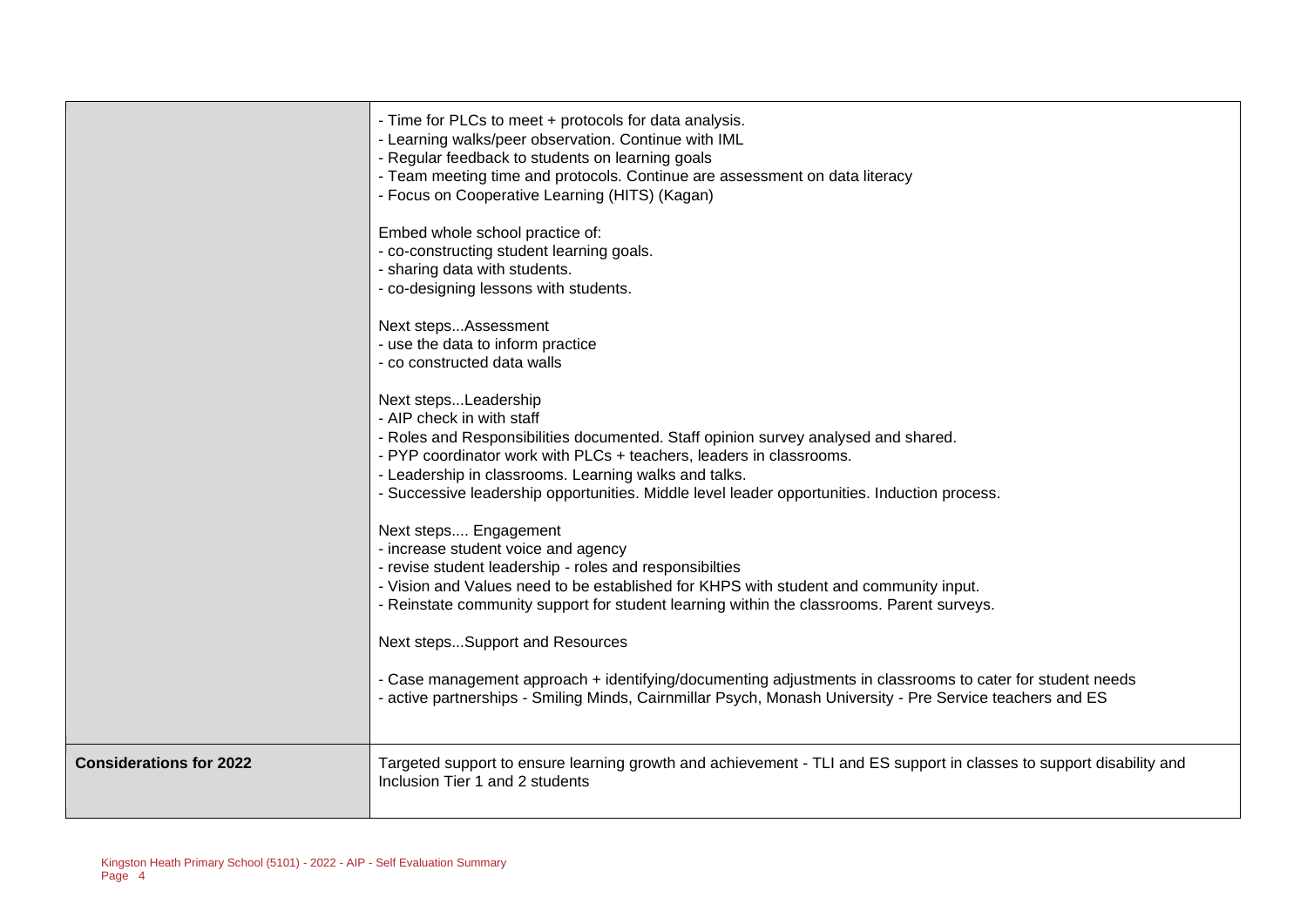|                                  | Use of PYP Learning Specialist                                                                                                                                                                                                                                                                                                                                                                                                                           |  |
|----------------------------------|----------------------------------------------------------------------------------------------------------------------------------------------------------------------------------------------------------------------------------------------------------------------------------------------------------------------------------------------------------------------------------------------------------------------------------------------------------|--|
|                                  | Supporting Middle level leaders to embed:<br>- Action research PLC inquiry cyles<br>- Continue to identify and embed/trial contemporary maths practises. Embed Cooperative Learning to address all HITS.<br>- Student learning goals are identified in Numeracy and Literacy<br>- Ensure time for PLCs to meet + protocols for data analysis with Learning Specialist<br>Wellbeing - Smiling Mind Initiative<br>KAGAN - Win Win and Cooperative Learning |  |
| Documents that support this plan | 2021 NCCD.xlsx (0.09 MB)<br>2021_STUDENT AT RISK PLANNING TOOL.xlsx (1.66 MB)<br>AIP 2022 future planning.docx (0.02 MB)                                                                                                                                                                                                                                                                                                                                 |  |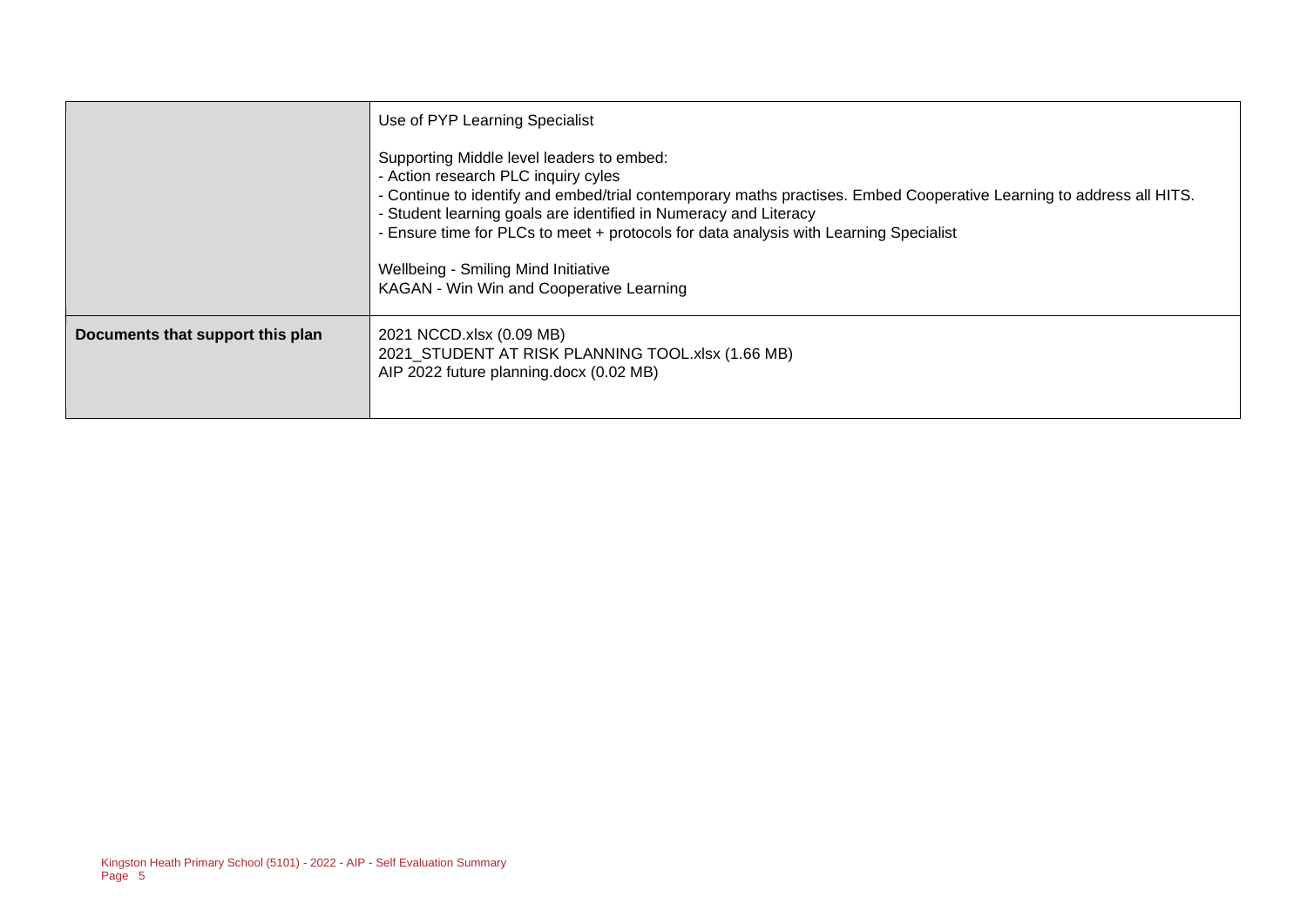## **SSP Goals Targets and KIS**

| Goal 1                                                                            | Improve learning growth in writing and numeracy for every student.                                                                                                                                                 |  |  |
|-----------------------------------------------------------------------------------|--------------------------------------------------------------------------------------------------------------------------------------------------------------------------------------------------------------------|--|--|
| Target 1.1                                                                        | <b>NAPLAN growth Years 3-5</b>                                                                                                                                                                                     |  |  |
|                                                                                   | By 2023, increase the percentage of students with above benchmark growth in NAPLAN Writing to 27% from 24% (2019<br>data).                                                                                         |  |  |
| Target 1.2                                                                        | <b>NAPLAN growth Years 3-5</b>                                                                                                                                                                                     |  |  |
|                                                                                   | By 2023, increase the percentage of students with above benchmark growth in Numeracy to 15% from 12% (2019 data).                                                                                                  |  |  |
| Target 1.3                                                                        | <b>School Staff Survey (SSS)</b>                                                                                                                                                                                   |  |  |
|                                                                                   | By 2023, increase the percent positive endorsement of teachers in Teacher collaboration (School Climate module)<br>to 70% from 36% (2019 data).                                                                    |  |  |
| Key Improvement Strategy 1.a<br><b>Building Practice Excellence</b>               | Build a culture of collaborative practice across the school                                                                                                                                                        |  |  |
| Key Improvement Strategy 1.b<br>Evidence-based high-impact teaching<br>strategies | Implement evidence-based assessment and instructional practices grounded in the effective use of data                                                                                                              |  |  |
| Key Improvement Strategy 1.c<br>Curriculum planning and assessment                | Develop whole-school scope and sequence documents for literacy and numeracy and inquiry that promote high quality<br>teaching and learning consistent with the requirements of IB PYP and the Victorian Curriculum |  |  |
| Goal 2                                                                            | Improve student agency and voice in their learning across the school.                                                                                                                                              |  |  |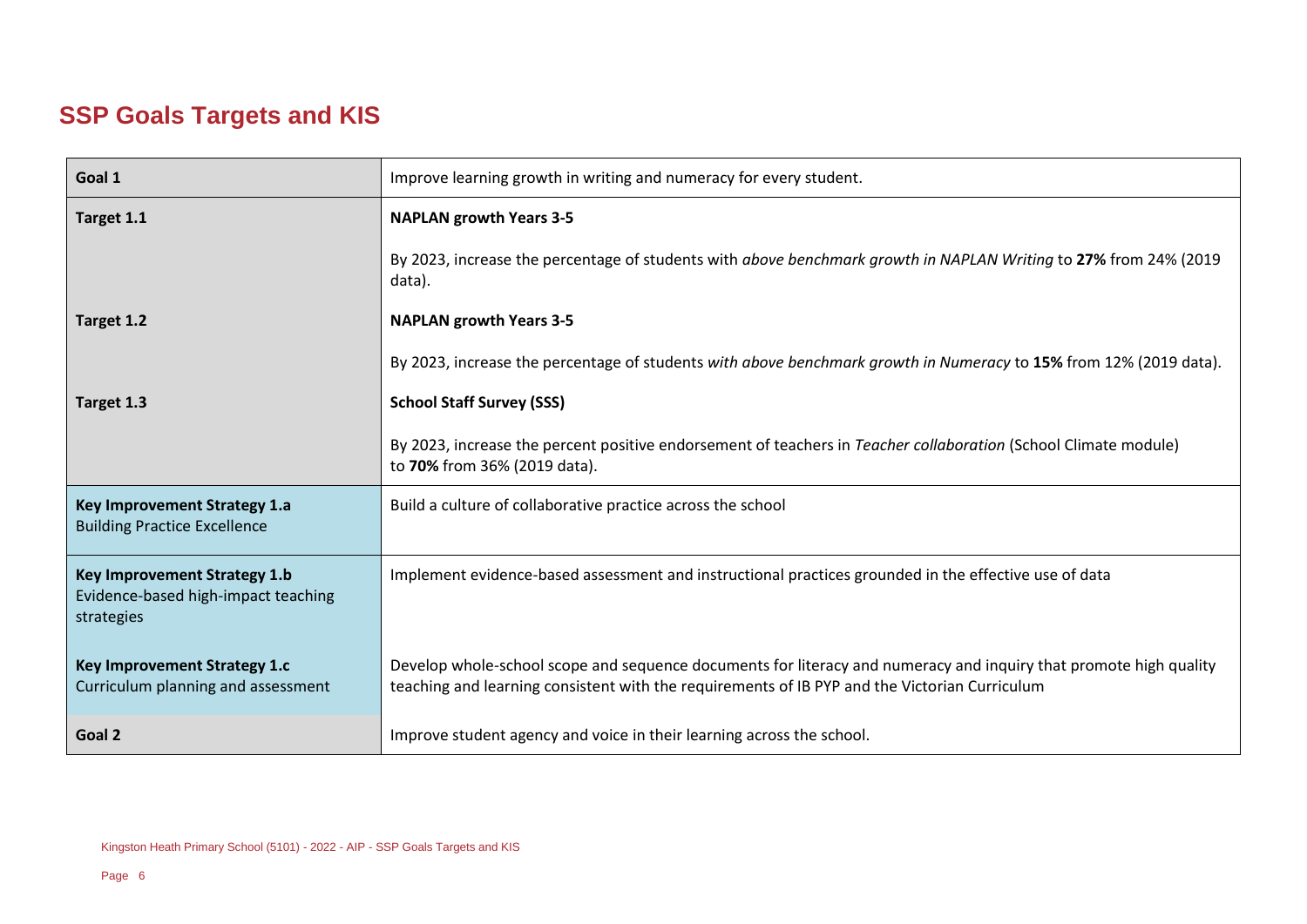| Target 2.1                                                                              | <b>Attitudes to School Survey (ATOSS)</b><br>By 2023, increase the percent positive endorsement of students in Years 4-6 of Student Voice and Agency (Social<br>Engagement module) to 80% from 77% (2019 data) |  |
|-----------------------------------------------------------------------------------------|----------------------------------------------------------------------------------------------------------------------------------------------------------------------------------------------------------------|--|
| Target 2.2                                                                              | <b>Staff School Survey (SSS)</b><br>By 2023, increase the percent positive endorsement of teachers of Collective focus on student learning (School Climate<br>module) to 85% from 78% (2019 data)              |  |
| Target 2.3                                                                              | <b>Staff School Survey (SSS)</b><br>By 2023, increase the percent positive endorsement of teachers of Use student feedback to improve practice (Teaching<br>and Learning module) to 70% from 56% (2019 data).  |  |
| Target 2.4                                                                              | <b>Parent Opinion Survey (POS)</b><br>By 2023, increase the percent positive endorsement of parents of Student agency and voice (Student development<br>module) to 85% from 80% (2019 data).                   |  |
| <b>Key Improvement Strategy 2.a</b><br>Empowering students and building school<br>pride | Build teacher capacity to activate student voice and agency within the classroom                                                                                                                               |  |
| <b>Key Improvement Strategy 2.b</b><br><b>Building leadership teams</b>                 | Build knowledge and capability of the leadership team to lead change to enhance school climate and professional<br>learning culture                                                                            |  |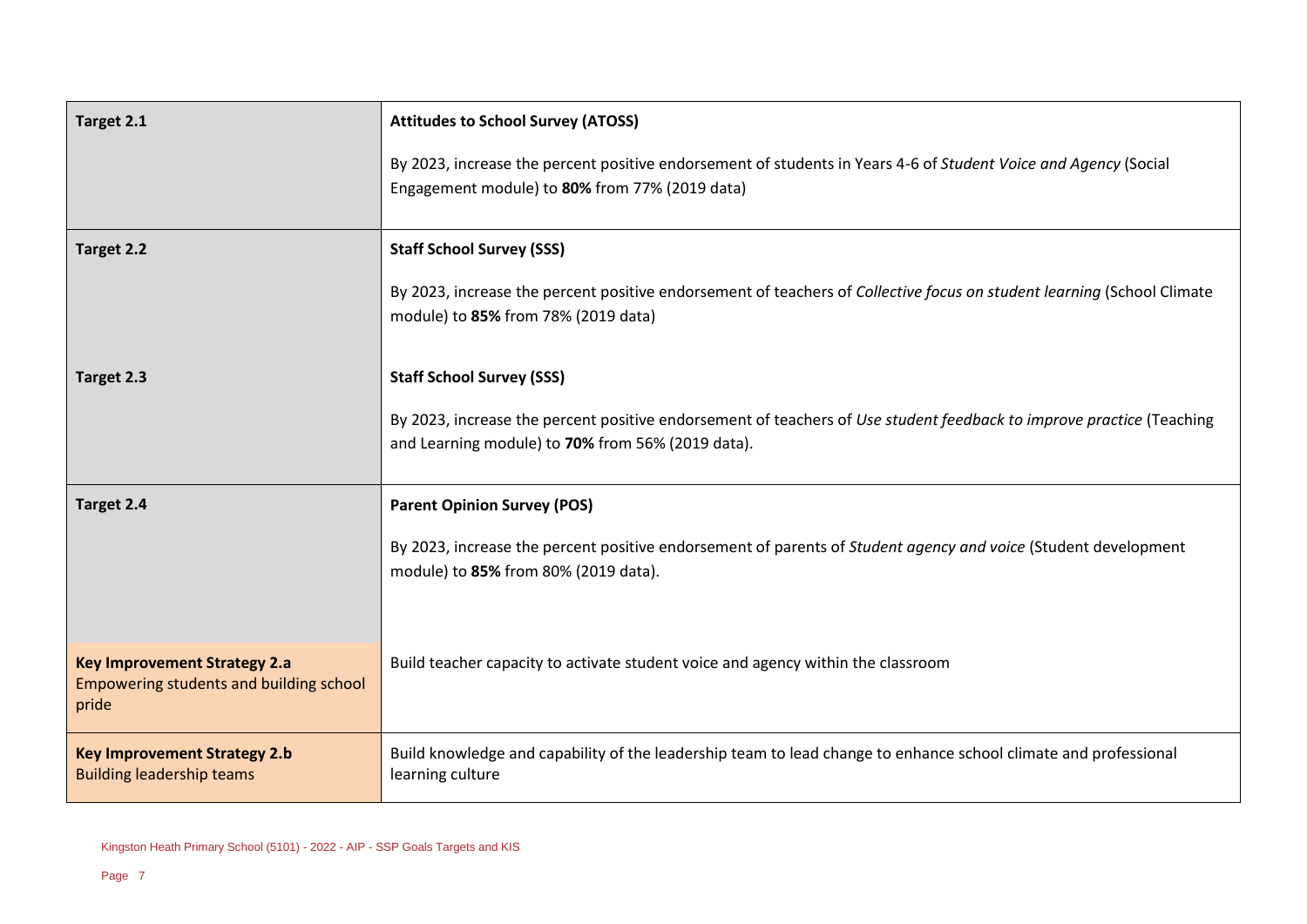| Goal 3                                                            | Improve student wellbeing across the school.                                                                                                                                                                    |  |
|-------------------------------------------------------------------|-----------------------------------------------------------------------------------------------------------------------------------------------------------------------------------------------------------------|--|
| Target 3.1                                                        | <b>Attitudes to School Survey (ATOSS)</b><br>By 2023, increase the percent positive endorsement of students in Years 4-6 of Resilience (Learner characteristics and<br>disposition) to 85% from 79% (2019 data) |  |
| Target 3.2                                                        | <b>Staff School Survey (SSS)</b><br>By 2023, increase the percent positive endorsement of staff of Collective efficacy (School climate module) to 80% from<br>72% (2019 data).                                  |  |
| Target 3.3                                                        | <b>Staff School Survey (SSS)</b><br>By 2023, increase the percent positive endorsement of staff of Trust in students and parents (School climate module)<br>to 80% from 64% (2019 data).                        |  |
| Target 3.4                                                        | <b>Parent Opinion Survey (POS)</b><br>By 2023, increase the percent positive endorsement of parents of Promoting positive behaviour (Safety module) to 90%<br>from 77% (2019 data).                             |  |
| <b>Key Improvement Strategy 3.a</b><br>Vision, values and culture | Articulate and embed a whole-school vision and values informed by insights of teachers, students, parents/ carers, and<br>the wider community                                                                   |  |
| <b>Key Improvement Strategy 3.d</b>                               | Develop and implement a whole-school approach to student wellbeing, inclusion, and engagement in collaboration with<br>staff, students, and families                                                            |  |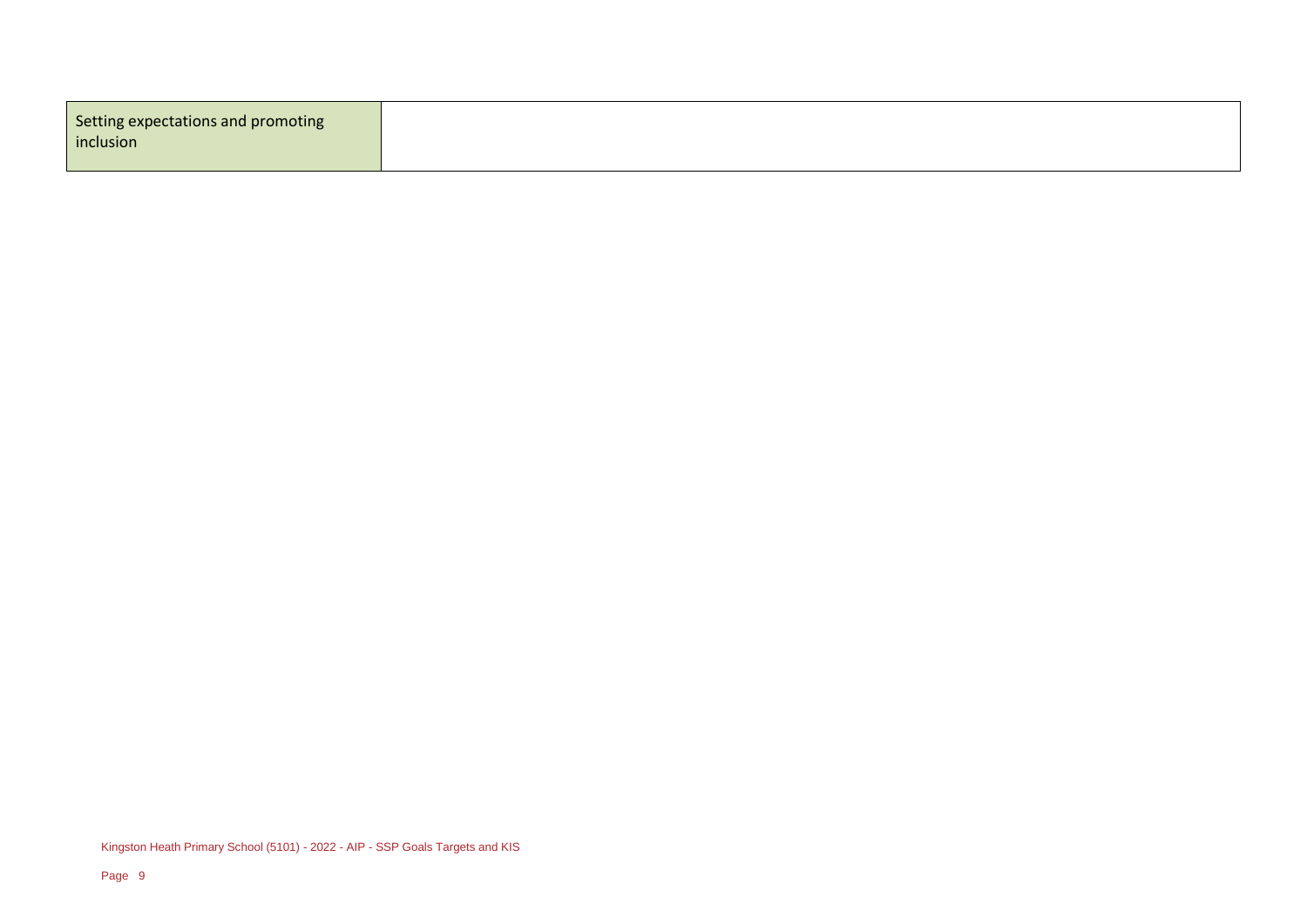## **Select Annual Goals and KIS**

| <b>Four Year Strategic Goals</b>                                                                                                                                                                                                                                                                                                                                                                                                                                                                                                                                                                                                      | Is this<br>selected<br>for focus<br>this year? | <b>Four Year Strategic Targets</b> | 12 month target<br>The 12 month target is an incremental<br>step towards meeting the 4-year<br>target, using the same data set.                                                                                                                                                                                                                                                                                                                                                                                                                                                                                                                                                                                                                                                |
|---------------------------------------------------------------------------------------------------------------------------------------------------------------------------------------------------------------------------------------------------------------------------------------------------------------------------------------------------------------------------------------------------------------------------------------------------------------------------------------------------------------------------------------------------------------------------------------------------------------------------------------|------------------------------------------------|------------------------------------|--------------------------------------------------------------------------------------------------------------------------------------------------------------------------------------------------------------------------------------------------------------------------------------------------------------------------------------------------------------------------------------------------------------------------------------------------------------------------------------------------------------------------------------------------------------------------------------------------------------------------------------------------------------------------------------------------------------------------------------------------------------------------------|
| 2022 Priorities Goal<br>Some of our students have thrived<br>in the remote learning<br>environment, others have<br>maintained their learning<br>progress, and some need extra<br>learning and wellbeing support<br>despite the best efforts of their<br>teachers and families. In 2022 we<br>will continue to focus on student<br>learning - with an increased focus<br>on numeracy - and student<br>wellbeing through the 2022<br>Priorities Goal, a learning Key<br>Improvement Strategy and a<br>wellbeing Key Improvement<br>Strategy. We will teach and<br>support each student at their point<br>of need and in line with FISO. | Yes                                            | Support for the 2022 Priorities    | Increase percentage of staff positive<br>endorsement of collective efficacy to<br>74% from 72% (2019 data) - 2021<br>$DATA = 74%$<br>Increase percentage of staff positive<br>endorsement of collective focus on<br>student learning to 80% from 78%<br>$(2019 \text{ data}) - 2021 \text{ DATA} = 53\%$<br><b>NAPLAN Numeracy Learning Growth</b><br>Year 3 to Year 6: Increase the<br>percentage of students achieving<br>above benchmark growth in<br>numeracy to 13% from 12% (2019<br>data) - 2021 DATA - 19% GROWTH<br>Increase percentage of student<br>positive endorsement of resilience to<br>81% from 78% (2019 data) NA<br>Increase percentage of parent<br>positive endorsement of promoting<br>positive behaviour to 79% from 77%<br>(2019 data) 2021 DATA - 67% |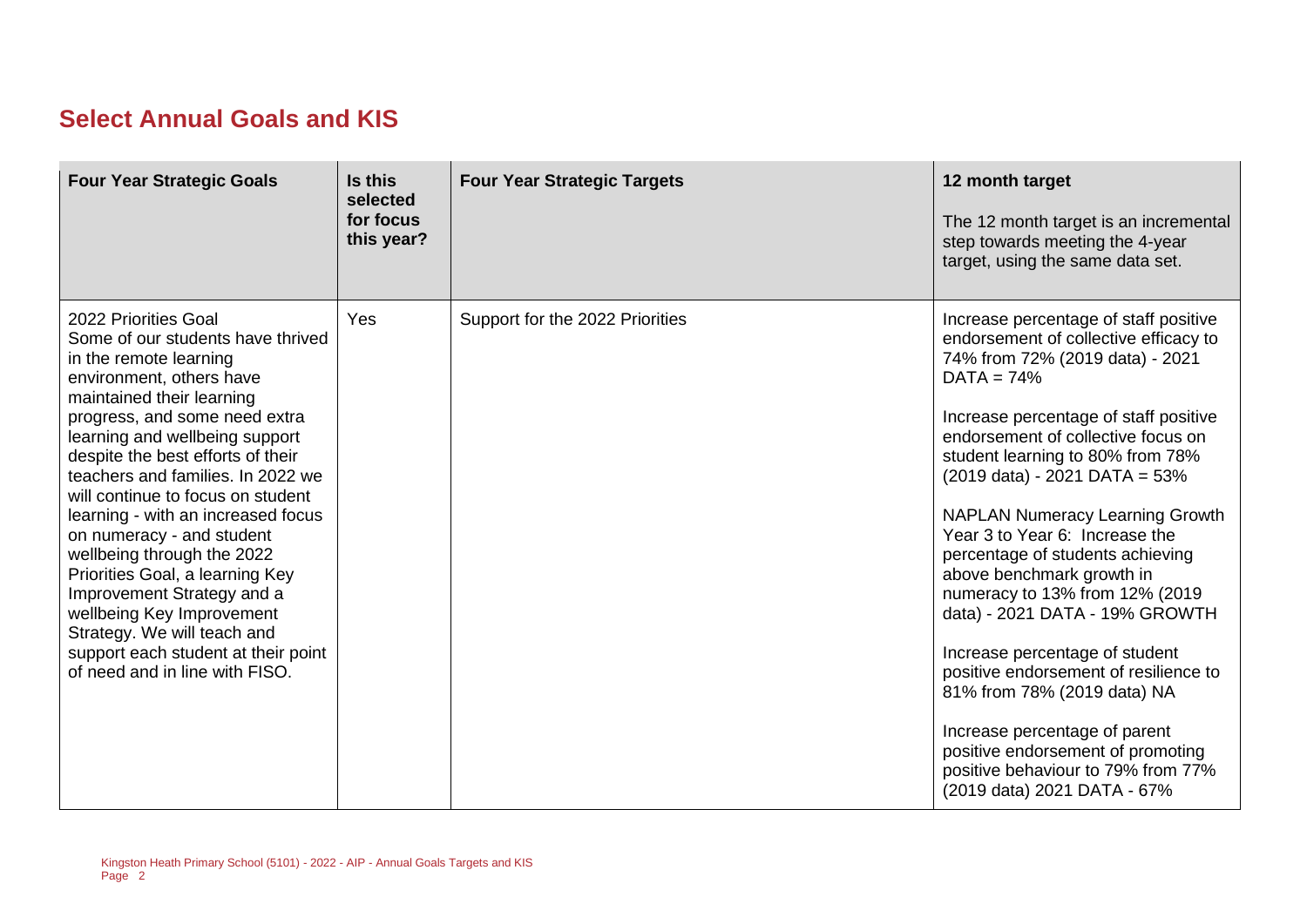| Improve learning growth in writing<br>and numeracy for every student. | Yes | <b>Teacher judgements</b><br>Increase the percentage of students attaining one-year<br>growth or more in reading, writing and number every year<br>from P-6 from 2019 data.            | Increase the percentage of students<br>attaining 1 year growth or more in<br>reading, writing and number by 1%<br>every year from F-6 from 2020 data.              |
|-----------------------------------------------------------------------|-----|----------------------------------------------------------------------------------------------------------------------------------------------------------------------------------------|--------------------------------------------------------------------------------------------------------------------------------------------------------------------|
|                                                                       |     | <b>NAPLAN growth Years 3-5</b><br>By 2023, increase the percentage of students with above<br>benchmark growth in NAPLAN Writing to 27% from 24%<br>$(2019$ data)                       | Increase the percentage of students<br>with above benchmark growth in<br>NAPLAN Writing to 27% from 24%<br>(2019 data).2021 DATA 20%                               |
|                                                                       |     | <b>NAPLAN growth Years 3-5</b><br>By 2023, increase the percentage of students with above<br>benchmark growth in Numeracy to 15% from 12% (2019<br>data).                              | Increase the percentage of students<br>with above benchmark growth in<br>NAPLAN Numeracy to 15% from 12%<br>$(2019 \text{ data})$ . 2021 DATA = 19%                |
|                                                                       |     | <b>School Staff Survey (SSS)</b><br>By 2023, increase the percent positive endorsement of<br>teachers in Teacher collaboration (School Climate module) to<br>70% from 36% (2019 data). | increase the percent positive<br>endorsement of teachers in Teacher<br>collaboration (School Climate<br>module) to % from 36% (2019 data).<br>$2021$ DATA = $30\%$ |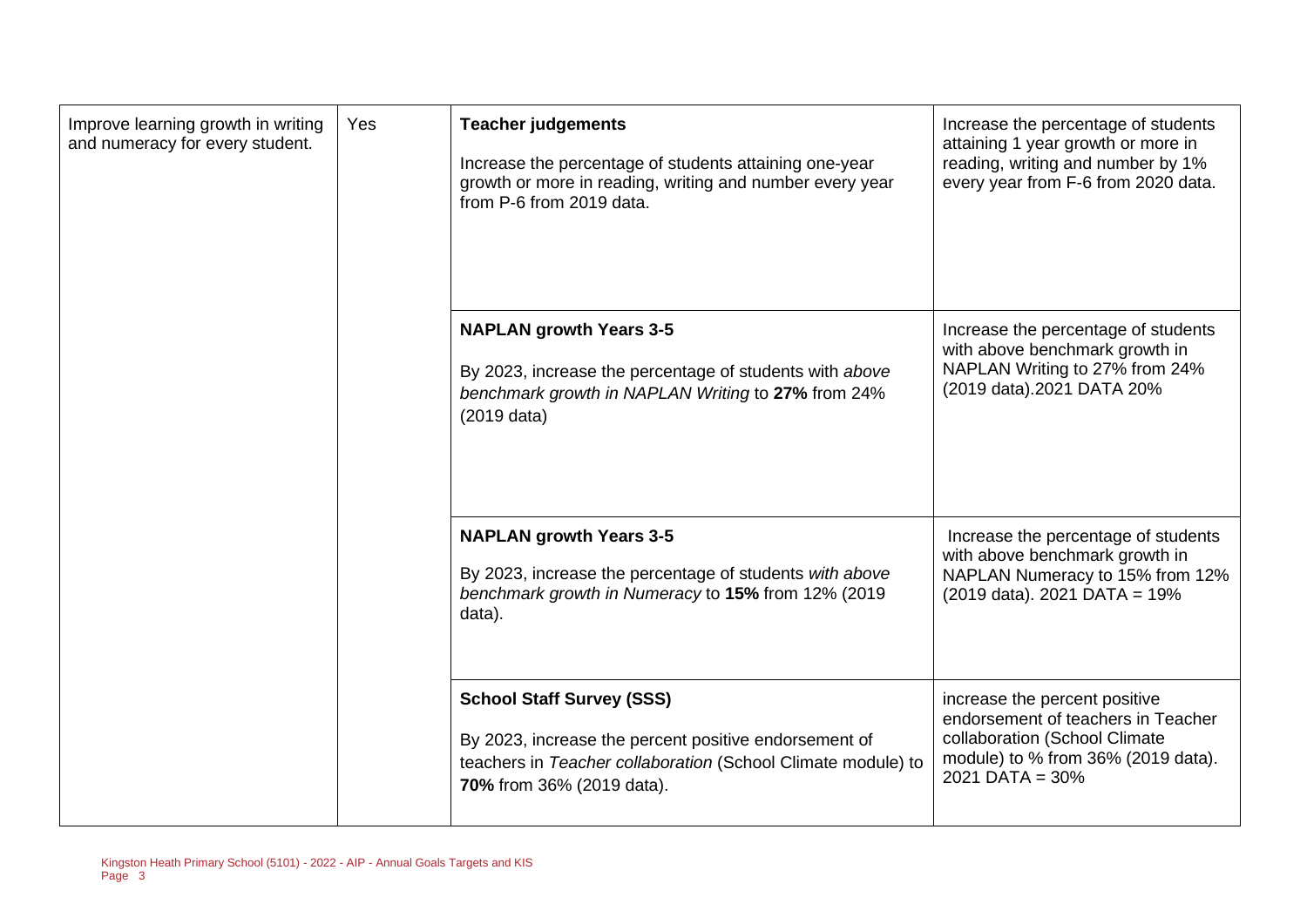| Improve student wellbeing across<br>the school. | Yes | <b>Attitudes to School Survey (ATOSS)</b><br>By 2023, increase the percent positive endorsement of<br>students in Years 4-6 of Resilience (Learner characteristics<br>and disposition) to 85% from 79% (2019 data) | Increase the percent positive<br>endorsement of students in Years 4-6<br>of Resilience (Learner characteristics<br>and disposition) to 80% from 79%<br>$(2019$ data)<br>data not available from 2021 |
|-------------------------------------------------|-----|--------------------------------------------------------------------------------------------------------------------------------------------------------------------------------------------------------------------|------------------------------------------------------------------------------------------------------------------------------------------------------------------------------------------------------|
|                                                 |     | <b>Staff School Survey (SSS)</b><br>By 2023, increase the percent positive endorsement of staff<br>of Collective efficacy (School climate module) to 80% from<br>72% (2019 data).                                  | Increase the percent positive<br>endorsement of staff of Collective<br>efficacy (School climate module) to<br>76% from 74% (2021)                                                                    |
|                                                 |     | <b>Staff School Survey (SSS)</b><br>By 2023, increase the percent positive endorsement of staff<br>of Trust in students and parents (School climate module)<br>to 80% from 64% (2019 data).                        | Increase the percent positive<br>endorsement of staff of Trust in<br>students and parents (School climate<br>module) to 70% from 62% (2021)                                                          |
|                                                 |     | <b>Parent Opinion Survey (POS)</b><br>By 2023, increase the percent positive endorsement of<br>parents of Promoting positive behaviour (Safety module) to<br>90% from 77% (2019 data).                             | increase the percent positive<br>endorsement of parents of Promoting<br>positive behaviour (Safety module) to<br>75% from 67% (2021)                                                                 |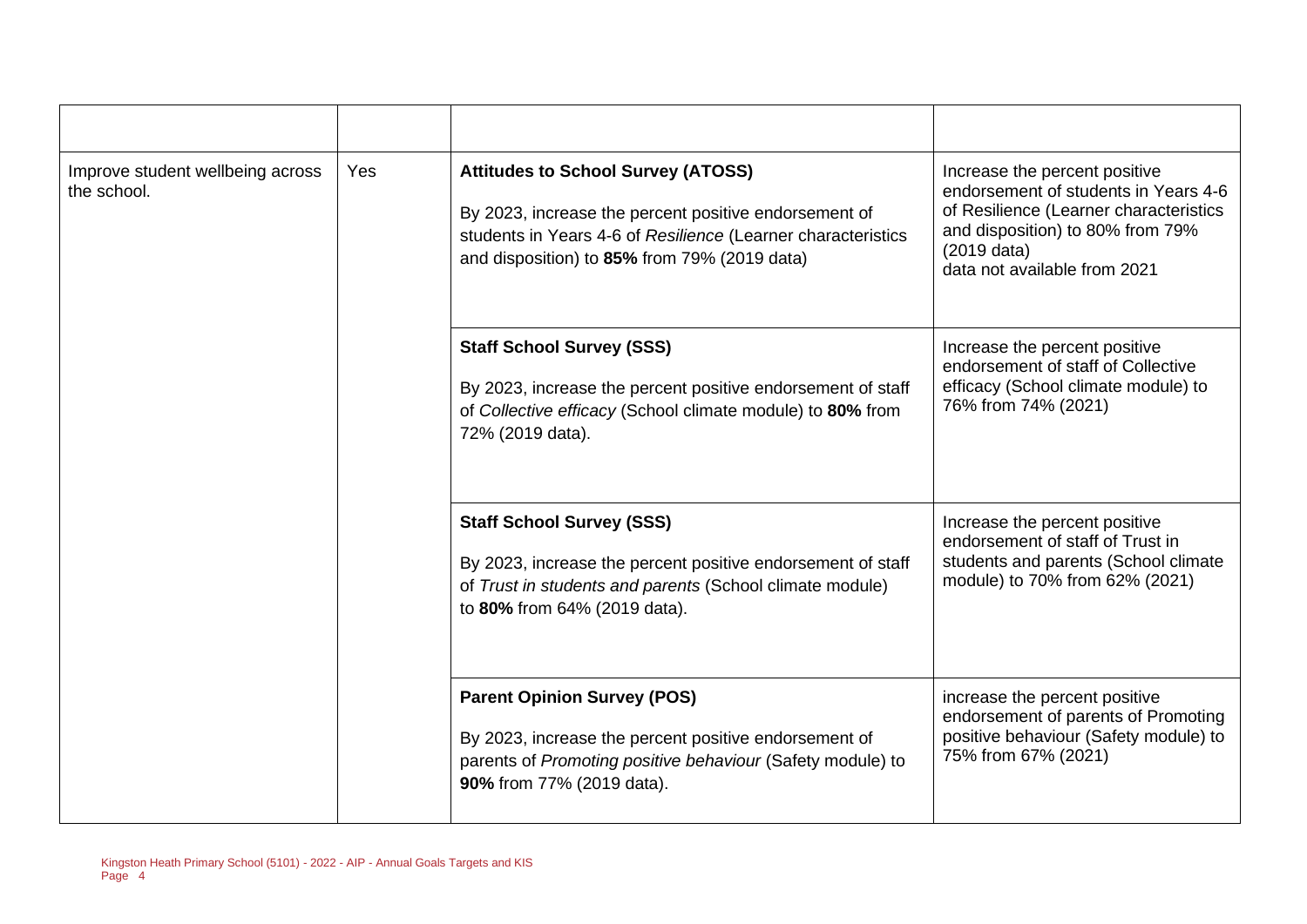| <b>SSS</b><br>Increase the percent positive endorsement of teachers from<br>2019 to 2023 in the following factors:<br>• School Climate<br>○ Collective efficacy from 72% (2019) to XX%<br>(TBF) by 2023<br>○ Collective responsibility from 80% (2019) to<br>XX% (TBF) by 2023<br>o Parent and community involvement from<br>71% (2019) to XX% (TBF) by 2023<br>o Staff trust in colleagues from 76% (2019) to<br>XX% (TBF) by 2023<br>o Trust in students and parents from 64% (2019)<br>to XX% (TBF) by 2023 | increase the percent of:<br>(school climate)<br>- collective efficacy to 75% from 74%<br>in 2020<br>- collective responsibility to 87% from<br>86% in 2020<br>- parent and community involvement<br>to 70% from 64% in 2020<br>- staff trust in colleagues to 63% from<br>62% in 2020                                                                                                       |
|----------------------------------------------------------------------------------------------------------------------------------------------------------------------------------------------------------------------------------------------------------------------------------------------------------------------------------------------------------------------------------------------------------------------------------------------------------------------------------------------------------------|---------------------------------------------------------------------------------------------------------------------------------------------------------------------------------------------------------------------------------------------------------------------------------------------------------------------------------------------------------------------------------------------|
| <b>POS</b><br>Increase the percent positive endorsement of parents from<br>2019 to 2023 in the following:<br>• School ethos and environment<br>o School improvement<br>School pride and confidence<br>$\circ$<br>• Parent community engagement<br>o Teacher communication<br>• Safety<br>$\circ$ Managing bullying                                                                                                                                                                                             | increase the percent of:<br>(school ethos and environment)<br>- school improvement to 59% from<br>58% in 2020<br>- school pride and confidence to 68%<br>from 67% in 2020<br>(parent community engagement)<br>- teacher communication to 68% from<br>67% in 2020<br>(safety)<br>- managing bullying to 59% from 58%<br>in 2020<br>- promoting positive behaviour to 68%<br>from 67% in 2020 |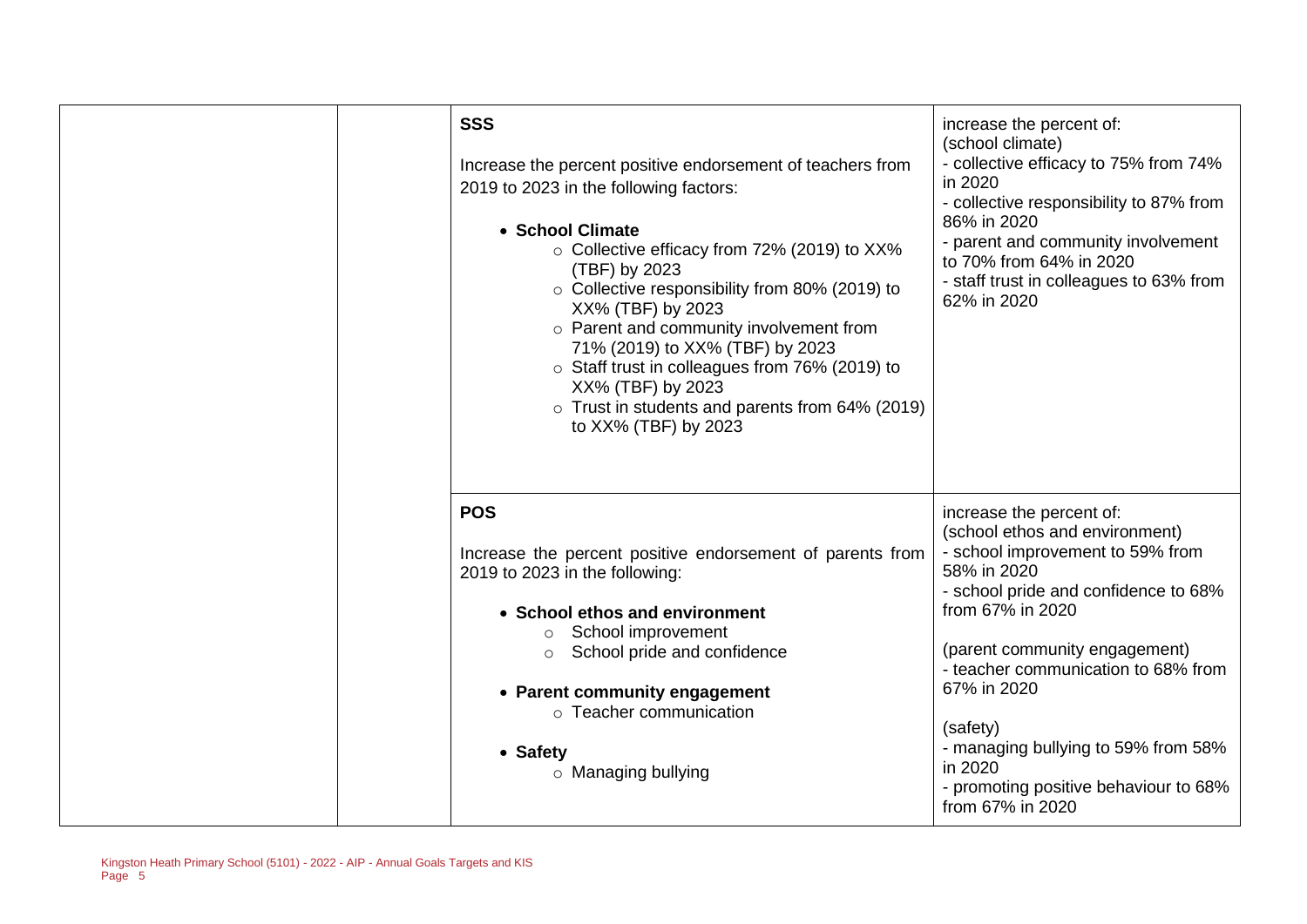| Goal 1                                      | 2022 Priorities Goal<br>Some of our students have thrived in the remote learning environment, others have maintained their learning progress, and<br>some need extra learning and wellbeing support despite the best efforts of their teachers and families. In 2022 we will continue<br>to focus on student learning - with an increased focus on numeracy - and student wellbeing through the 2022 Priorities Goal, a<br>learning Key Improvement Strategy and a wellbeing Key Improvement Strategy. We will teach and support each student at<br>their point of need and in line with FISO. |                                                                                                                              |  |  |  |
|---------------------------------------------|------------------------------------------------------------------------------------------------------------------------------------------------------------------------------------------------------------------------------------------------------------------------------------------------------------------------------------------------------------------------------------------------------------------------------------------------------------------------------------------------------------------------------------------------------------------------------------------------|------------------------------------------------------------------------------------------------------------------------------|--|--|--|
| 12 Month Target 1.1                         | Increase percentage of staff positive endorsement of collective efficacy to 74% from 72% (2019 data) - 2021 DATA = 74%                                                                                                                                                                                                                                                                                                                                                                                                                                                                         |                                                                                                                              |  |  |  |
|                                             | $DATA = 53%$                                                                                                                                                                                                                                                                                                                                                                                                                                                                                                                                                                                   | Increase percentage of staff positive endorsement of collective focus on student learning to 80% from 78% (2019 data) - 2021 |  |  |  |
|                                             | NAPLAN Numeracy Learning Growth Year 3 to Year 6: Increase the percentage of students achieving above benchmark<br>growth in numeracy to 13% from 12% (2019 data) - 2021 DATA - 19% GROWTH                                                                                                                                                                                                                                                                                                                                                                                                     |                                                                                                                              |  |  |  |
|                                             | Increase percentage of student positive endorsement of resilience to 81% from 78% (2019 data) NA                                                                                                                                                                                                                                                                                                                                                                                                                                                                                               |                                                                                                                              |  |  |  |
|                                             | Increase percentage of parent positive endorsement of promoting positive behaviour to 79% from 77% (2019 data) 2021<br>DATA - 67%                                                                                                                                                                                                                                                                                                                                                                                                                                                              |                                                                                                                              |  |  |  |
| <b>Key Improvement Strategies</b>           |                                                                                                                                                                                                                                                                                                                                                                                                                                                                                                                                                                                                | Is this KIS selected for focus this<br>year?                                                                                 |  |  |  |
| KIS <sub>1</sub><br>Priority 2022 Dimension | Learning - Support both those who need extra support and those who have thrived to<br>Yes<br>continue to extend their learning, especially in numeracy                                                                                                                                                                                                                                                                                                                                                                                                                                         |                                                                                                                              |  |  |  |
| KIS <sub>2</sub><br>Priority 2022 Dimension | Wellbeing - Effectively mobilise available resources to support students' wellbeing and<br>Yes<br>mental health, especially the most vulnerable                                                                                                                                                                                                                                                                                                                                                                                                                                                |                                                                                                                              |  |  |  |
| Goal 2                                      | Improve learning growth in writing and numeracy for every student.                                                                                                                                                                                                                                                                                                                                                                                                                                                                                                                             |                                                                                                                              |  |  |  |
| 12 Month Target 2.1                         | Increase the percentage of students attaining 1 year growth or more in reading, writing and number by 1% every year from F-6<br>from 2020 data.                                                                                                                                                                                                                                                                                                                                                                                                                                                |                                                                                                                              |  |  |  |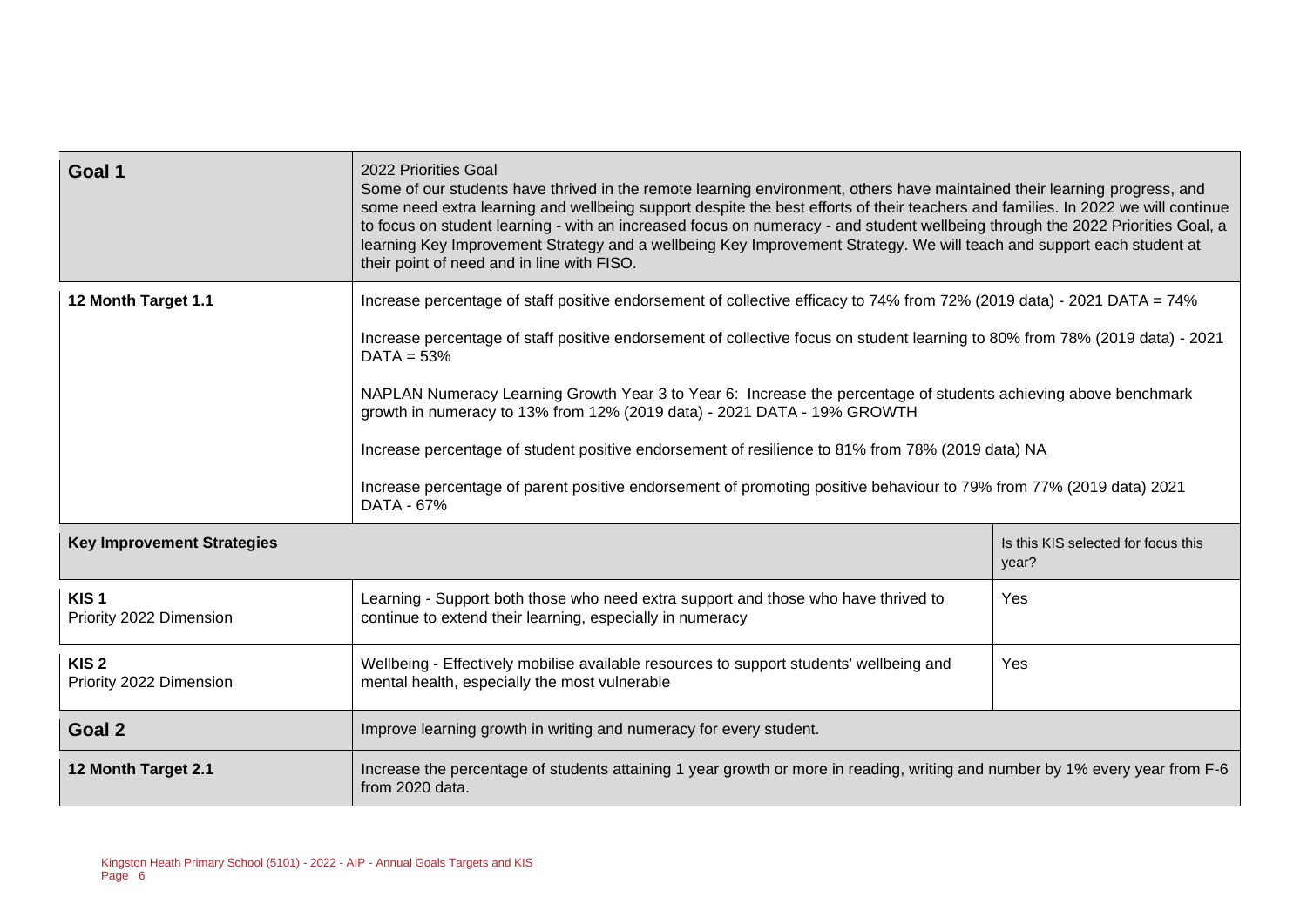| 12 Month Target 2.2                                                                                                                                                                                                                                                                       | Increase the percentage of students with above benchmark growth in NAPLAN Writing to 27% from 24% (2019 data).2021<br><b>DATA 20%</b>                                                                                                                                                                                           |                                              |  |  |
|-------------------------------------------------------------------------------------------------------------------------------------------------------------------------------------------------------------------------------------------------------------------------------------------|---------------------------------------------------------------------------------------------------------------------------------------------------------------------------------------------------------------------------------------------------------------------------------------------------------------------------------|----------------------------------------------|--|--|
| 12 Month Target 2.3                                                                                                                                                                                                                                                                       | Increase the percentage of students with above benchmark growth in Numeracy to 15% from 12% (2019 data). 2021 DATA =<br>19%                                                                                                                                                                                                     |                                              |  |  |
| 12 Month Target 2.4                                                                                                                                                                                                                                                                       | increase the percent positive endorsement of teachers in Teacher collaboration (School Climate module) to 30% in 2021 from<br>36% (2019 data).                                                                                                                                                                                  |                                              |  |  |
| <b>Key Improvement Strategies</b>                                                                                                                                                                                                                                                         |                                                                                                                                                                                                                                                                                                                                 | Is this KIS selected for focus this<br>year? |  |  |
| KIS <sub>1</sub><br><b>Building practice excellence</b>                                                                                                                                                                                                                                   | Build a culture of collaborative practice across the school                                                                                                                                                                                                                                                                     | Yes                                          |  |  |
| KIS <sub>2</sub><br>Curriculum planning and assessment                                                                                                                                                                                                                                    | Develop whole-school scope and sequence documents for literacy and numeracy and<br>Yes<br>inquiry that promote high quality teaching and learning consistent with the requirements of<br>IB PYP and the Victorian Curriculum                                                                                                    |                                              |  |  |
| Explain why the school has selected this<br>KIS as a focus for this year. Please make<br>reference to the self-evaluation, relevant<br>school data, the progress against School<br>Strategic Plan (SSP) goals, targets, and the<br>diagnosis of issues requiring particular<br>attention. | Staff Opinion results in 2021 revealed:<br><b>School Climate</b><br>- Only a 30% positive endorsement for teacher collaboration and 48% positive endorsement for a guaranteed and viable<br>curriculum;<br>Teaching and Learning<br>- 38% positive endorsement for understanding how to analyse data<br>- 31% knowledge of HITS |                                              |  |  |
| Goal 3                                                                                                                                                                                                                                                                                    | Improve student wellbeing across the school.                                                                                                                                                                                                                                                                                    |                                              |  |  |
| 12 Month Target 3.1                                                                                                                                                                                                                                                                       | Increase the percent positive endorsement of students in Years 4-6 of Resilience (Learner characteristics and disposition) to<br>80% from 79% (2019 data)<br>data not available from 2021                                                                                                                                       |                                              |  |  |
| 12 Month Target 3.2                                                                                                                                                                                                                                                                       | Increase the percent positive endorsement of staff of Collective efficacy (School climate module) to 76% from 74% (2021)                                                                                                                                                                                                        |                                              |  |  |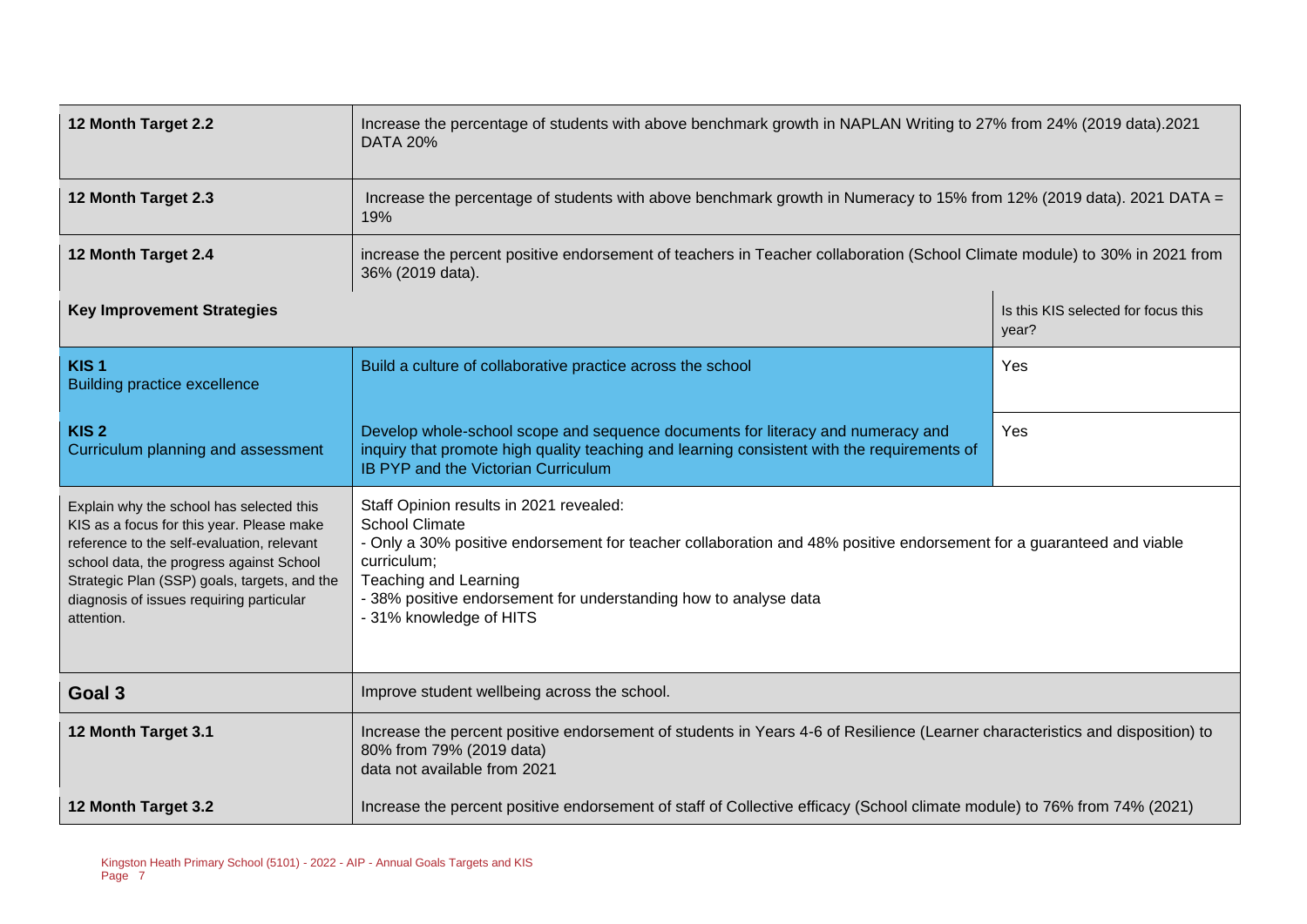| 12 Month Target 3.3                                                 | Increase the percent positive endorsement of staff of Trust in students and parents (School climate module) to 70% from 62%<br>(2021)                                                                                                                                                                                                                                        |                                              |  |
|---------------------------------------------------------------------|------------------------------------------------------------------------------------------------------------------------------------------------------------------------------------------------------------------------------------------------------------------------------------------------------------------------------------------------------------------------------|----------------------------------------------|--|
| 12 Month Target 3.4                                                 | increase the percent positive endorsement of parents of Promoting positive behaviour (Safety module) to 75% from 67%<br>(2021)                                                                                                                                                                                                                                               |                                              |  |
| 12 Month Target 3.5                                                 | increase the percent of:<br>(school climate)<br>- collective efficacy to 75% from 74% in 2020<br>- collective responsibility to 87% from 86% in 2020<br>- parent and community involvement to 70% from 64% in 2020<br>- staff trust in colleagues to 63% from 62% in 2020                                                                                                    |                                              |  |
| 12 Month Target 3.6                                                 | increase the percent of:<br>(school ethos and environment)<br>- school improvement to 59% from 58% in 2020<br>- school pride and confidence to 68% from 67% in 2020<br>(parent community engagement)<br>- teacher communication to 68% from 67% in 2020<br>(safety)<br>- managing bullying to 59% from 58% in 2020<br>- promoting positive behaviour to 68% from 67% in 2020 |                                              |  |
| <b>Key Improvement Strategies</b>                                   |                                                                                                                                                                                                                                                                                                                                                                              | Is this KIS selected for focus this<br>year? |  |
| KIS <sub>6</sub><br>Setting expectations and promoting<br>inclusion | Develop and implement a whole-school approach to student wellbeing, inclusion, and<br>Yes<br>engagement in collaboration with staff, students, and families                                                                                                                                                                                                                  |                                              |  |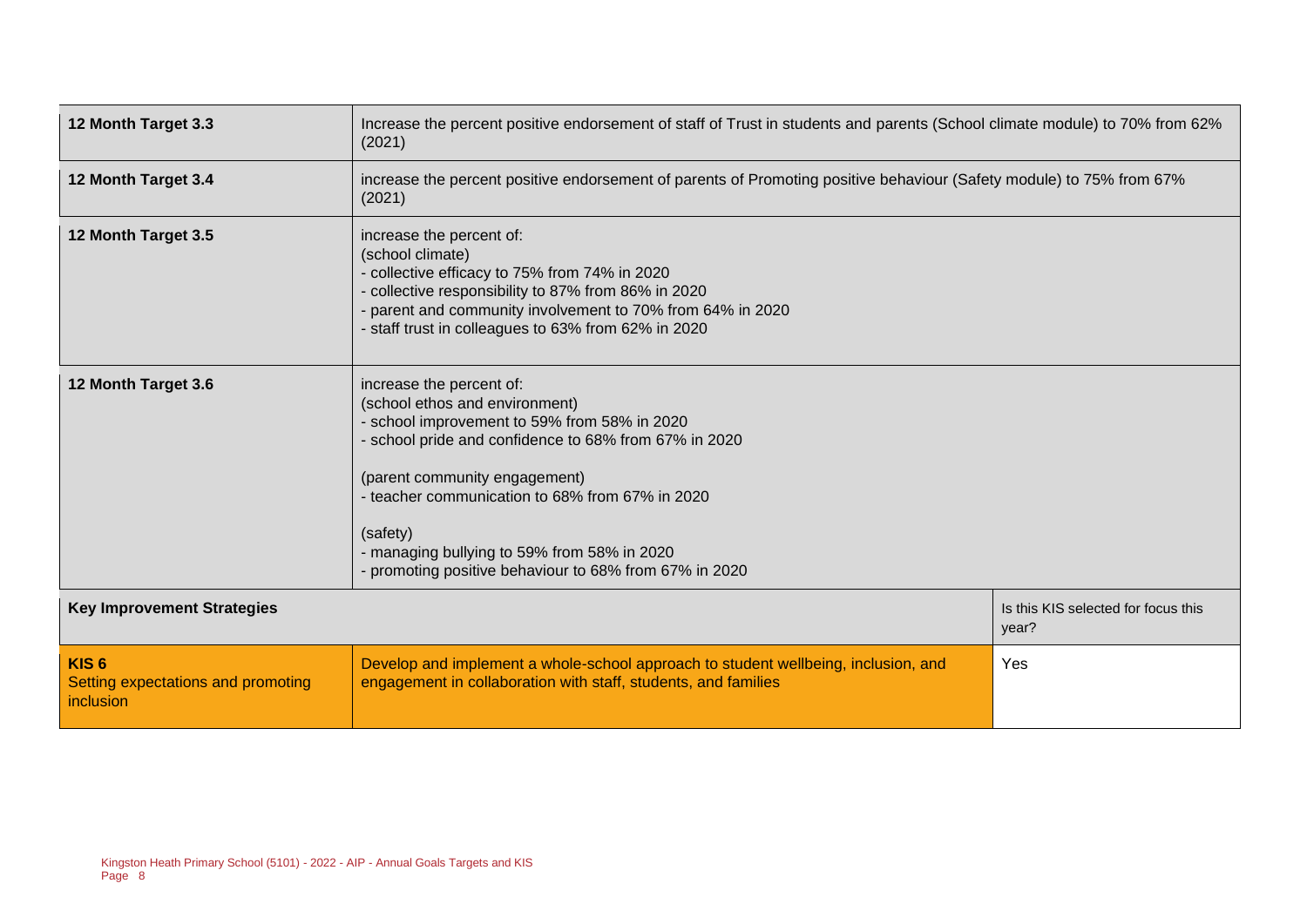| Explain why the school has selected this<br>KIS as a focus for this year. Please make<br>reference to the self-evaluation, relevant<br>school data, the progress against School<br>Strategic Plan (SSP) goals, targets, and the | <b>Parent Opinion Survey 2021</b><br>Student Cognition and Engagement 71%, with similar schools 78%, our parent endorsement in this area has declined over the<br>past 5 years. (parents said - Student motivation and support 67%) |
|---------------------------------------------------------------------------------------------------------------------------------------------------------------------------------------------------------------------------------|-------------------------------------------------------------------------------------------------------------------------------------------------------------------------------------------------------------------------------------|
| diagnosis of issues requiring particular<br>attention.                                                                                                                                                                          |                                                                                                                                                                                                                                     |
|                                                                                                                                                                                                                                 |                                                                                                                                                                                                                                     |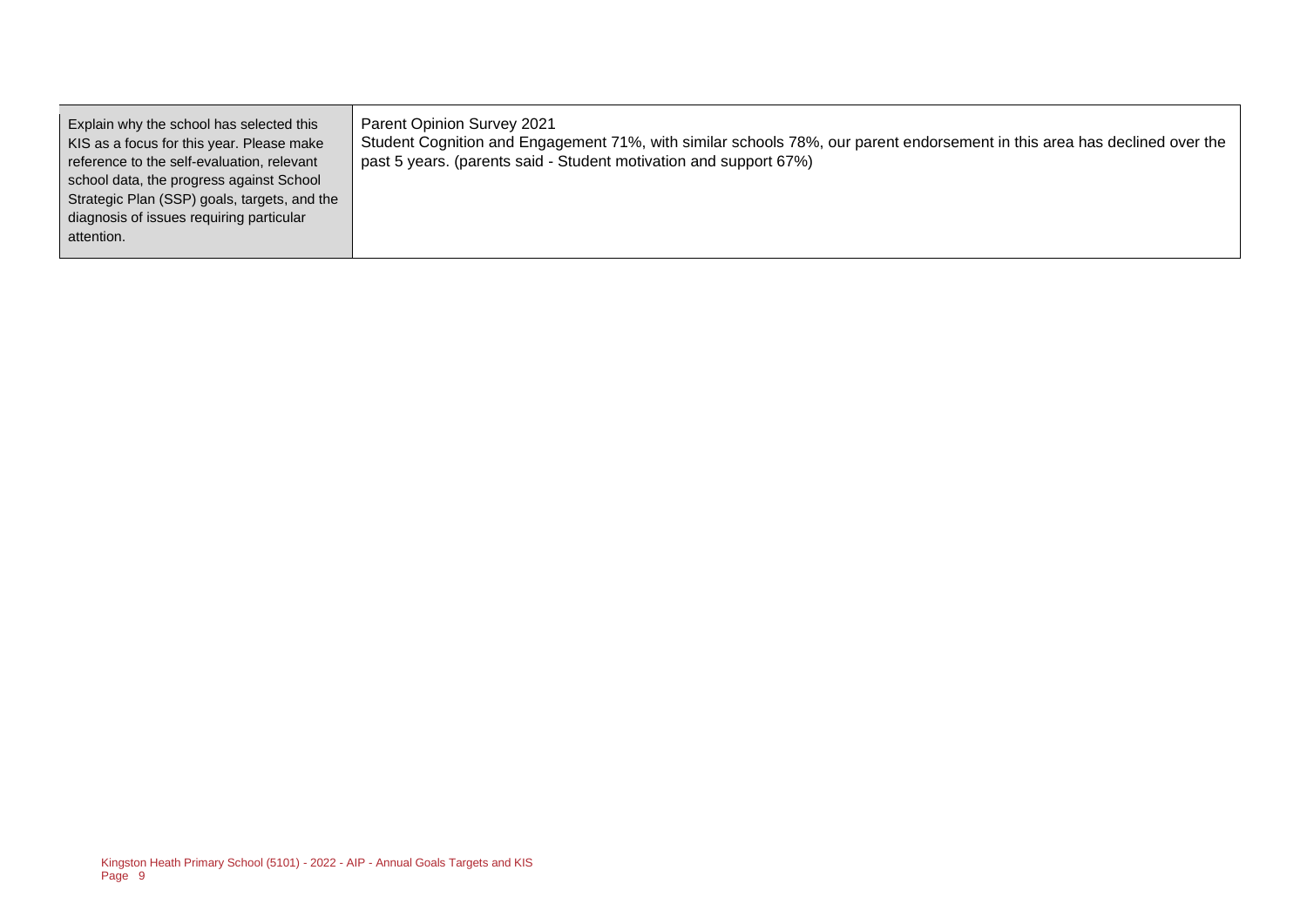## **Define Actions, Outcomes and Activities**

| Goal 1                                      | <b>2022 Priorities Goal</b><br>Some of our students have thrived in the remote learning environment, others have maintained their learning progress, and some<br>need extra learning and wellbeing support despite the best efforts of their teachers and families. In 2022 we will continue to focus on<br>student learning - with an increased focus on numeracy - and student wellbeing through the 2022 Priorities Goal, a learning Key<br>Improvement Strategy and a wellbeing Key Improvement Strategy. We will teach and support each student at their point of need and<br>in line with FISO. |  |  |  |  |
|---------------------------------------------|-------------------------------------------------------------------------------------------------------------------------------------------------------------------------------------------------------------------------------------------------------------------------------------------------------------------------------------------------------------------------------------------------------------------------------------------------------------------------------------------------------------------------------------------------------------------------------------------------------|--|--|--|--|
| 12 Month Target 1.1                         | Increase percentage of staff positive endorsement of collective efficacy to 74% from 72% (2019 data) - 2021 DATA = 74%<br>Increase percentage of staff positive endorsement of collective focus on student learning to 80% from 78% (2019 data) - 2021 DATA<br>$= 53%$                                                                                                                                                                                                                                                                                                                                |  |  |  |  |
|                                             | NAPLAN Numeracy Learning Growth Year 3 to Year 6: Increase the percentage of students achieving above benchmark growth in<br>numeracy to 13% from 12% (2019 data) - 2021 DATA - 19% GROWTH                                                                                                                                                                                                                                                                                                                                                                                                            |  |  |  |  |
|                                             | Increase percentage of student positive endorsement of resilience to 81% from 78% (2019 data) NA                                                                                                                                                                                                                                                                                                                                                                                                                                                                                                      |  |  |  |  |
|                                             | Increase percentage of parent positive endorsement of promoting positive behaviour to 79% from 77% (2019 data) 2021 DATA -<br>67%                                                                                                                                                                                                                                                                                                                                                                                                                                                                     |  |  |  |  |
| KIS <sub>1</sub><br>Priority 2022 Dimension | Learning - Support both those who need extra support and those who have thrived to continue to extend their learning, especially in<br>numeracy                                                                                                                                                                                                                                                                                                                                                                                                                                                       |  |  |  |  |
| <b>Actions</b>                              | Embed Disability and Inclusion practices across the school<br>Appoint a Disability and Inclusion Coordinator and establish a DI team<br>Provide for professional learning with the development of IEPs<br>Implement, staff and monitor the TLI<br>Ensure the VHAP is monitored<br>Allocate human and financial resources to support student excellence programs<br>Continue to develop the capacity of middle level leaders to embed contemporary approaches to mathematics (Ed<br>Partnerships)<br>Develop the data literacy of teachers through PLC focus                                           |  |  |  |  |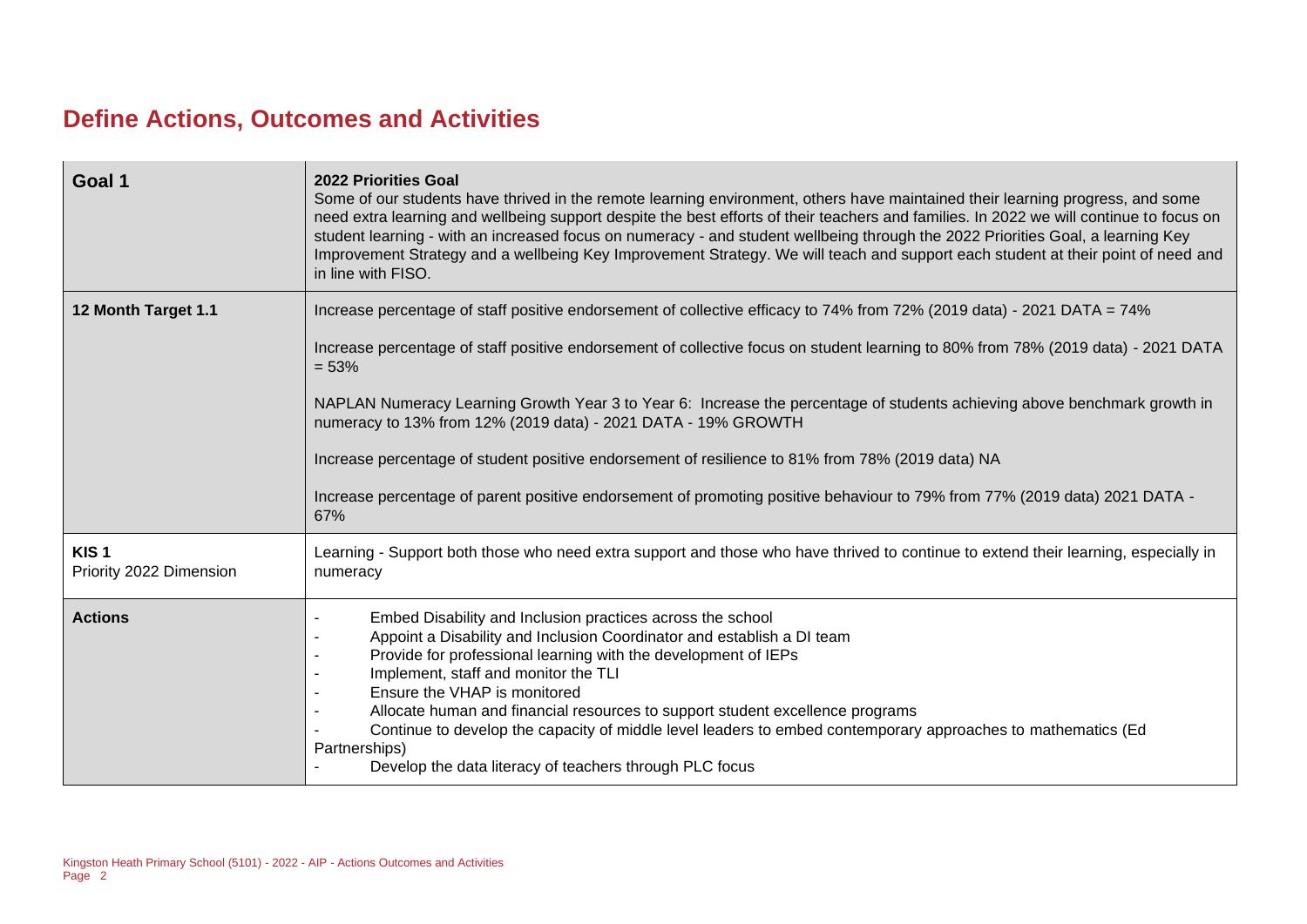| <b>Outcomes</b>                                                                                                                                                                                                                                                                                                                     | Students in need of targeted support or intervention will be identified and supported (DI)<br>Students with disabilities will be provided with the necessary adjustments that respond to their specific learning needs (DI)<br>Teachers will identify student learning needs using data - Student Performance Analyser (SPA) and Panorama<br>Teachers will plan for differentiation based on student learning data<br>Tutors will provide targeted academic support to students (TLI)<br>Leaders will support teaching staff to build assessment and differentiation practices through clear practices and professional<br>learning (Ed Partnerships). |                                                              |                                 |                                  |                                                                                                                                                                                                                                                     |
|-------------------------------------------------------------------------------------------------------------------------------------------------------------------------------------------------------------------------------------------------------------------------------------------------------------------------------------|--------------------------------------------------------------------------------------------------------------------------------------------------------------------------------------------------------------------------------------------------------------------------------------------------------------------------------------------------------------------------------------------------------------------------------------------------------------------------------------------------------------------------------------------------------------------------------------------------------------------------------------------------------|--------------------------------------------------------------|---------------------------------|----------------------------------|-----------------------------------------------------------------------------------------------------------------------------------------------------------------------------------------------------------------------------------------------------|
| <b>Success Indicators</b>                                                                                                                                                                                                                                                                                                           | Early indicators<br>Curriculum documentation show plans for differentiation<br>Student IEPs describe adjustments to meet their needs<br>Late Indicators:<br>Increase percentage of staff positive endorsement of collective efficacy<br>Increase percentage of staff positive endorsement of collective focus on student learning<br>NAPLAN Numeracy Learning Growth Year 3 to Year 5: Increase the percentage of students achieving above benchmark<br>growth in numeracy<br>Increase percentage of student positive endorsement of resilience                                                                                                        |                                                              |                                 |                                  |                                                                                                                                                                                                                                                     |
| <b>Activities and Milestones</b>                                                                                                                                                                                                                                                                                                    |                                                                                                                                                                                                                                                                                                                                                                                                                                                                                                                                                                                                                                                        | <b>People Responsible</b>                                    | Is this a PL<br><b>Priority</b> | When                             | <b>Funding Streams</b>                                                                                                                                                                                                                              |
| Develop a professional learning plan that supports staff to identify<br>and meet needs of students, in particular students with a disability<br>- ensure support from our DI leader and Student Achievement<br>manage<br>- offer support for teachers to ensure IEPs are written to a standard<br>(IEP Rubric)<br>- CRT replacement |                                                                                                                                                                                                                                                                                                                                                                                                                                                                                                                                                                                                                                                        | $\overline{\mathsf{M}}$ All Staff<br>School Improvement Team | $\overline{M}$ PLP<br>Priority  | from:<br>Term 1<br>to:<br>Term 4 | \$10,000.00<br>$\Box$ Equity funding will<br>be used<br>$\triangleright$ Disability Inclusion<br>Tier 2 Funding will be<br>used<br>$\boxtimes$ Schools Mental<br>Health Menu items<br>will be used which<br>may include DET<br>funded or free items |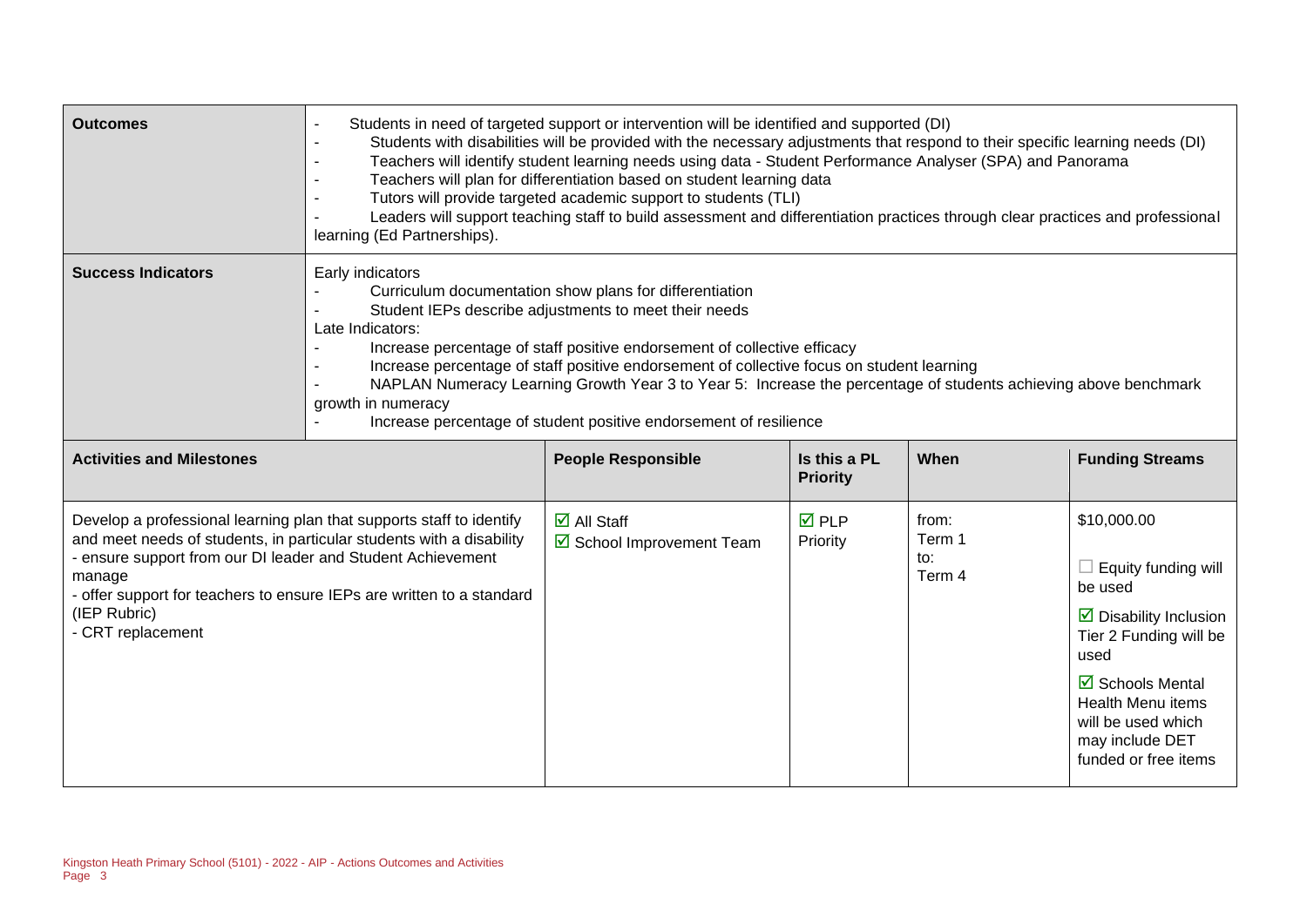| Review the teaching and learning model to establish how the multi-<br>tiered response model will be adopted in classrooms              | $\triangleright$ Assistant Principal<br>☑ Literacy Support<br>■ Numeracy Support        | $\overline{M}$ PLP<br>Priority | from:<br>Term 1<br>to:<br>Term 4 | \$0.00<br>$\Box$ Equity funding will<br>be used<br>$\Box$ Disability Inclusion<br>Tier 2 Funding will be<br>used<br>$\Box$ Schools Mental<br><b>Health Menu items</b><br>will be used which<br>may include DET<br>funded or free items     |
|----------------------------------------------------------------------------------------------------------------------------------------|-----------------------------------------------------------------------------------------|--------------------------------|----------------------------------|--------------------------------------------------------------------------------------------------------------------------------------------------------------------------------------------------------------------------------------------|
| Organise learning walks to observe staff practice and collect data<br>on student experiences of student assessment and differentiation | $\overline{\blacksquare}$ All Staff<br>☑ School Improvement Team                        | $\overline{M}$ PLP<br>Priority | from:<br>Term 1<br>to:<br>Term 4 | \$3,000.00<br>$\Box$ Equity funding will<br>be used<br>$\Box$ Disability Inclusion<br>Tier 2 Funding will be<br>used<br>$\Box$ Schools Mental<br><b>Health Menu items</b><br>will be used which<br>may include DET<br>funded or free items |
| Implement TLI - (targeted interventions still to be confirmed)                                                                         | $\overline{\mathsf{d}}$ All Staff<br>☑ Assistant Principal<br>☑ School Improvement Team | $\overline{M}$ PLP<br>Priority | from:<br>Term 1<br>to:<br>Term 4 | \$3,000.00<br>$\Box$ Equity funding will<br>be used                                                                                                                                                                                        |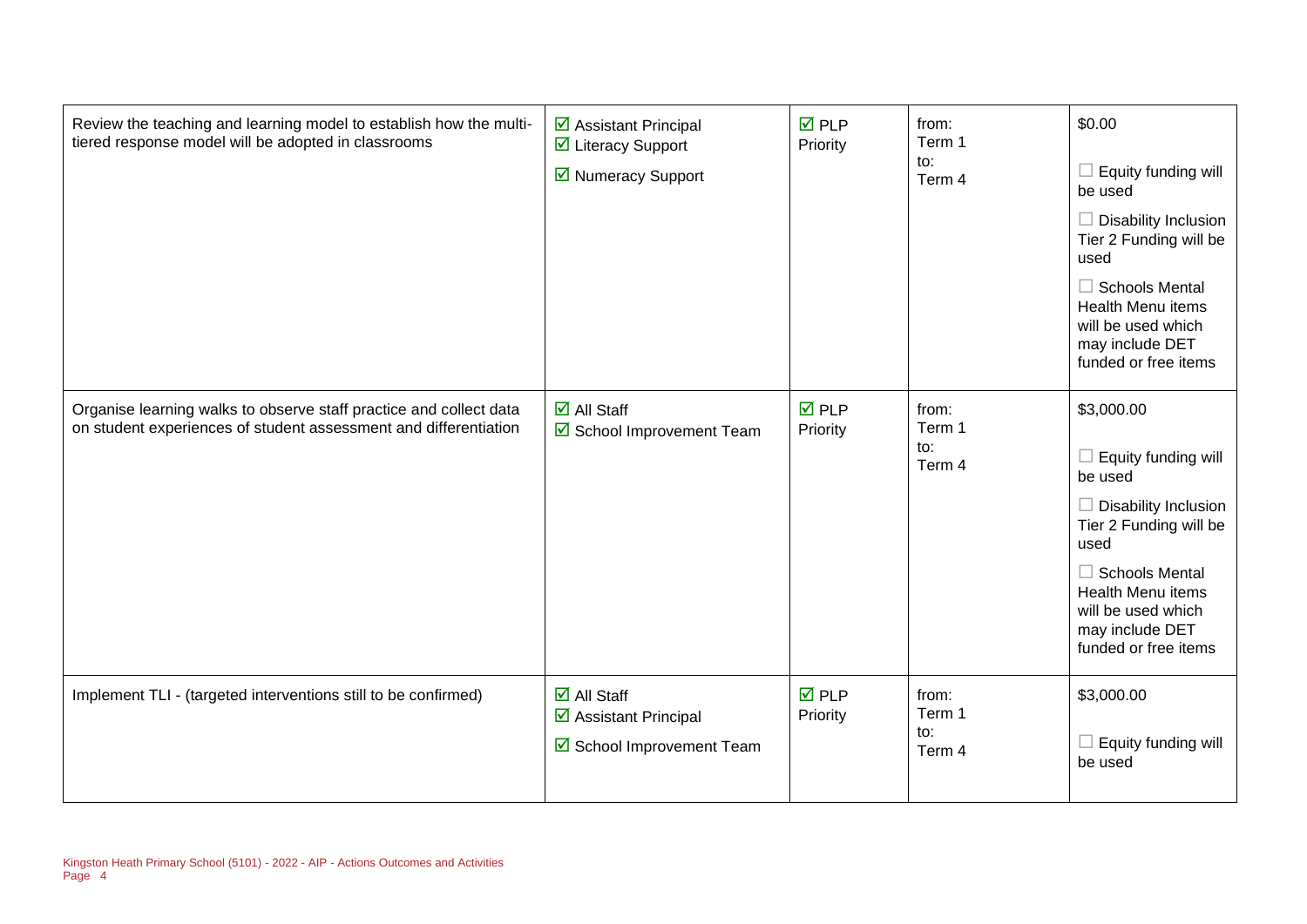|                                             |                                                                                                                                                                                                                                                                                                         |                                                                                                                                                                                                                                                                                                                                                                                                                                                                                                                                                   |  | $\Box$ Disability Inclusion<br>Tier 2 Funding will be<br>used<br>$\Box$ Schools Mental<br>Health Menu items<br>will be used which<br>may include DET<br>funded or free items |
|---------------------------------------------|---------------------------------------------------------------------------------------------------------------------------------------------------------------------------------------------------------------------------------------------------------------------------------------------------------|---------------------------------------------------------------------------------------------------------------------------------------------------------------------------------------------------------------------------------------------------------------------------------------------------------------------------------------------------------------------------------------------------------------------------------------------------------------------------------------------------------------------------------------------------|--|------------------------------------------------------------------------------------------------------------------------------------------------------------------------------|
| KIS <sub>2</sub><br>Priority 2022 Dimension | Wellbeing - Effectively mobilise available resources to support students' wellbeing and mental health, especially the most vulnerable                                                                                                                                                                   |                                                                                                                                                                                                                                                                                                                                                                                                                                                                                                                                                   |  |                                                                                                                                                                              |
| <b>Actions</b>                              | learning/well being<br>Placements) to support students wellbeing mental health<br>Appoint a RRRR coordinator to lead the initiative                                                                                                                                                                     | Implement SMILING Minds initiative and embed positive mental health approaches in staff professional practice and student<br>Continue partnerships with Chisholm University (Counselling Placement) and Cairnmillar Psychology (Master Psychology                                                                                                                                                                                                                                                                                                 |  |                                                                                                                                                                              |
| <b>Outcomes</b>                             | to function and communicate more effectively<br>Students will report improved mental health<br>referrals<br>Tutors will provide targeted academic support to students<br>Leaders will support teaching staff to build assessment and differentiation practices through clear processes and professional | Staff and students will be provided accessible, life-long tools to support healthy minds.<br>Students in need of support or intervention will be identified and supported via counselling or psychological services in order<br>Staff will able to recognise, respond to and refer mental health emergencies<br>Students will be able to explain what positive mental health means and where they can seek support<br>Wellbeing Team (Disability and Inclusion / Ass Prin) and staff will directly support students' mental health and/or provide |  |                                                                                                                                                                              |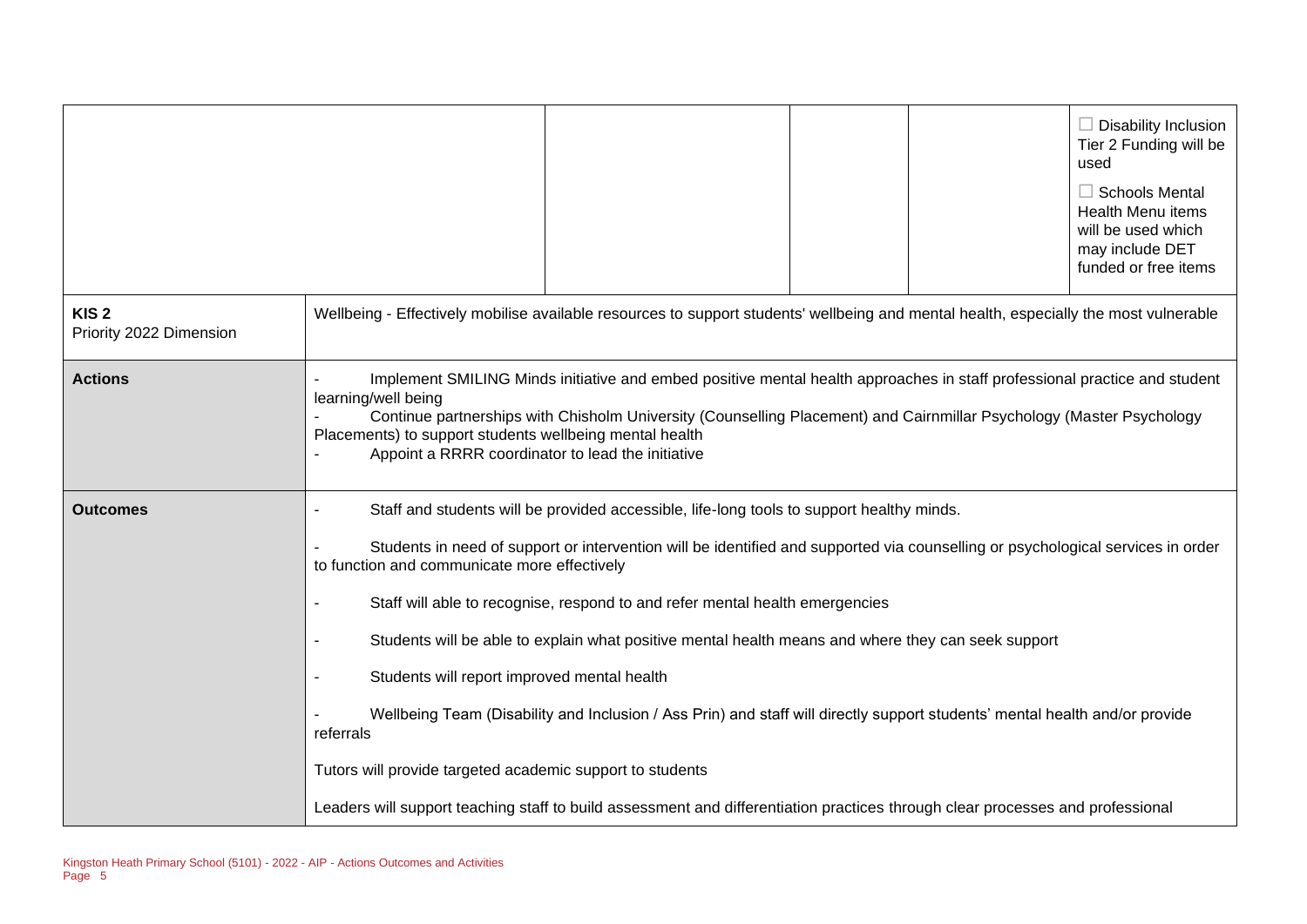|                                                        | learning                                                                                                                                                                                                                                          |                                                                                                                                                                                                                                                                                                                                                                                                                                                                                                                           |                                 |                                  |                                                                                                                                                                |
|--------------------------------------------------------|---------------------------------------------------------------------------------------------------------------------------------------------------------------------------------------------------------------------------------------------------|---------------------------------------------------------------------------------------------------------------------------------------------------------------------------------------------------------------------------------------------------------------------------------------------------------------------------------------------------------------------------------------------------------------------------------------------------------------------------------------------------------------------------|---------------------------------|----------------------------------|----------------------------------------------------------------------------------------------------------------------------------------------------------------|
| <b>Success Indicators</b>                              | Early indicators:<br>$\overline{\phantom{a}}$<br>students and families;<br>$\sim$<br>$\sim$<br>Late indicators:<br>$\blacksquare$<br>AtoSS factors: sense of connectedness, resilience<br>$\blacksquare$<br>Reduced absenteeism<br>$\blacksquare$ | Spreadsheets targeting students will be developed and shared with service providers;<br>Case notes (whilst private) will be shared internally following protocols to enable our staff to support the needs of the<br>Discussions from meetings will inform plans to support individual students' learning needs.<br>Student IEP's will include identification of specific services being received<br>Victorian Curriculum judgements will show growth in learning<br>Victorian Curriculum: Personal and Social Capability |                                 |                                  |                                                                                                                                                                |
| <b>Activities and Milestones</b>                       |                                                                                                                                                                                                                                                   | <b>People Responsible</b>                                                                                                                                                                                                                                                                                                                                                                                                                                                                                                 | Is this a PL<br><b>Priority</b> | When                             | <b>Funding Streams</b>                                                                                                                                         |
| students, and induct these staff into school processes | Recruit partnership placement students to support at-risk                                                                                                                                                                                         | $\overline{\blacksquare}$ All Staff<br>School Improvement Team                                                                                                                                                                                                                                                                                                                                                                                                                                                            | $\overline{M}$ PLP<br>Priority  | from:<br>Term 1<br>to:<br>Term 4 | \$0.00<br>Equity funding will<br>be used<br><b>Disability Inclusion</b><br>Tier 2 Funding will be<br>used<br>$\Box$ Schools Mental<br><b>Health Menu items</b> |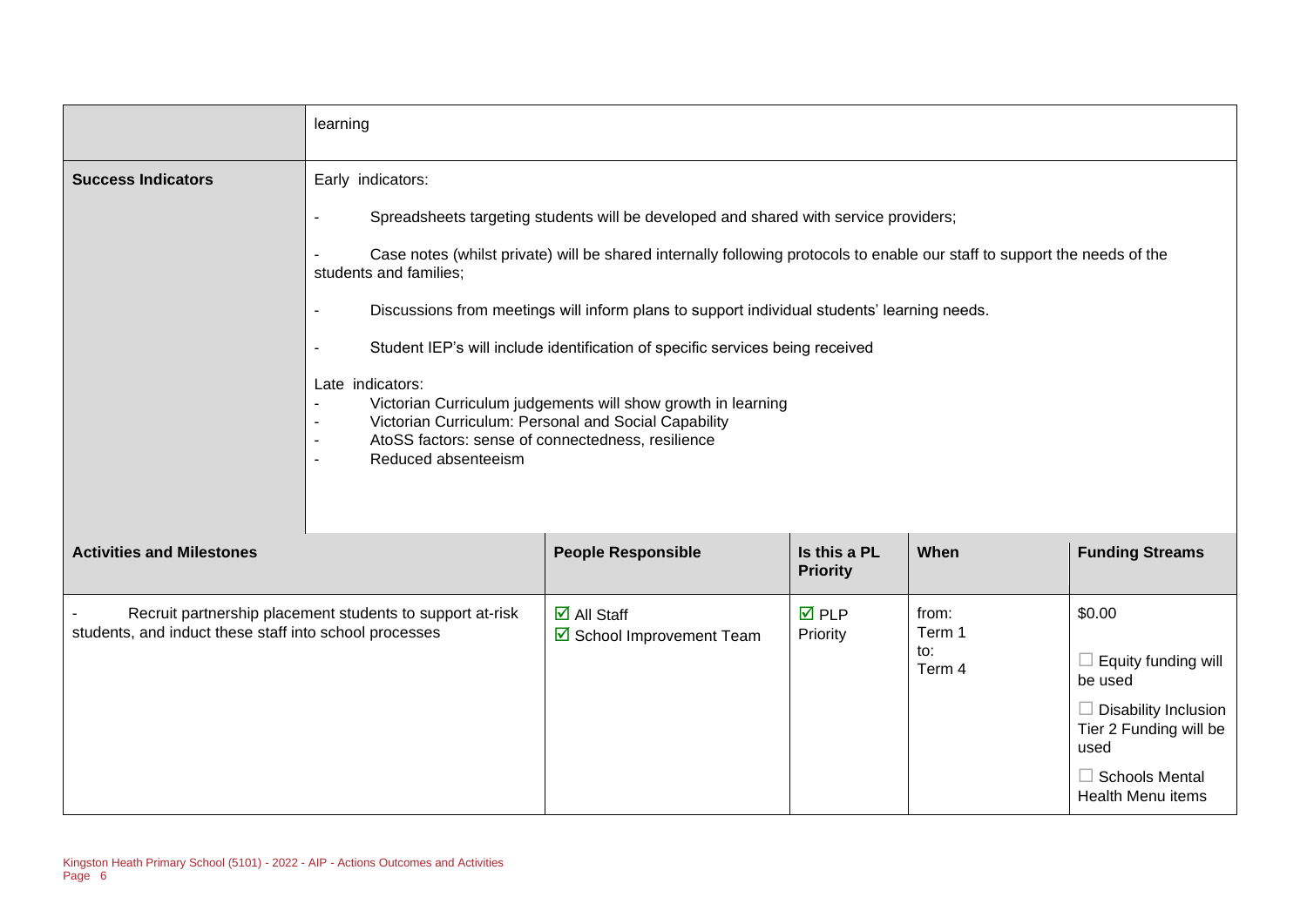|                                                                                       |                                                                                                             |                                |                                  | will be used which<br>may include DET<br>funded or free items                                                                                                                                                                                        |
|---------------------------------------------------------------------------------------|-------------------------------------------------------------------------------------------------------------|--------------------------------|----------------------------------|------------------------------------------------------------------------------------------------------------------------------------------------------------------------------------------------------------------------------------------------------|
| Implement student at risk planning tool to identify students<br>at risk               | $\overline{\blacksquare}$ All Staff<br>School Improvement Team                                              | $\overline{M}$ PLP<br>Priority | from:<br>Term 1<br>to:<br>Term 4 | \$0.00<br>Equity funding will<br>be used<br><b>Disability Inclusion</b><br>Tier 2 Funding will be<br>used<br>$\Box$ Schools Mental<br>Health Menu items<br>will be used which<br>may include DET<br>funded or free items                             |
| Schedule time for relevant staff to review and manage<br>student wellbeing entries    | ☑ Assistant Principal<br>$\triangleright$ Disability Inclusion<br>Coordinator<br>$\triangleright$ Principal | $\square$ PLP<br>Priority      | from:<br>Term 1<br>to:<br>Term 4 | \$2,000.00<br>$\overline{\mathbf{y}}$ Equity funding will<br>be used<br>$\Box$ Disability Inclusion<br>Tier 2 Funding will be<br>used<br>$\Box$ Schools Mental<br>Health Menu items<br>will be used which<br>may include DET<br>funded or free items |
| Principal Class to attend a series of workshops to address<br>their own mental health | $\overline{\blacksquare}$ All Staff                                                                         | <b>ØPLP</b><br>Priority        | from:<br>Term 1                  | \$0.00                                                                                                                                                                                                                                               |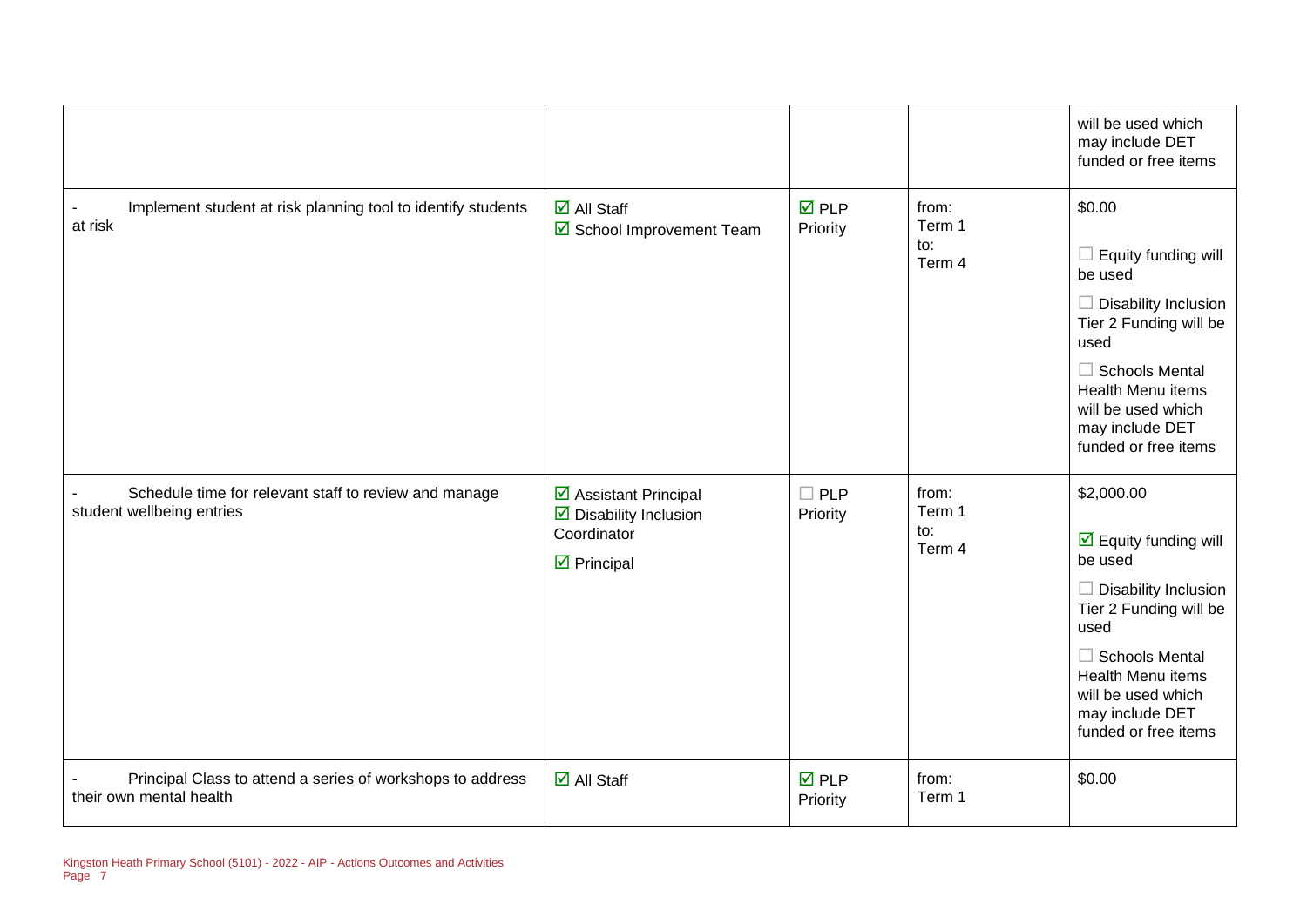|                                                                                                                                                                                  |                                     |                                | to:<br>Term 4                    | Equity funding will<br>be used<br>Disability Inclusion<br>Tier 2 Funding will be<br>used<br><b>Schools Mental</b><br>$\Box$<br><b>Health Menu items</b><br>will be used which<br>may include DET<br>funded or free items                             |
|----------------------------------------------------------------------------------------------------------------------------------------------------------------------------------|-------------------------------------|--------------------------------|----------------------------------|------------------------------------------------------------------------------------------------------------------------------------------------------------------------------------------------------------------------------------------------------|
| Appoint 2 x mental health "Smiling Minds" champions to implement<br>and embed mindfulness strategies across the school with both<br>teachers and students<br>- CRTs for planning | $\overline{\blacksquare}$ All Staff | $\overline{M}$ PLP<br>Priority | from:<br>Term 1<br>to:<br>Term 4 | \$2,000.00<br>$\overline{\mathbf{y}}$ Equity funding will<br>be used<br>Disability Inclusion<br>Tier 2 Funding will be<br>used<br>$\Box$ Schools Mental<br><b>Health Menu items</b><br>will be used which<br>may include DET<br>funded or free items |
| Plan for learning and make time for mindfulness throughout<br>the day                                                                                                            | $\overline{\mathbf{M}}$ All Staff   | $\overline{M}$ PLP<br>Priority | from:<br>Term 1<br>to:<br>Term 4 | \$0.00<br>Equity funding will<br>$\Box$<br>be used<br>Disability Inclusion<br>Tier 2 Funding will be<br>used                                                                                                                                         |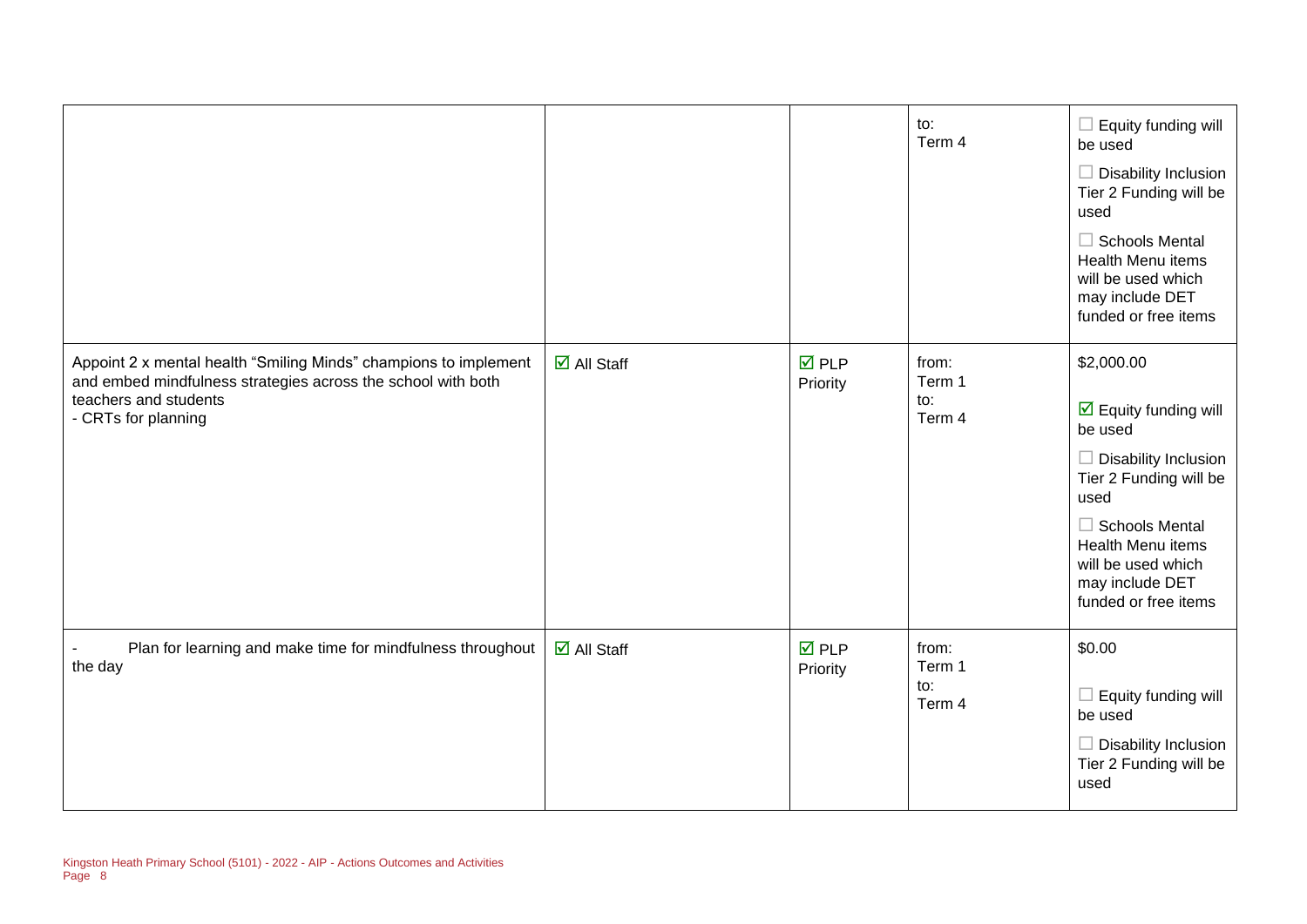|                                                 |                                                                                                                                |                                                                                                                                   |                           |                                  | $\Box$ Schools Mental<br><b>Health Menu items</b><br>will be used which<br>may include DET<br>funded or free items                                                                                          |
|-------------------------------------------------|--------------------------------------------------------------------------------------------------------------------------------|-----------------------------------------------------------------------------------------------------------------------------------|---------------------------|----------------------------------|-------------------------------------------------------------------------------------------------------------------------------------------------------------------------------------------------------------|
| Reignite the Respectful Relationship initiative |                                                                                                                                | $\overline{\mathbf{M}}$ All Staff                                                                                                 | $\square$ PLP<br>Priority | from:<br>Term 1<br>to:<br>Term 4 | \$2,000.00<br>$\Box$ Equity funding will<br>be used<br>$\Box$ Disability Inclusion<br>Tier 2 Funding will be<br>used<br>$\Box$ Schools Mental<br>Health Menu items<br>will be used which<br>may include DET |
|                                                 |                                                                                                                                |                                                                                                                                   |                           |                                  | funded or free items                                                                                                                                                                                        |
| Goal 2                                          | Improve learning growth in writing and numeracy for every student.                                                             |                                                                                                                                   |                           |                                  |                                                                                                                                                                                                             |
| 12 Month Target 2.1                             | 2020 data.                                                                                                                     | Increase the percentage of students attaining 1 year growth or more in reading, writing and number by 1% every year from F-6 from |                           |                                  |                                                                                                                                                                                                             |
| 12 Month Target 2.2                             | Increase the percentage of students with above benchmark growth in NAPLAN Writing to 27% from 24% (2019 data).2021 DATA<br>20% |                                                                                                                                   |                           |                                  |                                                                                                                                                                                                             |
| 12 Month Target 2.3                             |                                                                                                                                | Increase the percentage of students with above benchmark growth in Numeracy to 15% from 12% (2019 data). 2021 DATA = 19%          |                           |                                  |                                                                                                                                                                                                             |
| 12 Month Target 2.4                             | In 2022 increase the percentage of teacher collaboration (School Climate) to % from % in 2020.                                 |                                                                                                                                   |                           |                                  |                                                                                                                                                                                                             |
| 12 Month Target 2.5                             | $2021$ DATA = $30\%$                                                                                                           | increase the percent positive endorsement of teachers in Teacher collaboration (School Climate module) to % from 36% (2019 data). |                           |                                  |                                                                                                                                                                                                             |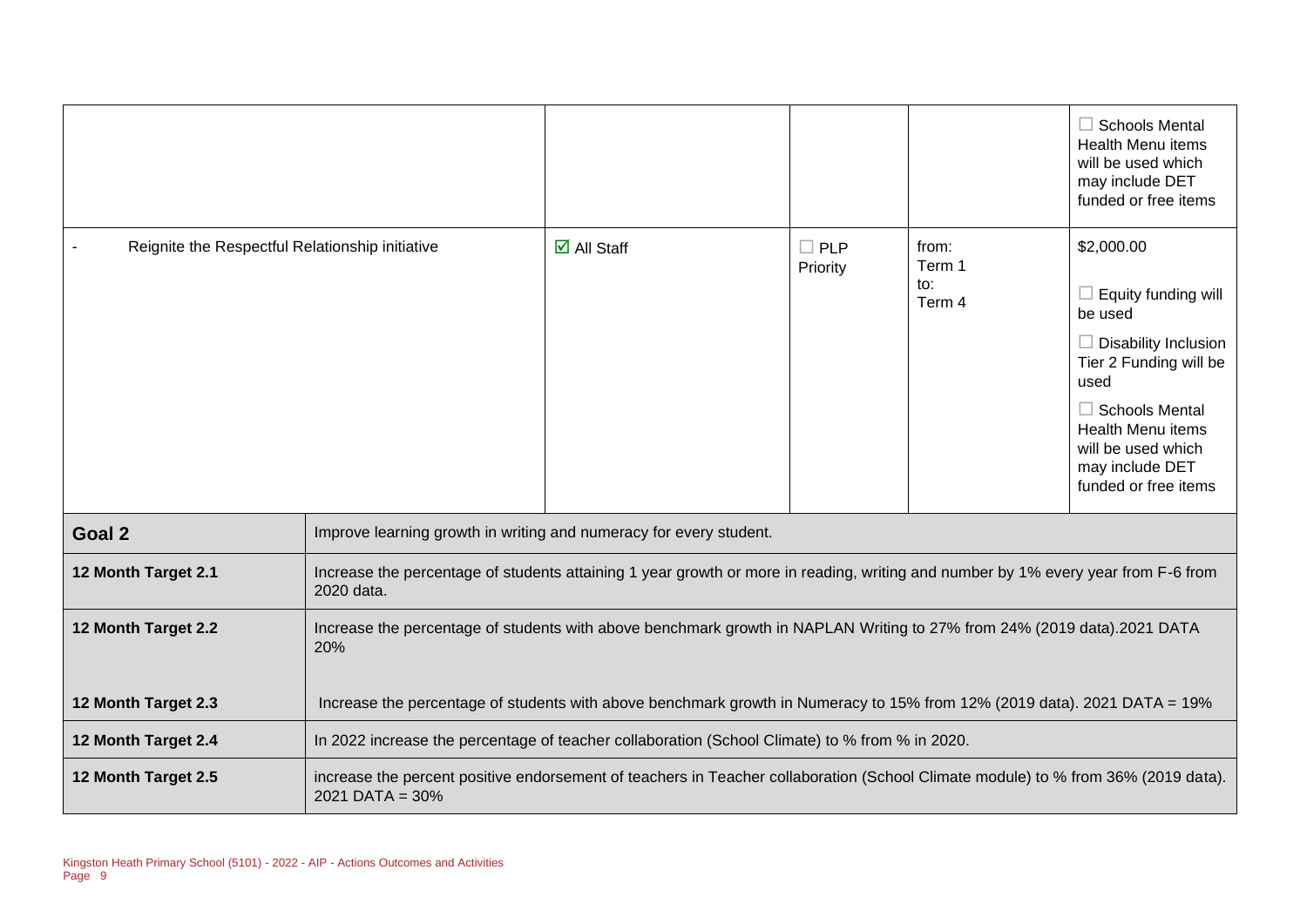| KIS <sub>1</sub><br><b>Building practice excellence</b> | Build a culture of collaborative practice across the school                                                                                                                                                                                                                                                                                                                                                                                                                                                                                                                                                                                                                                                                                                                                                                                                                                                                                                                                                                                                                                                                                                                                                                                                                |
|---------------------------------------------------------|----------------------------------------------------------------------------------------------------------------------------------------------------------------------------------------------------------------------------------------------------------------------------------------------------------------------------------------------------------------------------------------------------------------------------------------------------------------------------------------------------------------------------------------------------------------------------------------------------------------------------------------------------------------------------------------------------------------------------------------------------------------------------------------------------------------------------------------------------------------------------------------------------------------------------------------------------------------------------------------------------------------------------------------------------------------------------------------------------------------------------------------------------------------------------------------------------------------------------------------------------------------------------|
| <b>Actions</b>                                          | <b>Whole School Level</b><br>- Build staff capacity in collaborative practice in order to share excellence<br>- Implement learning sprint cycles of inquiry allowing teachers to investigate, explore and trial evidence based practices in writing and<br>numeracy across the school                                                                                                                                                                                                                                                                                                                                                                                                                                                                                                                                                                                                                                                                                                                                                                                                                                                                                                                                                                                      |
| <b>Outcomes</b>                                         | Middle Level leaders will lead teachers to implement contemporary approaches to the teaching of mathematics across the school<br>(from School Improvement Partnership 2021)<br>Students will report higher levels of confidence with numeracy skills<br>Teachers will confidently and accurately identify student learning needs of all of their students<br>Teachers will work in collaborative teams (PLCs) to:<br>- plan and implement high impact teaching and learning strategies.<br>- provide targeted support to students, for writing and numeracy.<br>- to moderate writing samples and numeracy samples.<br>- to develop data literacy and assess a range of data sources to know their students<br>- to implement differentiated teaching and learning to know their impact.<br>- Students will be provided with targeted contemporary teaching practices<br>- Students will know the next steps or goals in their learning to make expected growth.<br>Classroom level<br>- Students will be provided with targeted contemporary teaching practices<br>- Students will know the next steps or goals in their learning to make expected growth.<br>- Students will experience success and celebrate the acquisition of increased numeracy knowledge and skills |
| <b>Success Indicators</b>                               | Early indicators<br>PLCs are set up across the school and protocols are developed for sharing excellence.<br>Implementing a sprint cycle of inquiry as a practice in PLCs<br>Curriculum documentation created by PLCs includes HITs in the planning of numeracy and writing<br>Curriculum documentation created by PLCs shows planning for differentiated instruction by using a range of available data<br>Late indicators<br>A transdisciplinary teaching and learning model is developed and implemented<br>Teachers and students are familiar with and use the learning model and it is shared with the school community.                                                                                                                                                                                                                                                                                                                                                                                                                                                                                                                                                                                                                                              |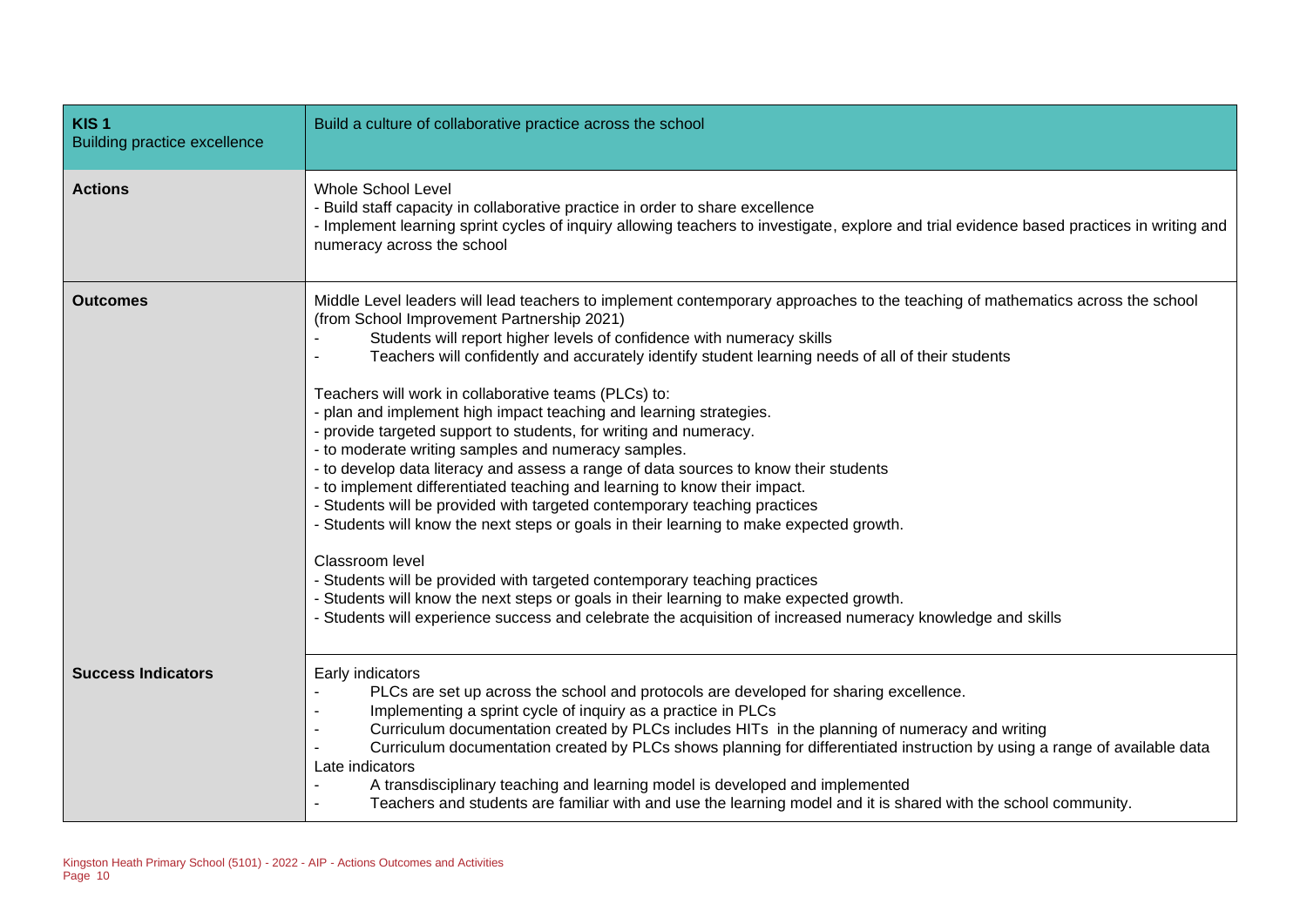|                                                                                                                                   | Student data shows improvement and growth of at least one year in numeracy.                                                                                                                                       |                                 |                                  |                                                                                                                                                                                                                                              |  |  |
|-----------------------------------------------------------------------------------------------------------------------------------|-------------------------------------------------------------------------------------------------------------------------------------------------------------------------------------------------------------------|---------------------------------|----------------------------------|----------------------------------------------------------------------------------------------------------------------------------------------------------------------------------------------------------------------------------------------|--|--|
| <b>Activities and Milestones</b>                                                                                                  | <b>People Responsible</b>                                                                                                                                                                                         | Is this a PL<br><b>Priority</b> | When                             | <b>Funding Streams</b>                                                                                                                                                                                                                       |  |  |
| PLCs are created across the school with a learning specialist<br>leading the collaborative practice                               | $\overline{\mathbf{M}}$ All Staff<br>$\overline{\mathbf{z}}$ Assistant Principal<br>$\triangleright$ Disability Inclusion<br>Coordinator<br>$\triangleright$ Learning Specialist(s)<br>$\triangleright$ Principal | $\overline{M}$ PLP<br>Priority  | from:<br>Term 1<br>to:<br>Term 4 | \$0.00<br>Equity funding will<br>$\Box$<br>be used<br>Disability Inclusion<br>Tier 2 Funding will be<br>used<br>$\Box$ Schools Mental<br><b>Health Menu items</b><br>will be used which<br>may include DET<br>funded or free items           |  |  |
| Learning specialist to undertake coaching professional<br>development. (CRT Replacement) and work with staff to build<br>capacity | $\triangleright$ Learning Specialist(s)                                                                                                                                                                           | $\Box$ PLP<br>Priority          | from:<br>Term 1<br>to:<br>Term 4 | \$3,000.00<br>$\triangledown$ Equity funding will<br>be used<br>$\Box$ Disability Inclusion<br>Tier 2 Funding will be<br>used<br>$\Box$ Schools Mental<br>Health Menu items<br>will be used which<br>may include DET<br>funded or free items |  |  |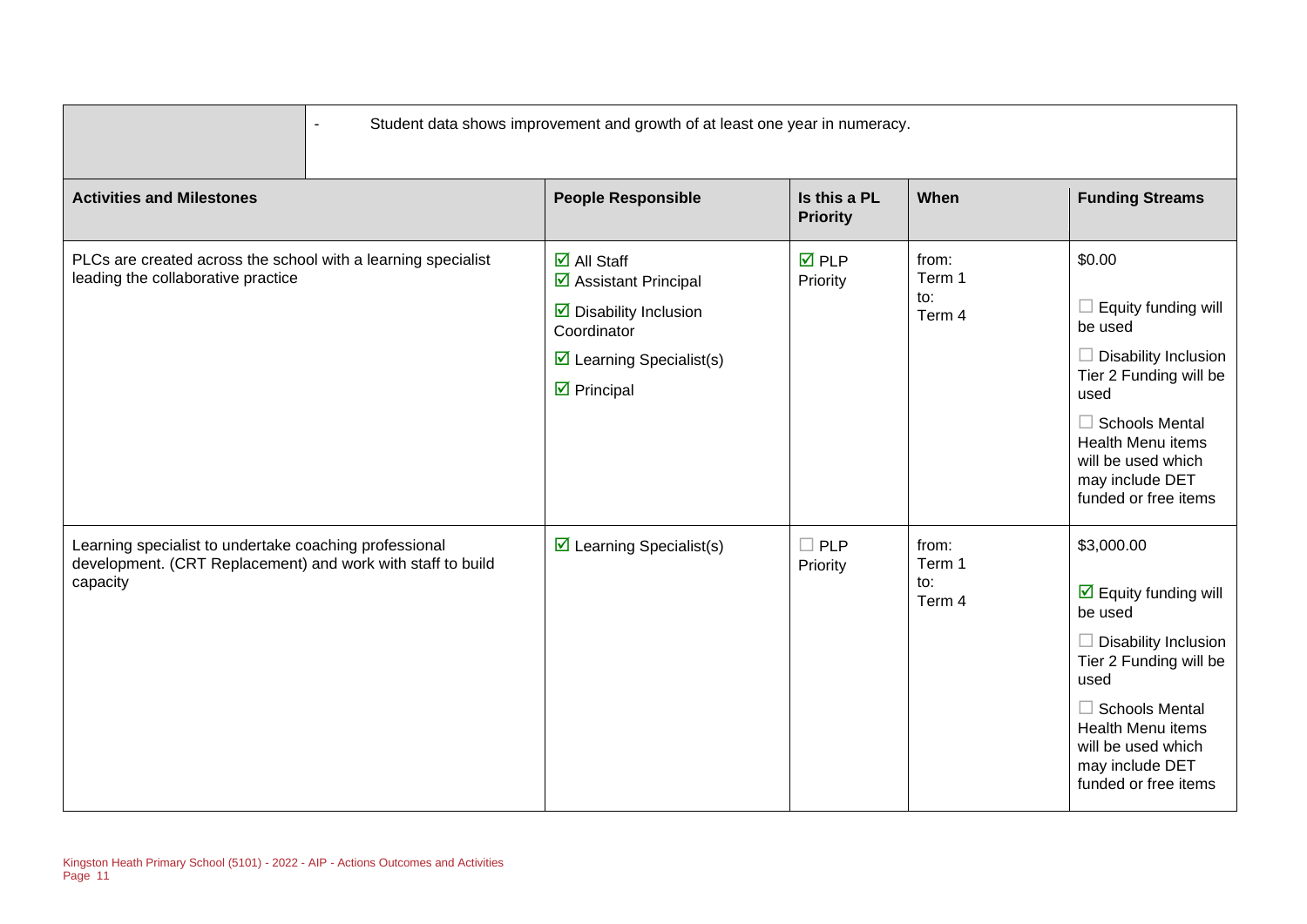| Complete the PLC maturity matrix                                                                                          | ☑ Assistant Principal<br>$\overline{\mathbf{y}}$ Curriculum Co-ordinator (s)<br>$\overline{\boxtimes}$ PLC Leaders | $\Box$ PLP<br>Priority         | from:<br>Term 1<br>to:<br>Term 4 | \$0.00<br>Equity funding will<br>be used<br><b>Disability Inclusion</b><br>Tier 2 Funding will be<br>used<br>$\Box$ Schools Mental<br><b>Health Menu items</b><br>will be used which<br>may include DET<br>funded or free items     |
|---------------------------------------------------------------------------------------------------------------------------|--------------------------------------------------------------------------------------------------------------------|--------------------------------|----------------------------------|-------------------------------------------------------------------------------------------------------------------------------------------------------------------------------------------------------------------------------------|
| Schedule PLC inquiry sprint cycles for Numeracy and showcase<br>(CRT replacement for teachers)                            | ☑ Assistant Principal<br>$\triangleright$ Curriculum Co-ordinator (s)<br>$\overline{\boxtimes}$ PLC Leaders        | $\overline{M}$ PLP<br>Priority | from:<br>Term 2<br>to:<br>Term 4 | \$5,000.00<br>Equity funding will<br>be used<br>$\Box$ Disability Inclusion<br>Tier 2 Funding will be<br>used<br>$\Box$ Schools Mental<br><b>Health Menu items</b><br>will be used which<br>may include DET<br>funded or free items |
| A PLC is created that includes the specialist teachers to allow<br>regular times for collaborative practice to be shared. | $\overline{\mathsf{d}}$ All Staff                                                                                  | $\overline{M}$ PLP<br>Priority | from:<br>Term 1<br>to:<br>Term 4 | \$0.00<br>Equity funding will<br>be used                                                                                                                                                                                            |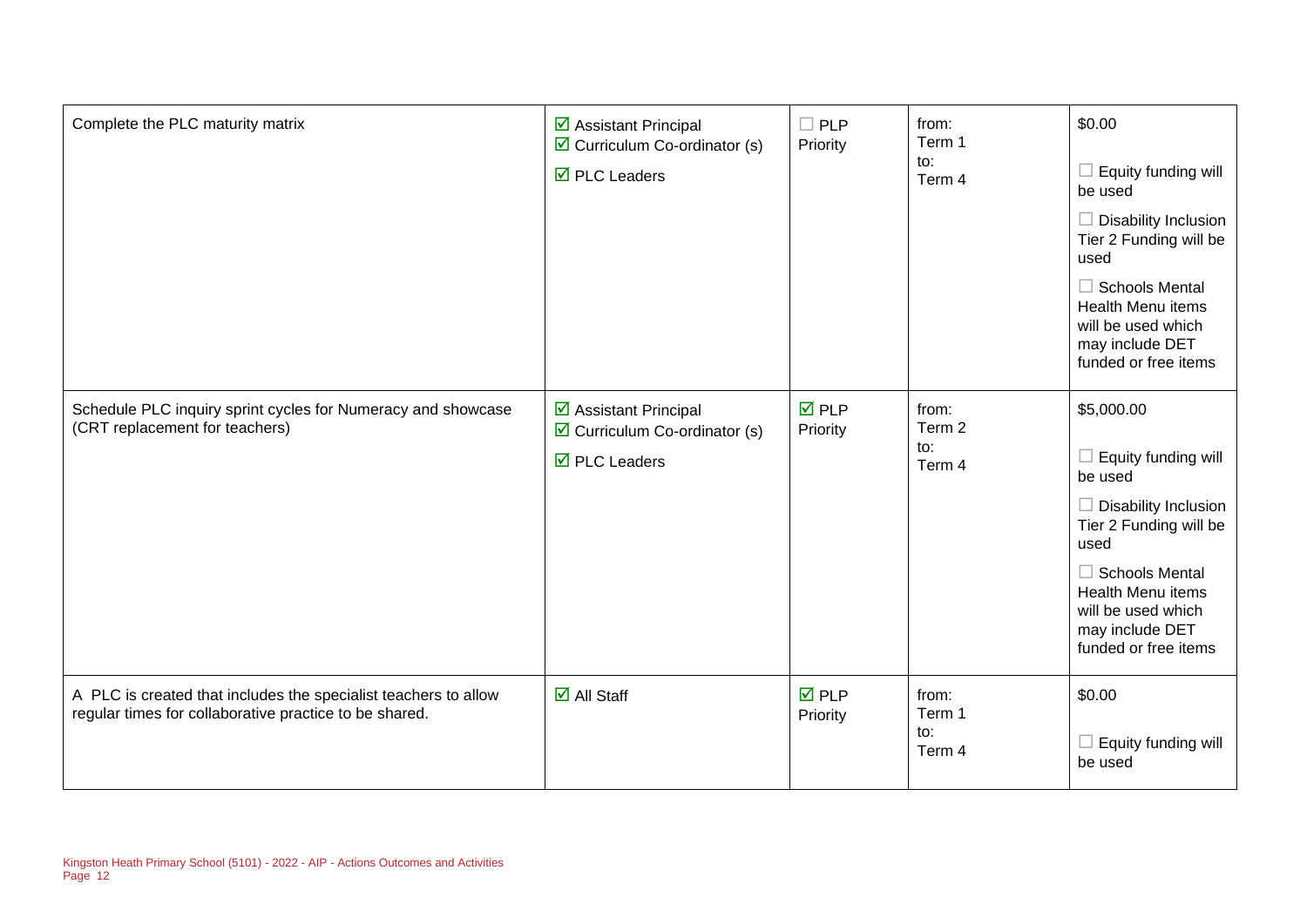|                                                           |                                                                                                                                                                                                                                                 |                                   |                        |                                  | $\Box$ Disability Inclusion<br>Tier 2 Funding will be<br>used<br>$\Box$ Schools Mental<br><b>Health Menu items</b><br>will be used which<br>may include DET<br>funded or free items                                                    |
|-----------------------------------------------------------|-------------------------------------------------------------------------------------------------------------------------------------------------------------------------------------------------------------------------------------------------|-----------------------------------|------------------------|----------------------------------|----------------------------------------------------------------------------------------------------------------------------------------------------------------------------------------------------------------------------------------|
| Review PLCs learning model at the end of the year.        |                                                                                                                                                                                                                                                 | $\overline{\mathbf{M}}$ All Staff | $\Box$ PLP<br>Priority | from:<br>Term 4<br>to:<br>Term 4 | \$0.00<br>$\Box$ Equity funding will<br>be used<br>$\Box$ Disability Inclusion<br>Tier 2 Funding will be<br>used<br>$\Box$ Schools Mental<br><b>Health Menu items</b><br>will be used which<br>may include DET<br>funded or free items |
| KIS <sub>2</sub><br>Curriculum planning and<br>assessment | Develop whole-school scope and sequence documents for literacy and numeracy and inquiry that promote high quality teaching and<br>learning consistent with the requirements of IB PYP and the Victorian Curriculum                              |                                   |                        |                                  |                                                                                                                                                                                                                                        |
| <b>Actions</b>                                            | Implement a teaching and learning model across the school<br>Develop whole school documents that reflect the Victorian Curriculum and meet the requirements of the IB PYP.                                                                      |                                   |                        |                                  |                                                                                                                                                                                                                                        |
| <b>Outcomes</b>                                           | Teachers will develop a school wide teaching and learning model<br>Relevant teachers will cross reference the Victorian Curriculum and the IB PYP requirements to ensure a school wide scope<br>and sequences are consistent with requirements. |                                   |                        |                                  |                                                                                                                                                                                                                                        |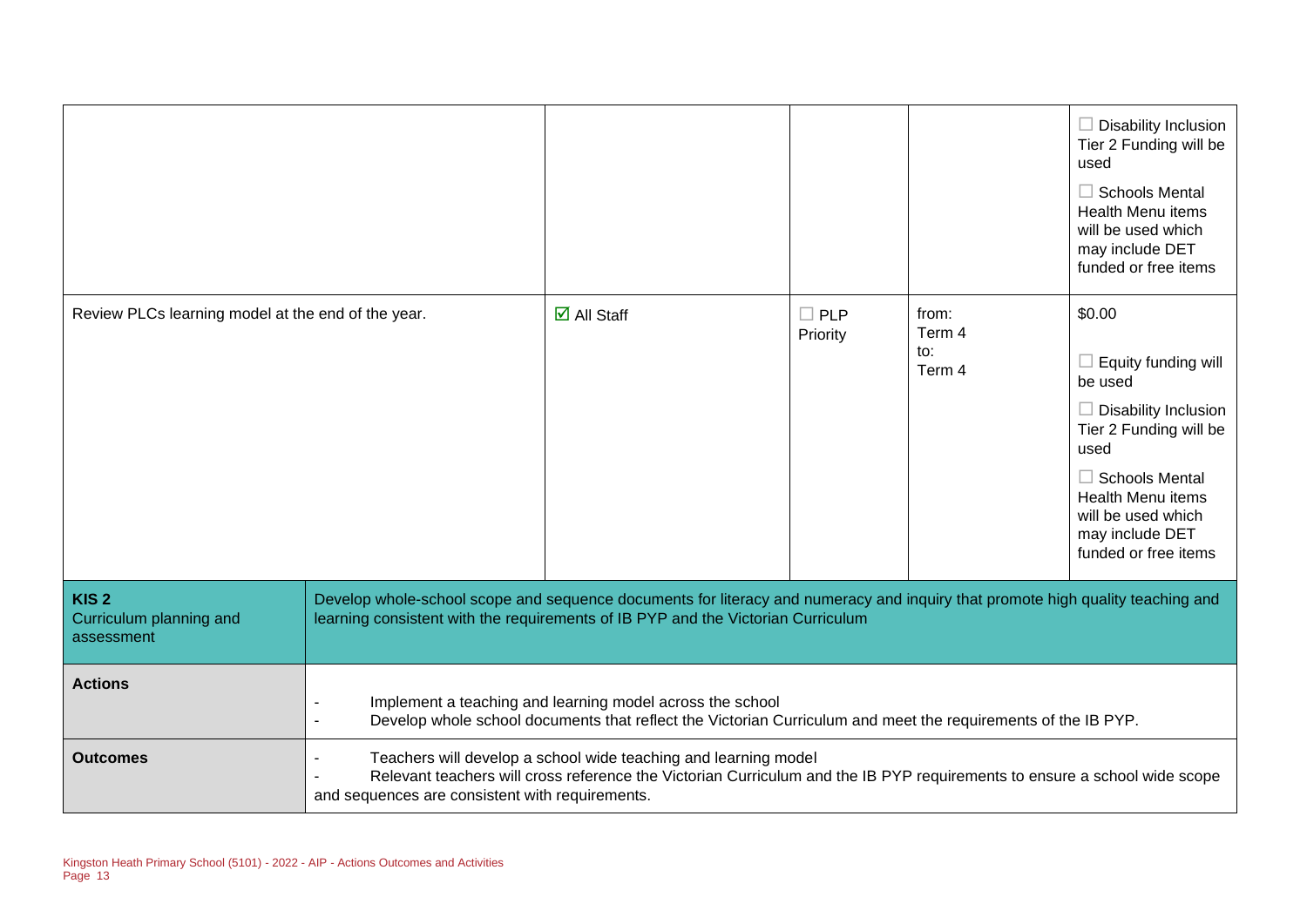| <b>Success Indicators</b>                                                                                         | A school wide teaching model is designed, trialled and adopted<br>School documentation reflects both Victorian Curriculum and IB PYP requirements<br>NAPLAN results e.g. Numeracy benchmark growth<br>Students, staff and parent perception survey results |                                   |                                 |                                  |                                                                                                                                                                                                                                        |
|-------------------------------------------------------------------------------------------------------------------|------------------------------------------------------------------------------------------------------------------------------------------------------------------------------------------------------------------------------------------------------------|-----------------------------------|---------------------------------|----------------------------------|----------------------------------------------------------------------------------------------------------------------------------------------------------------------------------------------------------------------------------------|
| <b>Activities and Milestones</b>                                                                                  |                                                                                                                                                                                                                                                            | <b>People Responsible</b>         | Is this a PL<br><b>Priority</b> | When                             | <b>Funding Streams</b>                                                                                                                                                                                                                 |
| Schedule and organise time to review and cross reference<br>Victorian curriculum and IB PYP curriculum documents. |                                                                                                                                                                                                                                                            | $\overline{\mathbf{d}}$ All Staff | $\Box$ PLP<br>Priority          | from:<br>Term 2<br>to:<br>Term 4 | \$0.00<br>$\Box$ Equity funding will<br>be used<br>$\Box$ Disability Inclusion<br>Tier 2 Funding will be<br>used<br>$\Box$ Schools Mental<br><b>Health Menu items</b><br>will be used which<br>may include DET<br>funded or free items |
| Schedule time to share and review with all staff.                                                                 |                                                                                                                                                                                                                                                            | $\overline{\mathsf{d}}$ All Staff | $\Box$ PLP<br>Priority          | from:<br>Term 2<br>to:<br>Term 4 | \$0.00<br>$\Box$ Equity funding will<br>be used<br>$\Box$ Disability Inclusion<br>Tier 2 Funding will be<br>used                                                                                                                       |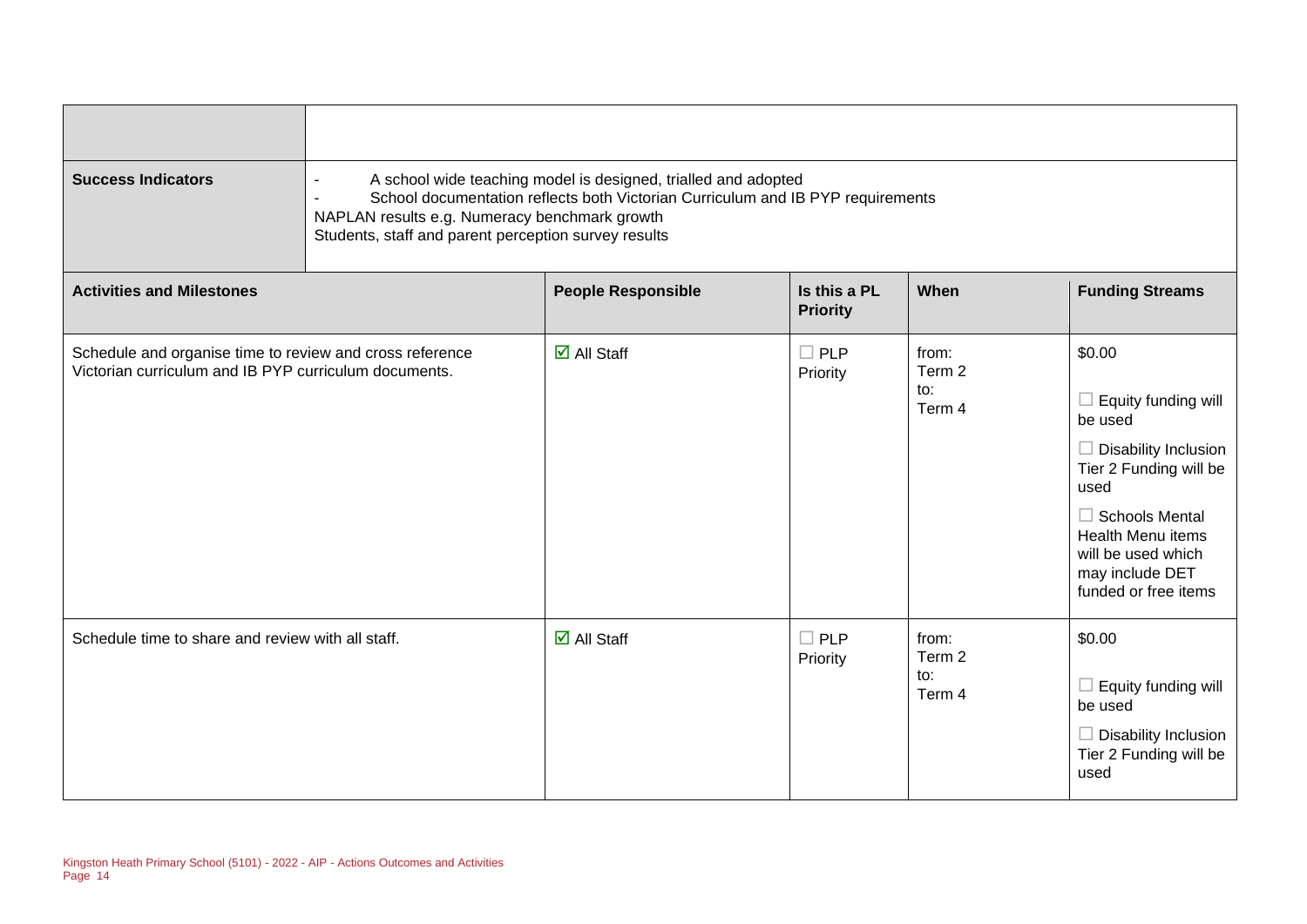|                                                                                            |                                     |                        |                                  | $\Box$ Schools Mental<br><b>Health Menu items</b><br>will be used which<br>may include DET<br>funded or free items                                                                                                                                                    |
|--------------------------------------------------------------------------------------------|-------------------------------------|------------------------|----------------------------------|-----------------------------------------------------------------------------------------------------------------------------------------------------------------------------------------------------------------------------------------------------------------------|
| Research evidence based approaches to develop a school wide<br>teaching and learning model | $\overline{\blacksquare}$ All Staff | $\Box$ PLP<br>Priority | from:<br>Term 2<br>to:<br>Term 4 | \$0.00<br>Equity funding will<br>$\overline{\phantom{a}}$<br>be used<br><b>Disability Inclusion</b><br>$\Box$<br>Tier 2 Funding will be<br>used<br>$\Box$ Schools Mental<br><b>Health Menu items</b><br>will be used which<br>may include DET<br>funded or free items |
| Trial the teaching and learning model and gather feedback on its<br>success                | $\overline{\mathbf{M}}$ All Staff   | $\Box$ PLP<br>Priority | from:<br>Term 3<br>to:<br>Term 4 | \$0.00<br>Equity funding will<br>$\overline{\phantom{a}}$<br>be used<br>$\Box$ Disability Inclusion<br>Tier 2 Funding will be<br>used<br>$\Box$ Schools Mental<br>Health Menu items<br>will be used which<br>may include DET<br>funded or free items                  |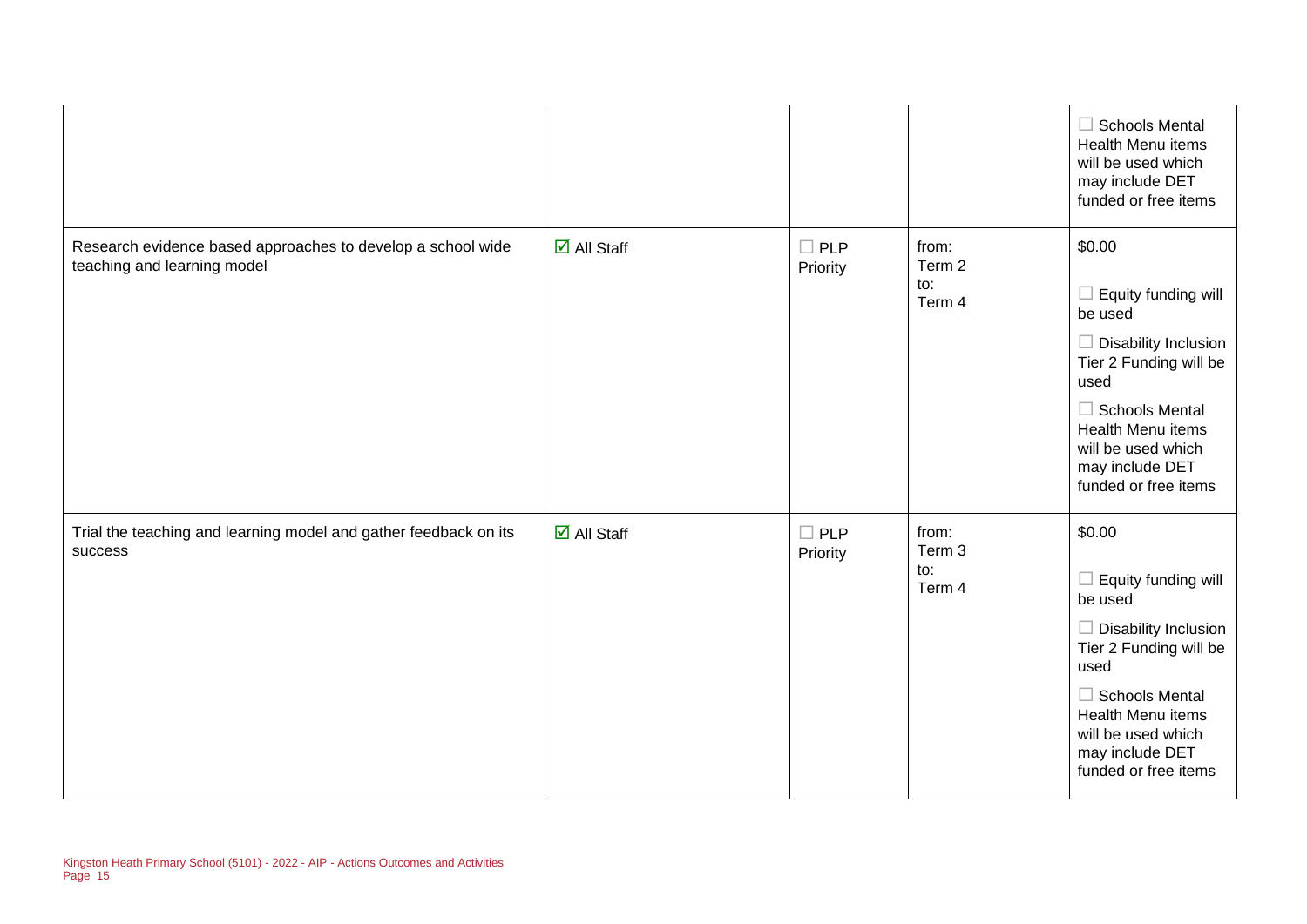| Finalise and share teaching and learning model across the school<br>community. |                                                                                                                                                                                                                                                                                                             | $\overline{\mathbf{M}}$ All Staff                                                                                                  | $\Box$ PLP<br>Priority | from:<br>Term 4<br>to:<br>Term 4 | \$1,000.00<br>$\Box$ Equity funding will<br>be used<br>$\Box$ Disability Inclusion<br>Tier 2 Funding will be<br>used<br>$\Box$ Schools Mental<br><b>Health Menu items</b><br>will be used which<br>may include DET<br>funded or free items |
|--------------------------------------------------------------------------------|-------------------------------------------------------------------------------------------------------------------------------------------------------------------------------------------------------------------------------------------------------------------------------------------------------------|------------------------------------------------------------------------------------------------------------------------------------|------------------------|----------------------------------|--------------------------------------------------------------------------------------------------------------------------------------------------------------------------------------------------------------------------------------------|
| Goal 3                                                                         | Improve student wellbeing across the school.                                                                                                                                                                                                                                                                |                                                                                                                                    |                        |                                  |                                                                                                                                                                                                                                            |
| 12 Month Target 3.1                                                            | Increase the percent positive endorsement of students in Years 4-6 of Resilience (Learner characteristics and disposition) to 80%<br>from 79% (2019 data)<br>data not available from 2021                                                                                                                   |                                                                                                                                    |                        |                                  |                                                                                                                                                                                                                                            |
| 12 Month Target 3.2                                                            |                                                                                                                                                                                                                                                                                                             | Increase the percent positive endorsement of staff of Collective efficacy (School climate module) to 76% from 74% (2021)           |                        |                                  |                                                                                                                                                                                                                                            |
| 12 Month Target 3.3                                                            |                                                                                                                                                                                                                                                                                                             | Increase the percent positive endorsement of staff of Trust in students and parents (School climate module) to 70% from 62% (2021) |                        |                                  |                                                                                                                                                                                                                                            |
| 12 Month Target 3.4                                                            | increase the percent of:<br>(school climate)<br>- collective efficacy to 75% from 74% in 2020<br>collective responsibility to 87% from 86% in 2020<br>parent and community involvement to 70% from 64% in 2020<br>- staff trust in colleagues to 63% from 62% in 2020<br>- trust in students and parents??? |                                                                                                                                    |                        |                                  |                                                                                                                                                                                                                                            |
| 12 Month Target 3.5                                                            | increase the percent positive endorsement of parents of Promoting positive behaviour (Safety module) to 75% from 67% (2021)                                                                                                                                                                                 |                                                                                                                                    |                        |                                  |                                                                                                                                                                                                                                            |
| 12 Month Target 3.6                                                            | increase the percent of:<br>(school ethos and environment)                                                                                                                                                                                                                                                  |                                                                                                                                    |                        |                                  |                                                                                                                                                                                                                                            |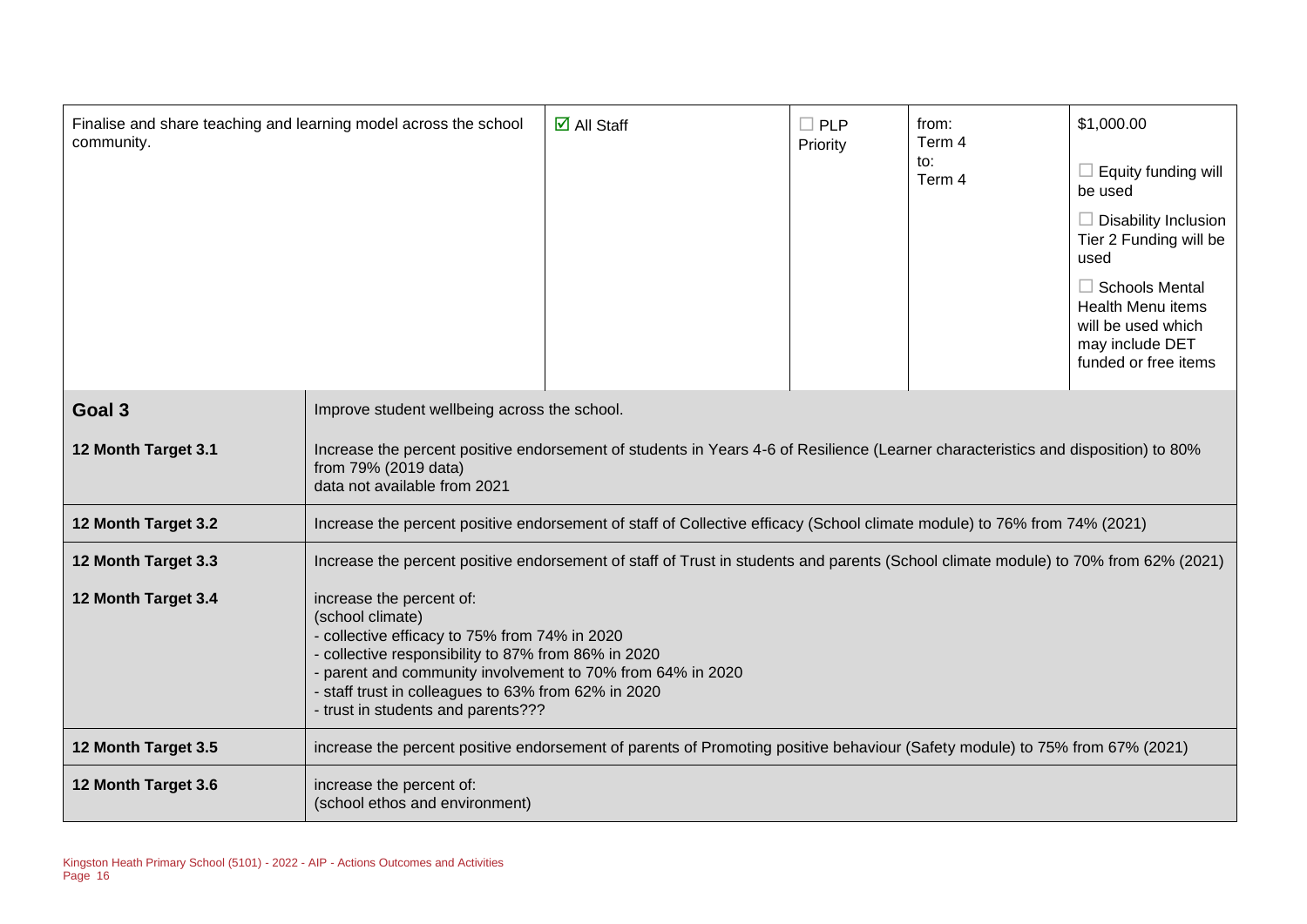|                                                                                           | - school improvement to 59% from 58% in 2020<br>- school pride and confidence to 68% from 67% in 2020<br>(parent community engagement)<br>- teacher communication to 68% from 67% in 2020<br>(safety)<br>- managing bullying to 59% from 58% in 2020<br>- promoting positive behaviour to 68% from 67% in 2020                                                                                                             |                                                                                                             |                                |                                  |            |
|-------------------------------------------------------------------------------------------|----------------------------------------------------------------------------------------------------------------------------------------------------------------------------------------------------------------------------------------------------------------------------------------------------------------------------------------------------------------------------------------------------------------------------|-------------------------------------------------------------------------------------------------------------|--------------------------------|----------------------------------|------------|
| KIS <sub>1</sub><br>Setting expectations and<br>promoting inclusion                       | Develop and implement a whole-school approach to student wellbeing, inclusion, and engagement in collaboration with staff,<br>students, and families                                                                                                                                                                                                                                                                       |                                                                                                             |                                |                                  |            |
| <b>Actions</b>                                                                            |                                                                                                                                                                                                                                                                                                                                                                                                                            | Provide professional learning to embed a Kagan Whole school approach to discipline and cooperative learning |                                |                                  |            |
| <b>Outcomes</b>                                                                           | $\sim$                                                                                                                                                                                                                                                                                                                                                                                                                     | Whole school practices for discipline and cooperative learning will be embedded across the school           |                                |                                  |            |
| <b>Success Indicators</b>                                                                 | Early Indicators<br>Classroom displays<br>Cooperative learning structure mats on tables<br>Cheers being used at classroom / whole school level<br>Essential agreements reflect the Kagan vocabulary<br>Late Indicators<br>Increase percentage of staff positive endorsement of collective efficacy<br>Increase percentage of student positive endorsement of resilience<br>Whole school approach to discipline implemented |                                                                                                             |                                |                                  |            |
| <b>Activities and Milestones</b>                                                          | Is this a PL<br><b>Funding Streams</b><br><b>People Responsible</b><br>When<br><b>Priority</b>                                                                                                                                                                                                                                                                                                                             |                                                                                                             |                                |                                  |            |
| Allocate time for professional learning, coaching and<br>feedback from Kagan Facilitators |                                                                                                                                                                                                                                                                                                                                                                                                                            | $\overline{\mathbf{d}}$ All Staff                                                                           | $\overline{M}$ PLP<br>Priority | from:<br>Term 1<br>to:<br>Term 4 | \$9,000.00 |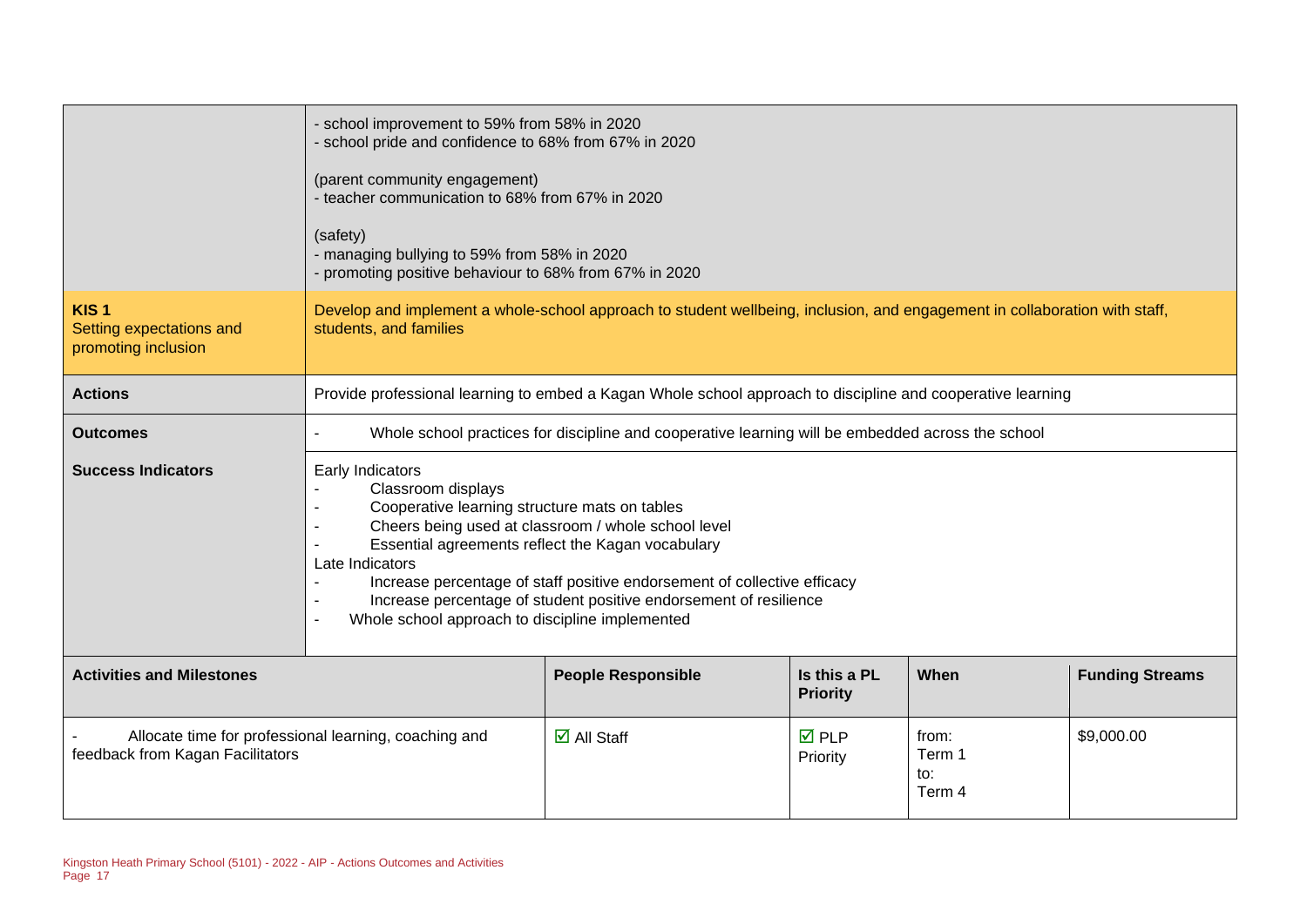|                                                                                                                                       |                       |                                |                                  | $\overline{\mathbf{y}}$ Equity funding will<br>be used<br>$\Box$ Disability Inclusion<br>Tier 2 Funding will be<br>used<br>$\Box$ Schools Mental<br><b>Health Menu items</b><br>will be used which<br>may include DET<br>funded or free items |
|---------------------------------------------------------------------------------------------------------------------------------------|-----------------------|--------------------------------|----------------------------------|-----------------------------------------------------------------------------------------------------------------------------------------------------------------------------------------------------------------------------------------------|
| Staff commitments to Cooperative learning will be<br>displayed for accountability                                                     | $\boxdot$ All Staff   | $\overline{M}$ PLP<br>Priority | from:<br>Term 1<br>to:<br>Term 4 | \$0.00<br>Equity funding will<br>be used<br>Disability Inclusion<br>Tier 2 Funding will be<br>used<br>$\Box$ Schools Mental<br><b>Health Menu items</b><br>will be used which<br>may include DET<br>funded or free items                      |
| Scheduled opportunities to share and reflect cooperative<br>learning structures as part of whole school professional learning<br>plan | $\boxtimes$ All Staff | $\n  D$<br>Priority            | from:<br>Term 1<br>to:<br>Term 4 | \$0.00<br>Equity funding will<br>$\Box$<br>be used<br>Disability Inclusion<br>Tier 2 Funding will be<br>used                                                                                                                                  |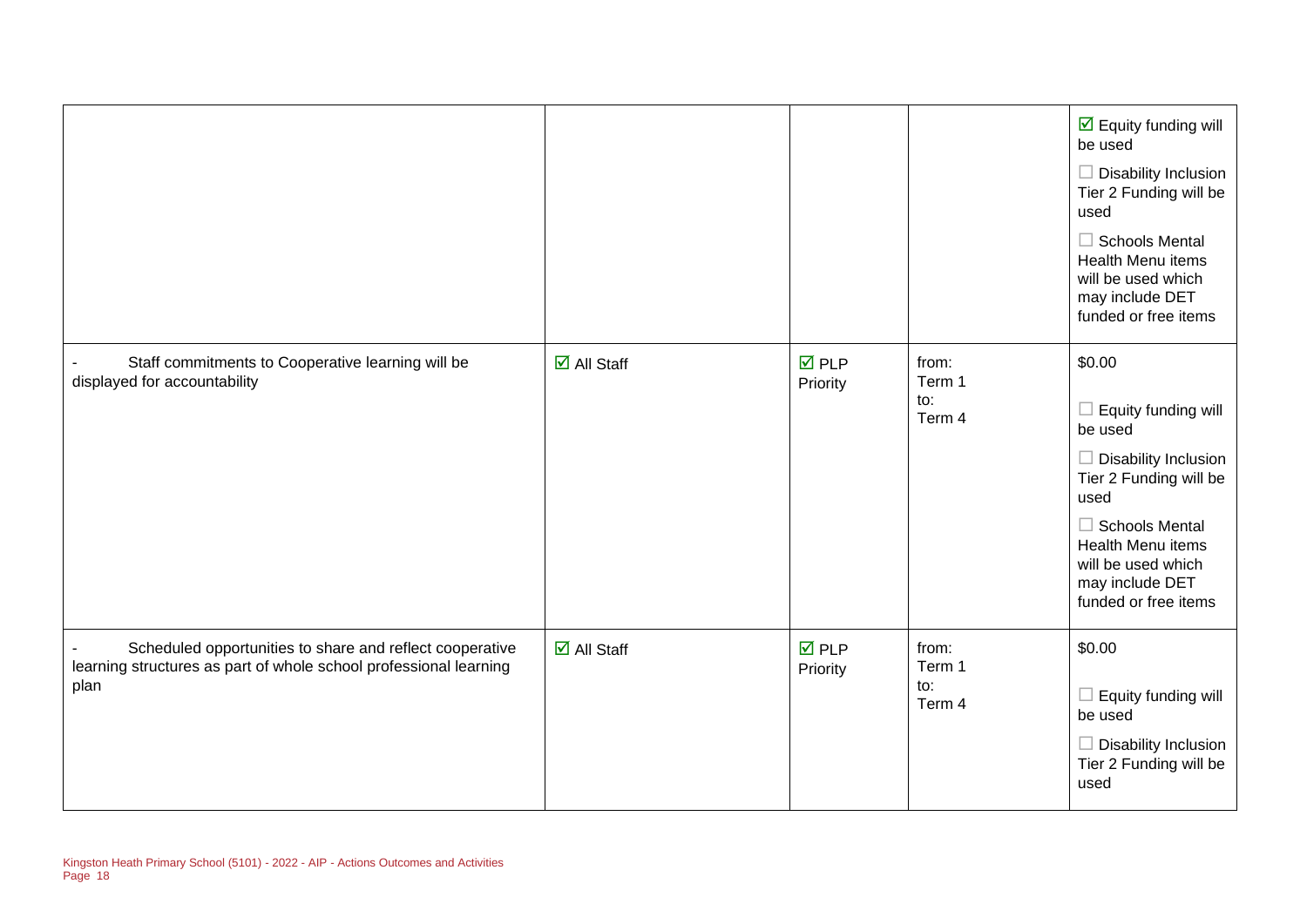|                                                                    |                                                                                                       |                                |                                  | $\Box$ Schools Mental<br>Health Menu items<br>will be used which<br>may include DET<br>funded or free items                                                                                                                                                 |
|--------------------------------------------------------------------|-------------------------------------------------------------------------------------------------------|--------------------------------|----------------------------------|-------------------------------------------------------------------------------------------------------------------------------------------------------------------------------------------------------------------------------------------------------------|
| Peer observations                                                  | $\overline{\mathbf{M}}$ All Staff<br>☑ Assistant Principal<br>$\triangleright$ Learning Specialist(s) | <b>PLP</b><br>Priority         | from:<br>Term 3<br>to:<br>Term 4 | \$2,000.00<br>$\overline{\mathbf{M}}$ Equity funding will<br>be used<br>$\Box$ Disability Inclusion<br>Tier 2 Funding will be<br>used<br>$\Box$ Schools Mental<br><b>Health Menu items</b><br>will be used which<br>may include DET<br>funded or free items |
| Planning documents will reflect cooperative learning<br>structures | $\overline{\mathbf{M}}$ All Staff                                                                     | $\overline{M}$ PLP<br>Priority | from:<br>Term 1<br>to:<br>Term 4 | \$0.00<br>Equity funding will<br>ш<br>be used<br>$\Box$ Disability Inclusion<br>Tier 2 Funding will be<br>used<br>$\Box$ Schools Mental<br>Health Menu items<br>will be used which<br>may include DET<br>funded or free items                               |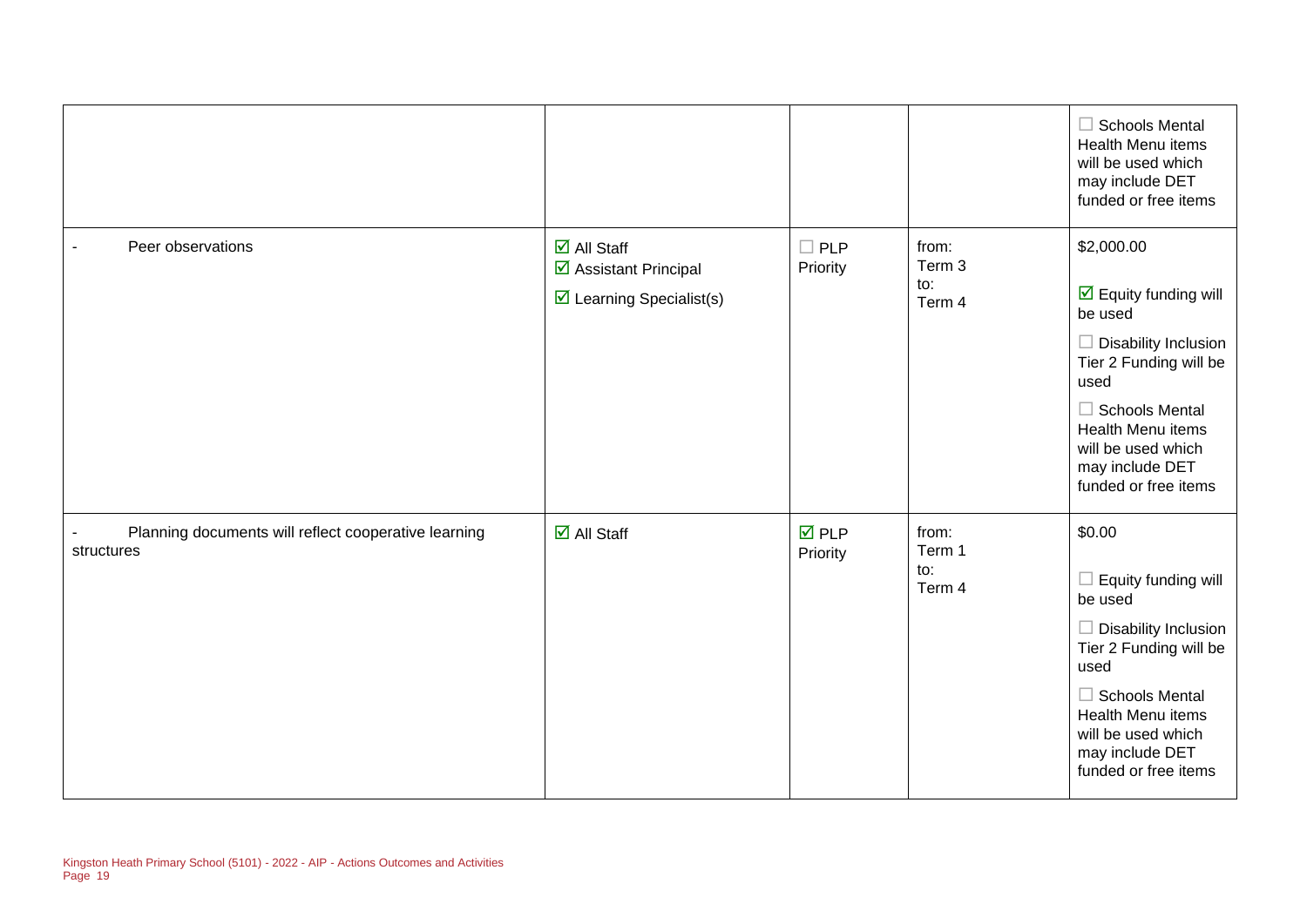| Teachers will be able to identify the 4 reasons for student<br>disruptions and the 7 positions students adopt to address<br>misbehaviour. | $\boxtimes$ All Staff | $\nabla$ PLP<br>Priority | from:<br>Term 1<br>to:<br>Term 4 | \$0.00<br>Equity funding will<br>$\Box$<br>be used<br>Disability Inclusion<br>Tier 2 Funding will be<br>used<br>$\Box$ Schools Mental<br><b>Health Menu items</b><br>will be used which<br>may include DET<br>funded or free items |
|-------------------------------------------------------------------------------------------------------------------------------------------|-----------------------|--------------------------|----------------------------------|------------------------------------------------------------------------------------------------------------------------------------------------------------------------------------------------------------------------------------|
| Parent Information/learning sessions to develop a school<br>wide pedagogical approach.                                                    | $\boxtimes$ All Staff | $\Box$ PLP<br>Priority   | from:<br>Term 3<br>to:<br>Term 4 | \$0.00<br>Equity funding will<br>be used<br>Disability Inclusion<br>Tier 2 Funding will be<br>used<br>$\Box$ Schools Mental<br><b>Health Menu items</b><br>will be used which<br>may include DET<br>funded or free items           |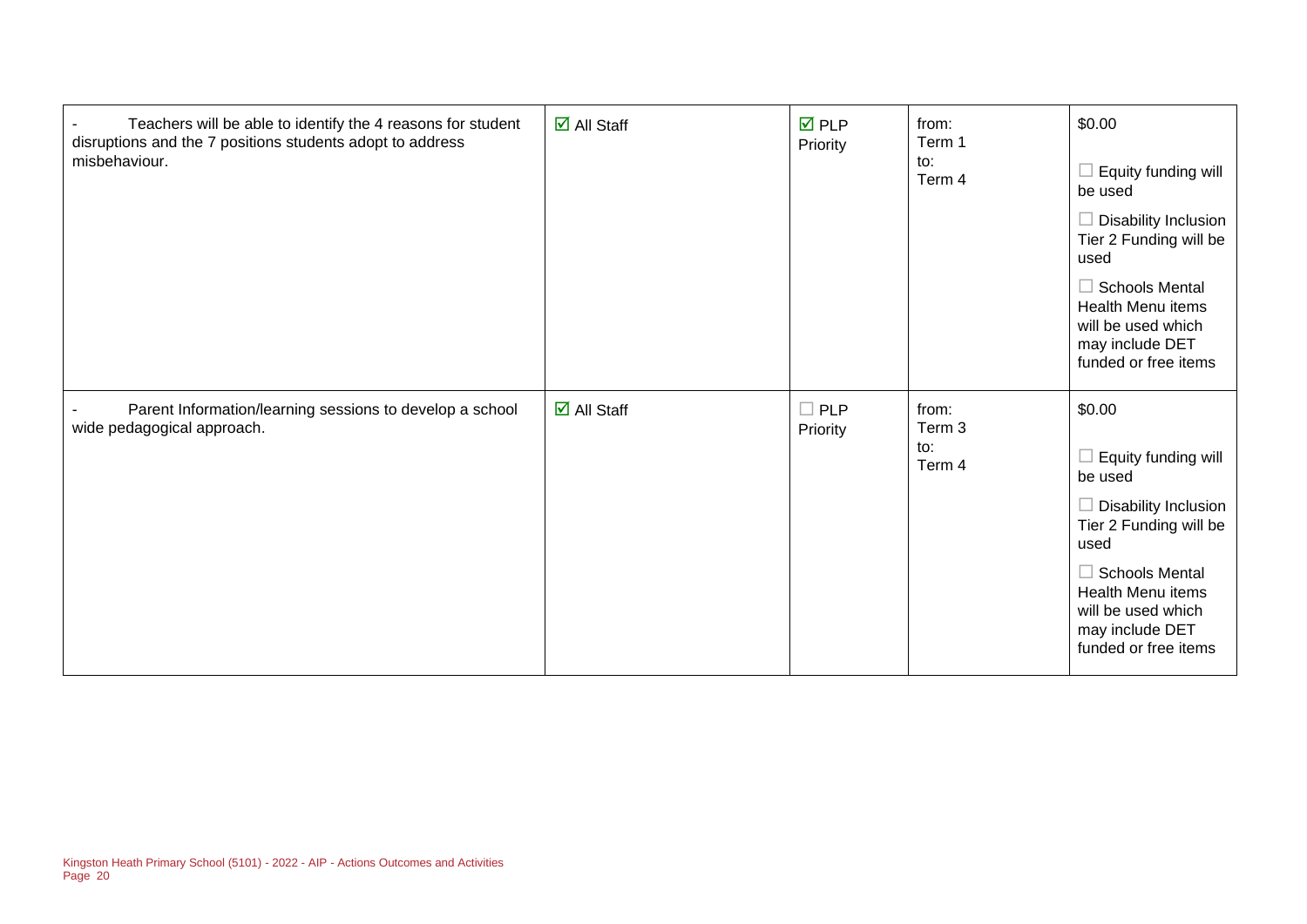## **Funding Planner**

#### Summary of Budget and Allocated Funding

| <b>Summary of Budget</b>            | School's total funding (\$) | <b>Funding Allocated in activities (\$)</b> | Still available/shortfall |
|-------------------------------------|-----------------------------|---------------------------------------------|---------------------------|
| <b>Equity Funding</b>               | \$9,237.70                  | \$27,000.00                                 | -\$17,762.30              |
| Disability Inclusion Tier 2 Funding | \$11,018.53                 | \$5,000.00                                  | \$6,018.53                |
| Schools Mental Health Fund and Menu | \$0.00                      | \$0.00                                      | \$0.00                    |
| <b>Total</b>                        | \$20,256.23                 | \$32,000.00                                 | $-$11,743.77$             |

#### Activities and Milestones – Total Budget

| <b>Activities and Milestones</b>                                                                                                                                                                                                                                                                                                       | <b>Budget</b> |
|----------------------------------------------------------------------------------------------------------------------------------------------------------------------------------------------------------------------------------------------------------------------------------------------------------------------------------------|---------------|
| Develop a professional learning plan that supports staff to<br>identify and meet needs of students, in particular students<br>with a disability<br>- ensure support from our DI leader and Student<br>Achievement manage<br>- offer support for teachers to ensure IEPs are written to a<br>standard (IEP Rubric)<br>- CRT replacement | \$10,000.00   |
| Schedule time for relevant staff to review and<br>manage student wellbeing entries                                                                                                                                                                                                                                                     | \$2,000.00    |
| Appoint 2 x mental health "Smiling Minds" champions to<br>implement and embed mindfulness strategies across the<br>school with both teachers and students<br>- CRTs for planning                                                                                                                                                       | \$2,000.00    |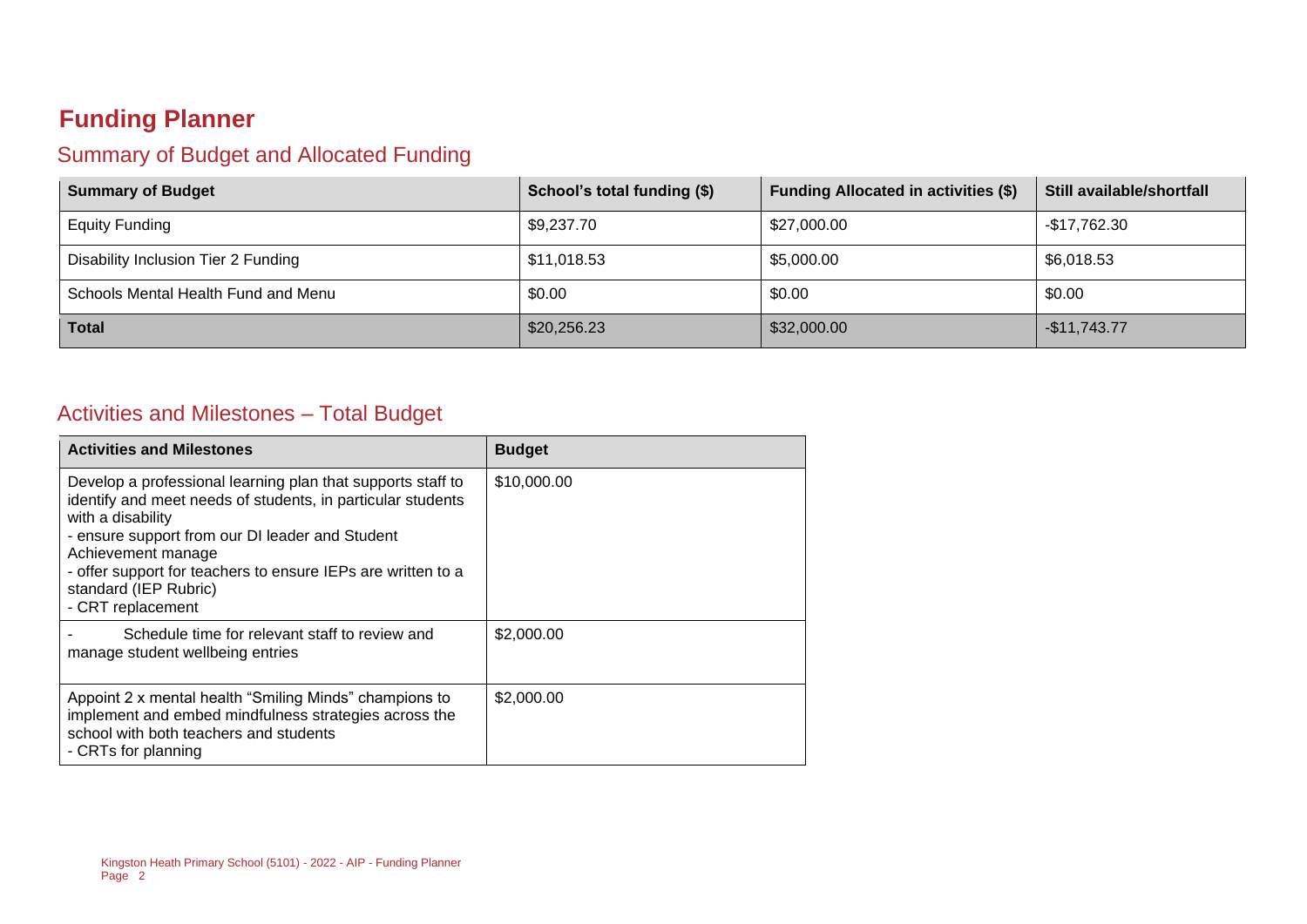| Learning specialist to undertake coaching professional<br>development. (CRT Replacement) and work with staff to<br>build capacity | \$3,000.00  |
|-----------------------------------------------------------------------------------------------------------------------------------|-------------|
| Allocate time for professional learning, coaching<br>and feedback from Kagan Facilitators                                         | \$9,000.00  |
| Peer observations                                                                                                                 | \$2,000.00  |
| <b>Totals</b>                                                                                                                     | \$28,000.00 |

## Activities and Milestones - Equity Funding

| <b>Activities and Milestones</b>                                                                                                                                                        | When                             | Funding allocated (\$) | Category                                                                                                                                                                                                   |
|-----------------------------------------------------------------------------------------------------------------------------------------------------------------------------------------|----------------------------------|------------------------|------------------------------------------------------------------------------------------------------------------------------------------------------------------------------------------------------------|
| Schedule time for relevant<br>staff to review and manage student<br>wellbeing entries                                                                                                   | from:<br>Term 1<br>to:<br>Term 4 | \$2,000.00             | $\triangleright$ School-based staffing<br>$\triangledown$ Teaching and learning programs and resources<br>$\triangledown$ Professional development (excluding CRT costs and new FTE)<br>$\overline{M}$ CRT |
| Appoint 2 x mental health "Smiling"<br>Minds" champions to implement<br>and embed mindfulness strategies<br>across the school with both<br>teachers and students<br>- CRTs for planning | from:<br>Term 1<br>to:<br>Term 4 | \$2,000.00             | $\boxtimes$ School-based staffing<br>$\triangledown$ Teaching and learning programs and resources<br>$\triangledown$ Professional development (excluding CRT costs and new FTE)<br>$\boxtimes$ CRT         |
| Learning specialist to undertake<br>coaching professional<br>development. (CRT Replacement)<br>and work with staff to build capacity                                                    | from:<br>Term 1<br>to:<br>Term 4 | \$3,000.00             | $\triangleright$ School-based staffing<br>$\triangledown$ Professional development (excluding CRT costs and new FTE)<br>$\boxtimes$ CRT                                                                    |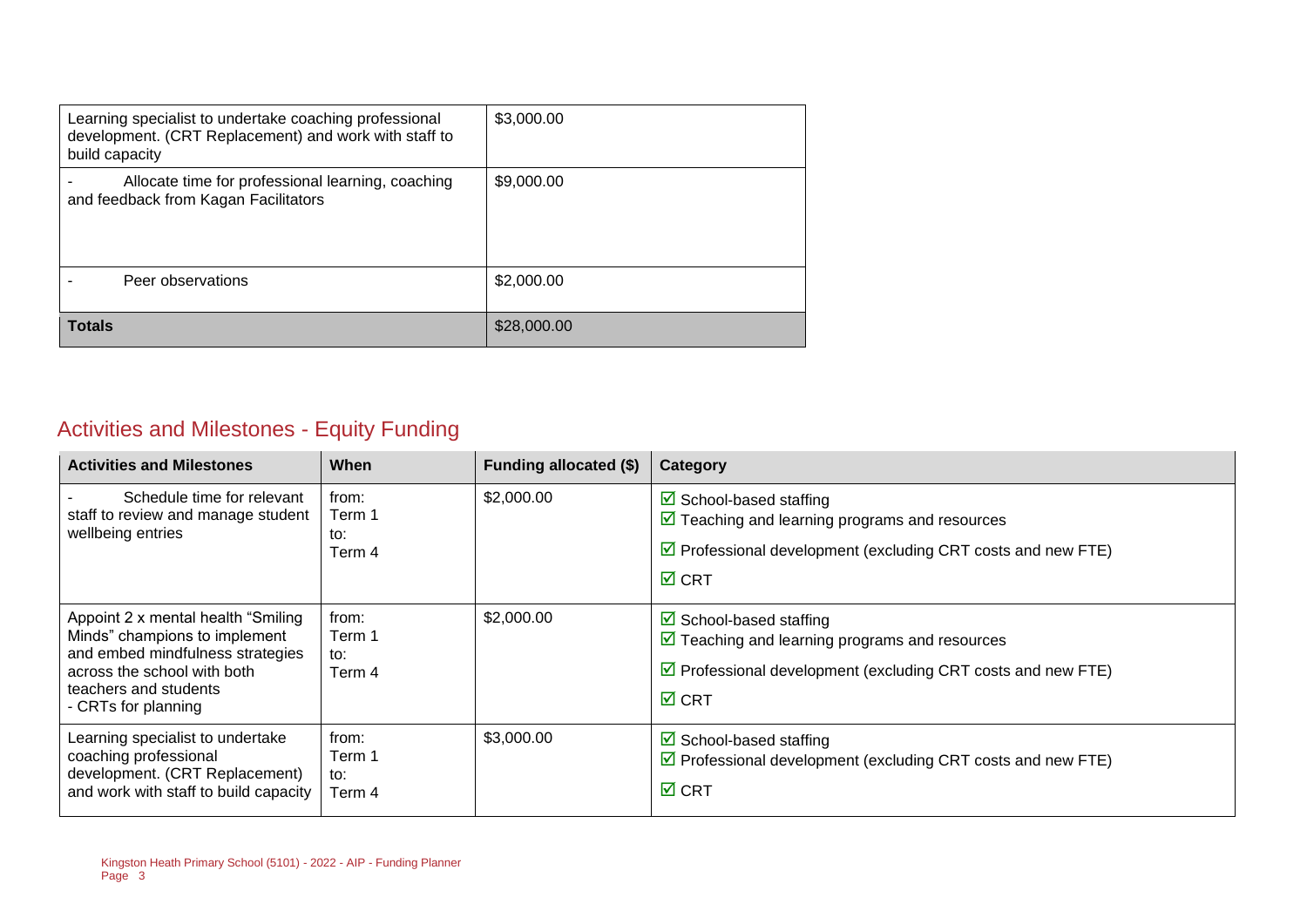| Allocate time for<br>professional learning, coaching and<br>feedback from Kagan Facilitators | from:<br>Term 1<br>to:<br>Term 4 | \$9,000.00  | $\triangledown$ Teaching and learning programs and resources<br>$\triangledown$ Professional development (excluding CRT costs and new FTE)<br>$\overline{M}$ CRT |
|----------------------------------------------------------------------------------------------|----------------------------------|-------------|------------------------------------------------------------------------------------------------------------------------------------------------------------------|
| Peer observations                                                                            | from:<br>Term 3<br>to:<br>Term 4 | \$2,000.00  | $\overline{M}$ CRT                                                                                                                                               |
| <b>Totals</b>                                                                                |                                  | \$18,000.00 |                                                                                                                                                                  |

## Activities and Milestones - Disability Inclusion Funding

| <b>Activities and Milestones</b>                                                                                                                                                                                                                                                                                                             | <b>When</b>                      | Funding allocated (\$) | Category                                                                                                                                                                                                                                                                                                                                                                 |
|----------------------------------------------------------------------------------------------------------------------------------------------------------------------------------------------------------------------------------------------------------------------------------------------------------------------------------------------|----------------------------------|------------------------|--------------------------------------------------------------------------------------------------------------------------------------------------------------------------------------------------------------------------------------------------------------------------------------------------------------------------------------------------------------------------|
| Develop a professional learning<br>plan that supports staff to identify<br>and meet needs of students, in<br>particular students with a disability<br>- ensure support from our DI leader<br>and Student Achievement manage<br>- offer support for teachers to<br>ensure IEPs are written to a<br>standard (IEP Rubric)<br>- CRT replacement | from:<br>Term 1<br>to:<br>Term 4 | \$5,000.00             | ☑ Professional learning for school-based staff<br>Whole school<br>$\bullet$<br>$\triangleright$ Education workforces and/or assigning existing school staff to inclusive<br>education duties<br>Disability Inclusion Coordinator<br>$\bullet$<br>$\triangleright$ Other workforces to support students with disability<br>Other<br>$\bullet$<br><b>Education Support</b> |
|                                                                                                                                                                                                                                                                                                                                              |                                  |                        |                                                                                                                                                                                                                                                                                                                                                                          |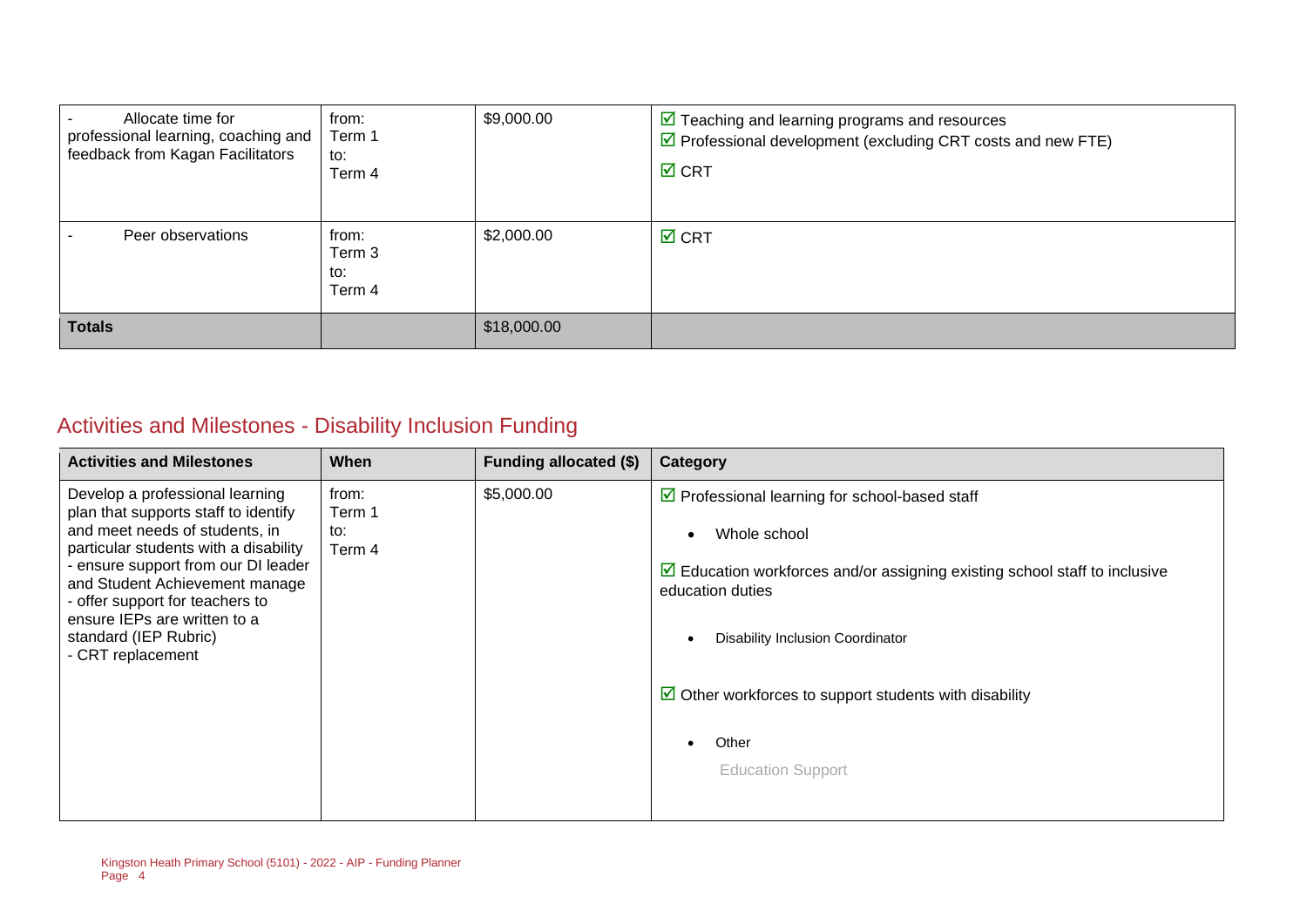|               |            | $\triangleright$ Teaching and learning programs and resources                              |
|---------------|------------|--------------------------------------------------------------------------------------------|
|               |            | Other<br>$\bullet$<br>Targeted resources TBC                                               |
|               |            | $\triangleright$ Equipment, adaptive technology, devices, or materials to support learning |
|               |            | Customised or adjustable furniture<br>٠<br>Literacy aids<br>٠                              |
|               |            | Inclusive recreation equipment and resources<br>٠                                          |
|               |            | Sensory resources<br>$\bullet$                                                             |
|               |            | $\overline{M}$ CRT                                                                         |
|               |            | CRT (to attend school planning)<br>$\bullet$                                               |
|               |            | CRT (to attend Profile meetings)<br>$\bullet$                                              |
|               |            | CRT (to attend staff PL)<br>$\bullet$                                                      |
| <b>Totals</b> | \$5,000.00 |                                                                                            |

#### Activities and Milestones - Schools Mental Health Fund and Menu

| <b>Activities and Milestones</b>                                                                          | When            | Funding allocated (\$) | Category |
|-----------------------------------------------------------------------------------------------------------|-----------------|------------------------|----------|
| Develop a professional learning<br>plan that supports staff to identify<br>and meet needs of students, in | from:<br>Term 1 |                        |          |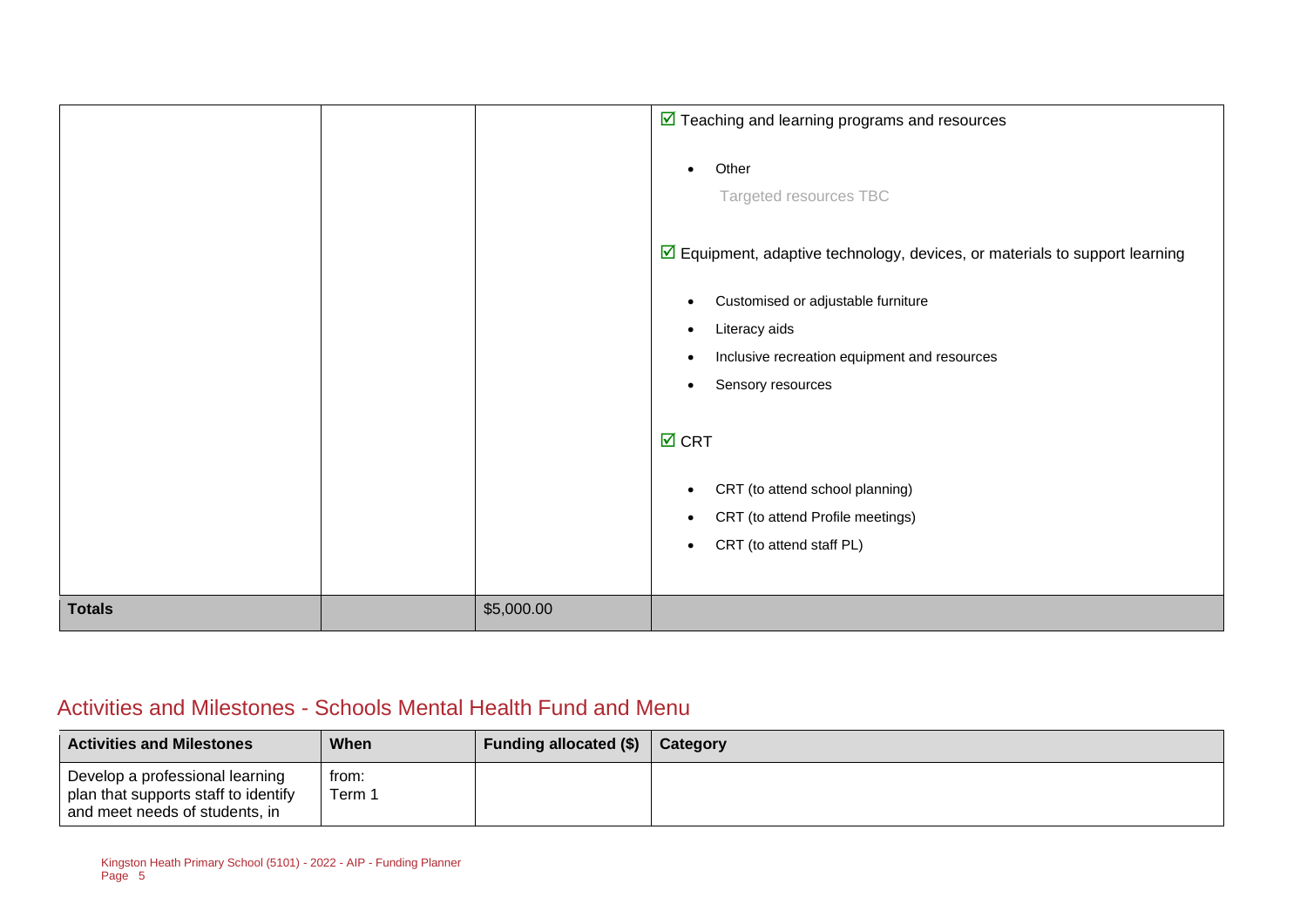| particular students with a disability<br>- ensure support from our DI leader  <br>and Student Achievement manage<br>- offer support for teachers to<br>ensure IEPs are written to a<br>standard (IEP Rubric)<br>- CRT replacement | to:<br>Term 4 |  |  |
|-----------------------------------------------------------------------------------------------------------------------------------------------------------------------------------------------------------------------------------|---------------|--|--|
| <b>Totals</b>                                                                                                                                                                                                                     |               |  |  |

#### Additional Funding Planner – Total Budget

| <b>Activities and Milestones</b> | <b>Budget</b> |
|----------------------------------|---------------|
| Equity Money from 2021 not spent | \$9,000.00    |
| <b>Totals</b>                    | \$9,000.00    |

#### Additional Funding Planner – Equity Funding

| <b>Activities and Milestones</b> | When                             | Funding allocated (\$) | Category                                                                                                                                                          |
|----------------------------------|----------------------------------|------------------------|-------------------------------------------------------------------------------------------------------------------------------------------------------------------|
| Equity Money from 2021 not spent | from:<br>Term 1<br>to:<br>Term 4 | \$9,000.00             | $\triangleright$ Teaching and learning programs and resources<br>$\triangledown$ Professional development (excluding CRT costs and new FTE)<br>$\overline{M}$ CRT |
| <b>Totals</b>                    |                                  | \$9,000.00             |                                                                                                                                                                   |

#### Additional Funding Planner – Disability Inclusion Funding

| <b>Activities and Milestones</b> | When | <b>Funding allocated (\$)</b> | Category |
|----------------------------------|------|-------------------------------|----------|
|----------------------------------|------|-------------------------------|----------|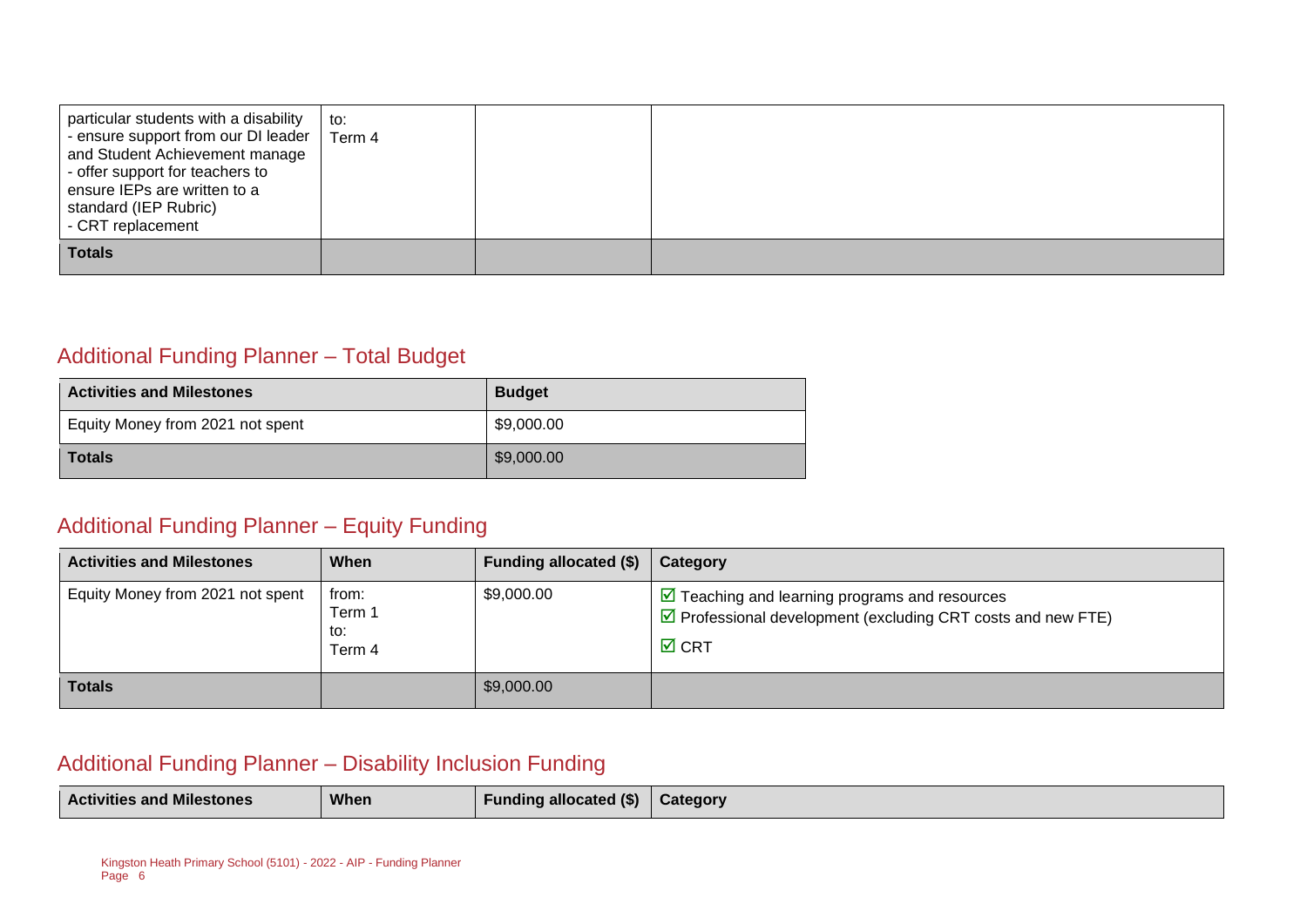| Equity Money from 2021 not spent | from:<br>Term 1<br>to:<br>Term 4 |  |
|----------------------------------|----------------------------------|--|
| <b>Totals</b>                    |                                  |  |

## Additional Funding Planner – Schools Mental Health Fund and Menu

| <b>Activities and Milestones</b> | When                             | Funding allocated $(\$)$ | Category |
|----------------------------------|----------------------------------|--------------------------|----------|
| Equity Money from 2021 not spent | from:<br>Term 1<br>to:<br>Term 4 |                          |          |
| <b>Totals</b>                    |                                  |                          |          |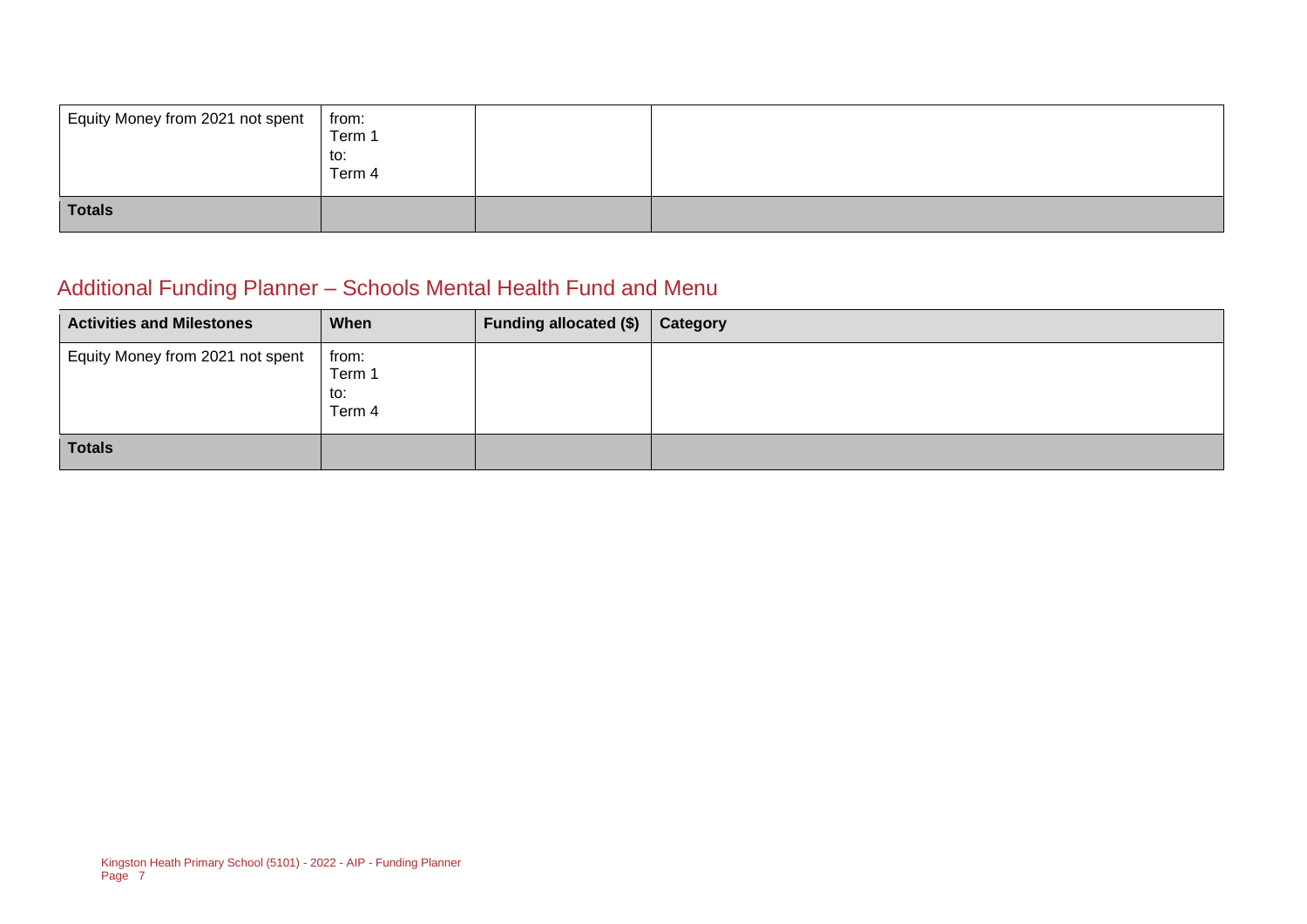## **Professional Learning and Development Plan**

| <b>Professional Learning</b><br><b>Priority</b>                                                                                                                                                                                                                                                                                                       | Who                                                                                                                                   | When                             | <b>Key Professional Learning</b><br><b>Strategies</b>                                                                                               | <b>Organisational Structure</b>                                                | <b>Expertise Accessed</b>                                                                                                                                                                              | <b>Where</b>                    |
|-------------------------------------------------------------------------------------------------------------------------------------------------------------------------------------------------------------------------------------------------------------------------------------------------------------------------------------------------------|---------------------------------------------------------------------------------------------------------------------------------------|----------------------------------|-----------------------------------------------------------------------------------------------------------------------------------------------------|--------------------------------------------------------------------------------|--------------------------------------------------------------------------------------------------------------------------------------------------------------------------------------------------------|---------------------------------|
| Develop a professional<br>learning plan that supports<br>staff to identify and meet<br>needs of students, in<br>particular students with a<br>disability<br>- ensure support from our DI<br>leader and Student<br>Achievement manage<br>- offer support for teachers to<br>ensure IEPs are written to a<br>standard (IEP Rubric)<br>- CRT replacement | $\overline{\blacksquare}$ All Staff<br><b>☑</b> School<br>Improvement<br>Team                                                         | from:<br>Term 1<br>to:<br>Term 4 | $\overline{\mathbf{y}}$ Planning<br>$\overline{\mathbf{y}}$ Preparation<br>$\overline{\mathbf{z}}$ Collaborative<br>Inquiry/Action Research<br>team | ☑ Formal School Meeting /<br>Internal Professional<br><b>Learning Sessions</b> | $\overline{\mathbf{d}}$ Internal staff                                                                                                                                                                 | $\overline{\boxtimes}$ On-site  |
| Review the teaching and<br>learning model to establish<br>how the multi-tiered response<br>model will be adopted in<br>classrooms                                                                                                                                                                                                                     | $\overline{\mathbf{z}}$ Assistant<br>Principal<br>$\triangleright$ Literacy<br>Support<br>$\overline{\mathbf{M}}$ Numeracy<br>Support | from:<br>Term 1<br>to:<br>Term 4 | $\overline{\mathbf{z}}$ Planning<br>$\triangleright$ Curriculum development<br>$\triangleright$ Individualised Reflection                           | ☑ Formal School Meeting /<br><b>Internal Professional</b><br>Learning Sessions | $\overline{\mathbf{d}}$ Internal staff<br>☑ Pedagogical Model<br>$\overline{\mathbf{M}}$ High Impact<br><b>Teaching Strategies</b><br>(HITS)<br>$\overline{\mathbf{M}}$ Student Achievement<br>Manager | $\overline{\mathsf{M}}$ On-site |
| Organise learning walks to<br>observe staff practice and<br>collect data on student<br>experiences of student<br>assessment and<br>differentiation                                                                                                                                                                                                    | $\overline{\mathsf{M}}$ All Staff<br>$\boxtimes$ School<br>Improvement<br>Team                                                        | from:<br>Term 1<br>to:<br>Term 4 | $\overline{\mathbf{2}}$ Collaborative<br>Inquiry/Action Research<br>team                                                                            | ☑ Formal School Meeting /<br><b>Internal Professional</b><br>Learning Sessions | $\overline{\mathbf{y}}$ Internal staff                                                                                                                                                                 | $\overline{\mathsf{M}}$ On-site |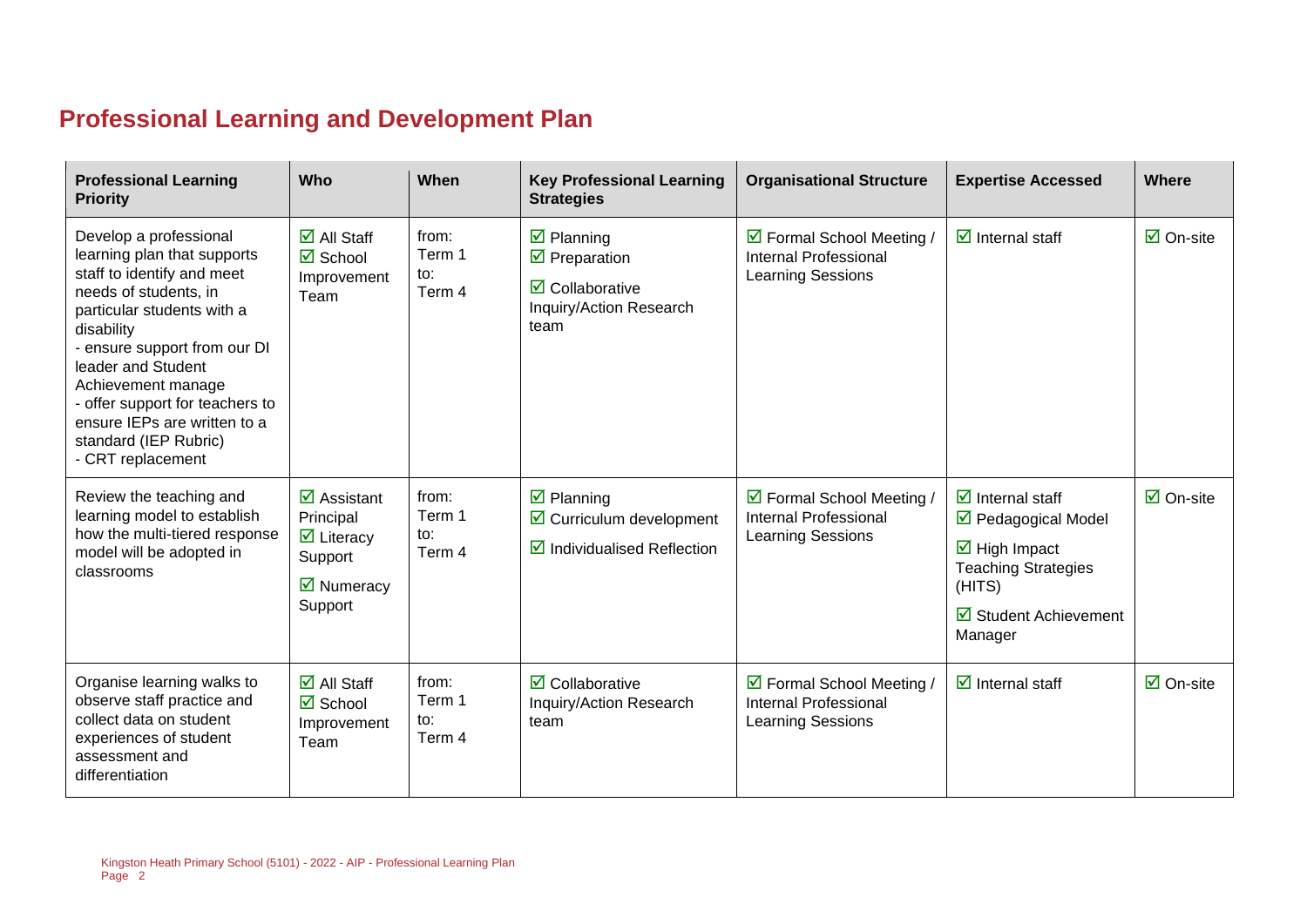| Implement TLI - (targeted<br>interventions still to be<br>confirmed)                                                                               | $\overline{\mathsf{M}}$ All Staff<br>$\overline{\mathbf{z}}$ Assistant<br>Principal<br>$\boxtimes$ School<br>Improvement<br>Team | from:<br>Term 1<br>to:<br>Term 4 | $\overline{\mathbf{M}}$ Preparation<br>$\overline{\mathbf{2}}$ Collaborative<br>Inquiry/Action Research<br>team<br>$\triangleright$ Curriculum development | ☑ Formal School Meeting /<br>Internal Professional<br><b>Learning Sessions</b>        | $\overline{\mathbf{z}}$ Internal staff                                                                         | $\overline{\mathsf{M}}$ On-site |
|----------------------------------------------------------------------------------------------------------------------------------------------------|----------------------------------------------------------------------------------------------------------------------------------|----------------------------------|------------------------------------------------------------------------------------------------------------------------------------------------------------|---------------------------------------------------------------------------------------|----------------------------------------------------------------------------------------------------------------|---------------------------------|
| Recruit partnership<br>placement students to<br>support at-risk students, and<br>induct these staff into school<br>processes                       | $\overline{\mathsf{M}}$ All Staff<br><b>Ø</b> School<br>Improvement<br>Team                                                      | from:<br>Term 1<br>to:<br>Term 4 | $\boxtimes$ Planning                                                                                                                                       | ☑ Formal School Meeting /<br><b>Internal Professional</b><br><b>Learning Sessions</b> | $\triangledown$ Teaching partners                                                                              | $\overline{\mathsf{M}}$ On-site |
| Implement student at<br>risk planning tool to identify<br>students at risk                                                                         | $\overline{\mathsf{M}}$ All Staff<br><b>Ø</b> School<br>Improvement<br>Team                                                      | from:<br>Term 1<br>to:<br>Term 4 | $\boxtimes$ Planning                                                                                                                                       | ☑ Formal School Meeting /<br><b>Internal Professional</b><br><b>Learning Sessions</b> | $\triangledown$ Teaching partners                                                                              | $\overline{\Box}$ On-site       |
| Principal Class to<br>attend a series of workshops<br>to address their own mental<br>health                                                        | $\overline{\mathsf{M}}$ All Staff                                                                                                | from:<br>Term 1<br>to:<br>Term 4 | $\triangleright$ Individualised Reflection                                                                                                                 | $\overline{\mathbf{2}}$ Area Principal Forums                                         | $\overline{\mathbf{z}}$ Internal staff                                                                         | $\overline{\Box}$ On-site       |
| Appoint 2 x mental health<br>"Smiling Minds" champions to<br>implement and embed<br>mindfulness strategies across<br>the school with both teachers | $\overline{\blacksquare}$ All Staff                                                                                              | from:<br>Term 1<br>to:<br>Term 4 | $\overline{\mathbf{z}}$ Planning<br>$\overline{\mathbf{y}}$ Preparation<br>$\triangleright$ Curriculum development                                         | ☑ Formal School Meeting /<br><b>Internal Professional</b><br><b>Learning Sessions</b> | $\overline{\mathbf{d}}$ Internal staff<br>$\overline{\mathbf{z}}$ External consultants<br><b>SMILING MINDS</b> | $\overline{\mathsf{M}}$ On-site |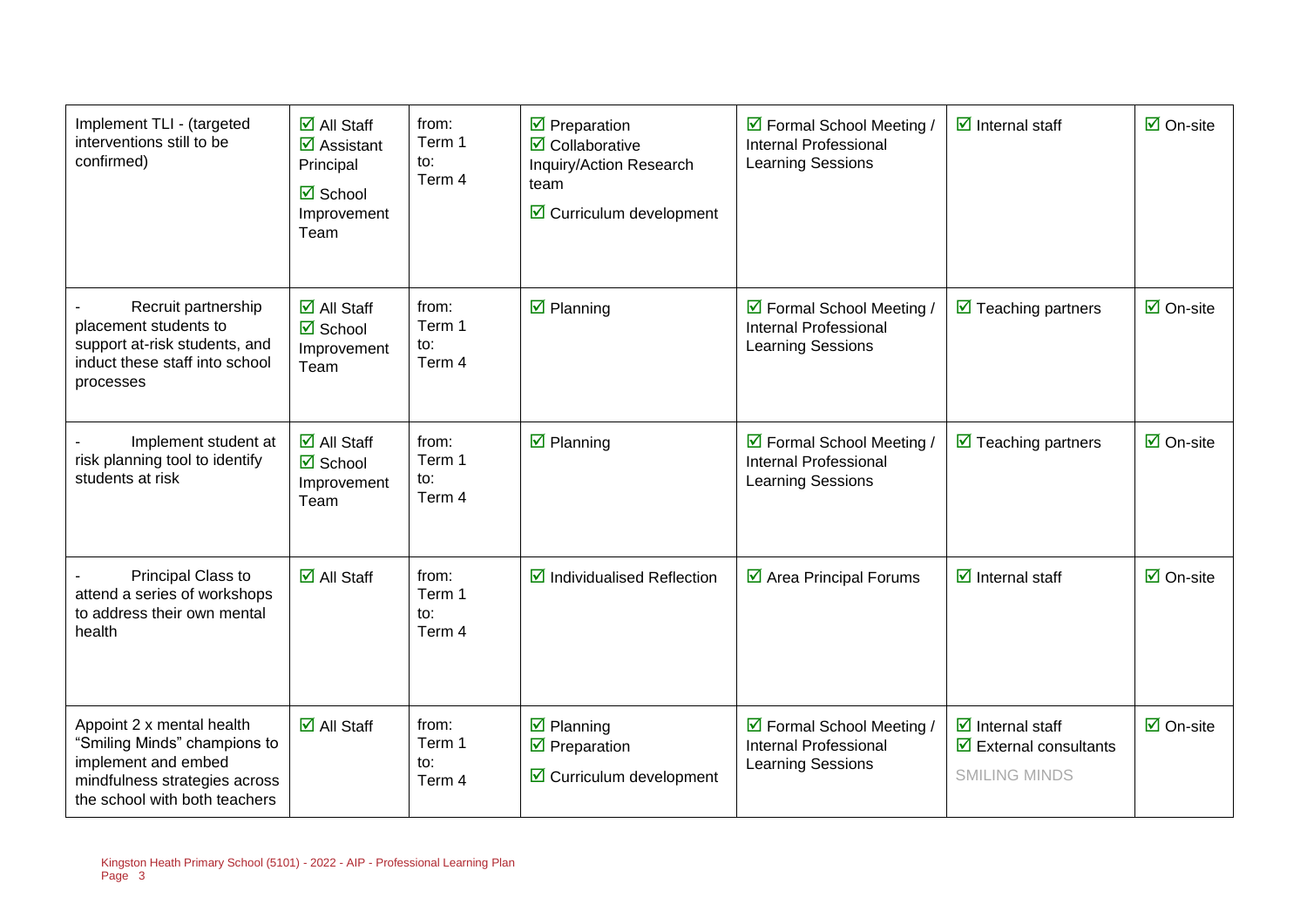| and students<br>- CRTs for planning                                                                       |                                                                                                                                                                                                                                   |                                  |                                                                                                    |                                                                                |                                                                                |                                 |
|-----------------------------------------------------------------------------------------------------------|-----------------------------------------------------------------------------------------------------------------------------------------------------------------------------------------------------------------------------------|----------------------------------|----------------------------------------------------------------------------------------------------|--------------------------------------------------------------------------------|--------------------------------------------------------------------------------|---------------------------------|
| Plan for learning and<br>make time for mindfulness<br>throughout the day                                  | $\overline{\mathbf{M}}$ All Staff                                                                                                                                                                                                 | from:<br>Term 1<br>to:<br>Term 4 | $\boxdot$ Planning<br>$\overline{\mathbf{M}}$ Preparation                                          | ☑ Formal School Meeting /<br><b>Internal Professional</b><br>Learning Sessions | $\triangleright$ Internal staff                                                | $\overline{\mathsf{M}}$ On-site |
| PLCs are created across the<br>school with a learning<br>specialist leading the<br>collaborative practice | $\overline{\mathsf{d}}$ All Staff<br>$\overline{\mathbf{M}}$ Assistant<br>Principal<br>$\triangleright$ Disability<br>Inclusion<br>Coordinator<br>$\overline{\mathbf{M}}$ Learning<br>Specialist(s)<br>$\triangleright$ Principal | from:<br>Term 1<br>to:<br>Term 4 | $\triangledown$ Formalised PLC/PLTs                                                                | $\triangleright$ Timetabled Planning<br>Day<br>☑ PLC/PLT Meeting               | $\triangleright$ Internal staff                                                | $\overline{\mathsf{M}}$ On-site |
| Schedule PLC inquiry sprint<br>cycles for Numeracy and<br>showcase (CRT replacement<br>for teachers)      | $\overline{\mathbf{M}}$ Assistant<br>Principal<br>$\triangledown$ Curriculum<br>Co-ordinator<br>(s)<br>$\overline{M}$ PLC<br>Leaders                                                                                              | from:<br>Term 2<br>to:<br>Term 4 | $\overline{\mathbf{z}}$ Planning<br>☑ Formalised PLC/PLTs<br>$\boxtimes$ Individualised Reflection | ☑ PLC/PLT Meeting                                                              | $\overline{\mathbf{a}}$ PLC Initiative<br>☑ School improvement<br>partnerships | $\overline{\mathsf{M}}$ On-site |
| A PLC is created that<br>includes the specialist<br>teachers to allow regular<br>times for collaborative  | $\overline{\mathsf{M}}$ All Staff                                                                                                                                                                                                 | from:<br>Term 1                  | $\boxtimes$ Planning<br>$\triangledown$ Preparation<br>☑ Formalised PLC/PLTs                       | $\triangledown$ PLC/PLT Meeting                                                | $\overline{\mathbf{z}}$ Internal staff                                         | $\overline{\Box}$ On-site       |